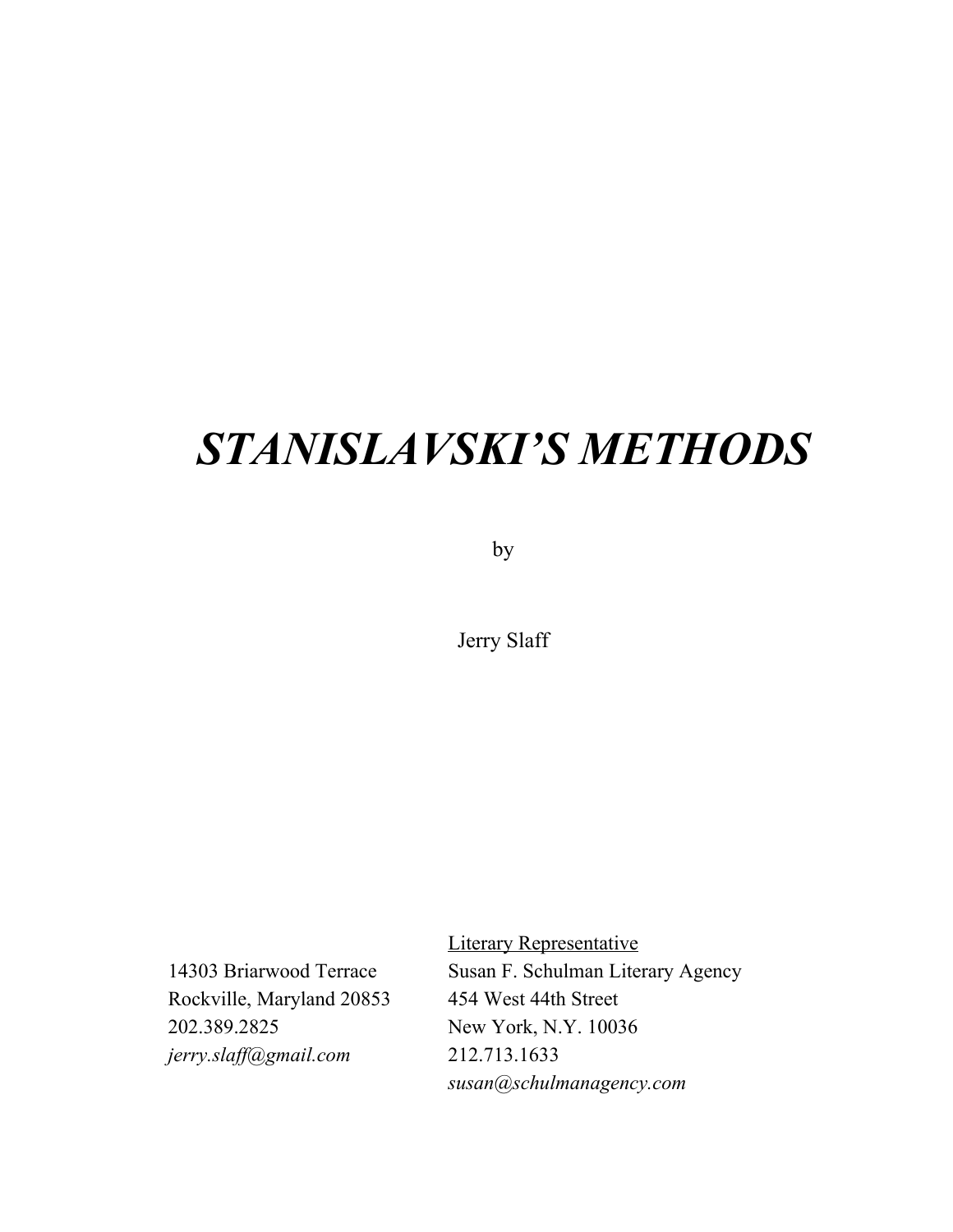## **CHARACTERS**

EVGENY Stanislavski, 40s, ne'er-do-well theatrical scion of the Stanislavski family.

GRUSHA Agrafenova, 40s, his star actress.

ELENA, 20s, his theatrical assistant and bookkeeper.

SASHA, 40s, Evgeny's shady friend.

Kevin David FLYNN, 30s-40s, a well known American actor with a reputation as a hell raiser and reprobate.

LENA, 20s, Flynn's American assistant, twin to Elena.

## **SETTING**

A rundown theater in Moscow.

## **TIME**

The present.

*The play is performed without an intermission.*

The author is represented by the Susan F. Schulman Literary Agency, New York, and is a member of the Dramatists Guild.

This script is also available for download at the New Play Exchange of the National New Play Network, https://newplayexchange.org.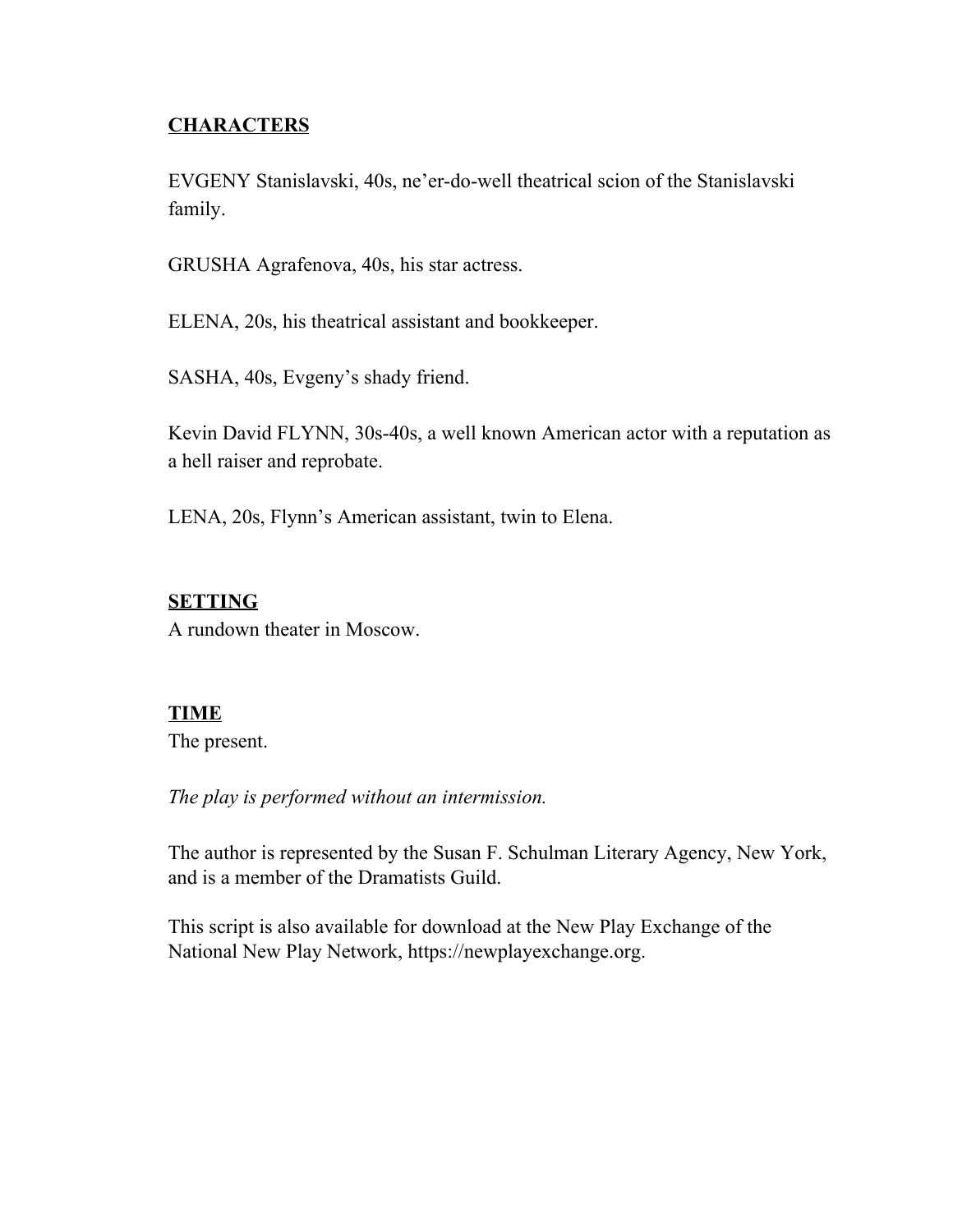#### **Scene One**

(Lights up on a bare stage, with an lit ghost light center. The trash and other detritus from past seasons lay strewn upon it. GRUSHA and EVGENY enter through the audience and will eventually climb to the stage.)

#### GRUSHA

Ah, Evgeny, look! Is there anything more beautiful than a bare stage in an empty theater!

#### EVGENY

Bah. I've seen too many empty theaters to notice any more. Here – help me clean up.

#### GRUSHA

But the potential of it! The bare nothingness of it! A blank canvas, ready to be filled with stories, with characters – heroes and miscreants, the good and the evil, the beautiful and the wicked!

#### EVGENY

And another new company of actors. *Actors*. How I hate them.

#### GRUSHA

You should try paying them. Perhaps they wouldn't leave every season if you did. You should talk to Elena. I'm sure she could squeeze a little of our last year's take to pay them what we owe.

#### EVGENY

Pay them? Pay them with what? The wrong end of ticket stubs? The wrappers from the candy we give to the audience so they won't cough during the show? Then they throw the wrappers on the floor! *Audiences* – how I hate them.

#### GRUSHA

But without the audience, what are we? What if there were no audience?

#### EVGENY

That's why I like Beckett. You're usually assured the audience will outnumber the cast. But no - you like your sainted Chekhov. If *The Three Sisters* only had just the three sisters! All the relatives, merchants, and other hangers-on. No thought for the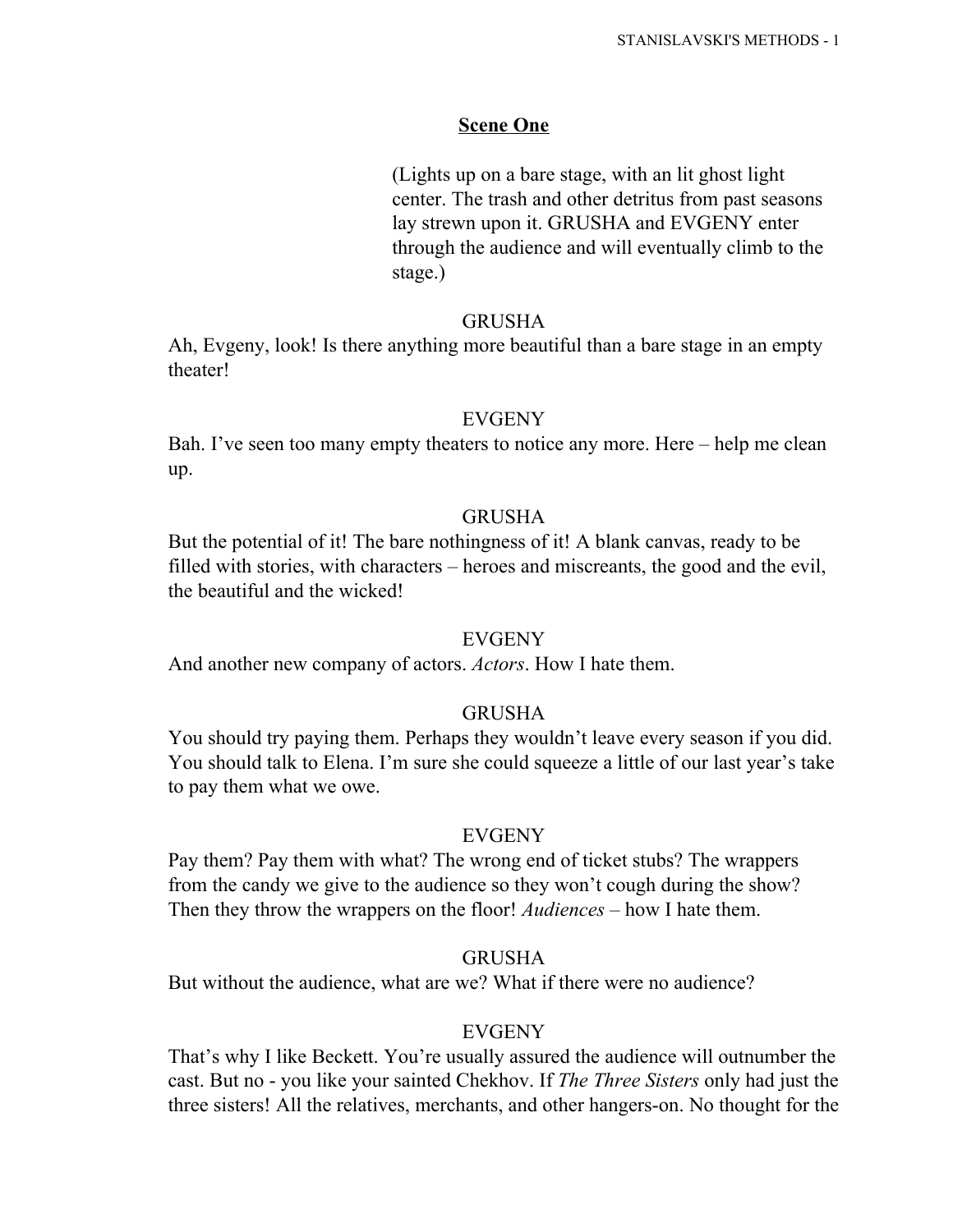poor producer. *Writers* — how I hate them. Even the dead ones.

## GRUSHA

At least you don't have to pay them. How are you coming with the season? I assume there will be a few meaty parts for me. You know, I'm trying my hand at writing a play. How hard could it be? It's just people talking.

## EVGENY

Or if you're doing Pinter, not talking. I like that – it saves on printing scripts.

## GRUSHA

What about *Comedy of Errors*? Elena and I could play the Dromios.

## EVGENY

Yes, and lose in overtime. Could we do it with one set of twins? Or a quick change artist! Yes! You can do that. My budget, you know. I must talk to Elena.

## (GRUSHA climbs on stage from the audience and goes through the old props littering the stage. EVGENY follows her.)

## GRUSHA

Look at this candelabra! Last year's *Cherry Orchard*, wasn't it? Everyone said my Ranyevskaya was radiant. And Maxim's dagger from his Scottish play. He is a joy to work with. Such a professional.

## EVGENY

Yes, so professional I haven't seen him in five years.

## GRUSHA

Alexi's torch from his Caliban. We've done so much wonderful work here, Evgeny, you and me. When will you direct me again, my love?

## EVGENY

I'm strictly management now.

## GRUSHA

Evgeny Stanislavski, not direct? What would your uncle say?

#### EVGENY

Great granduncle. On my mother's side. Twice removed. We think.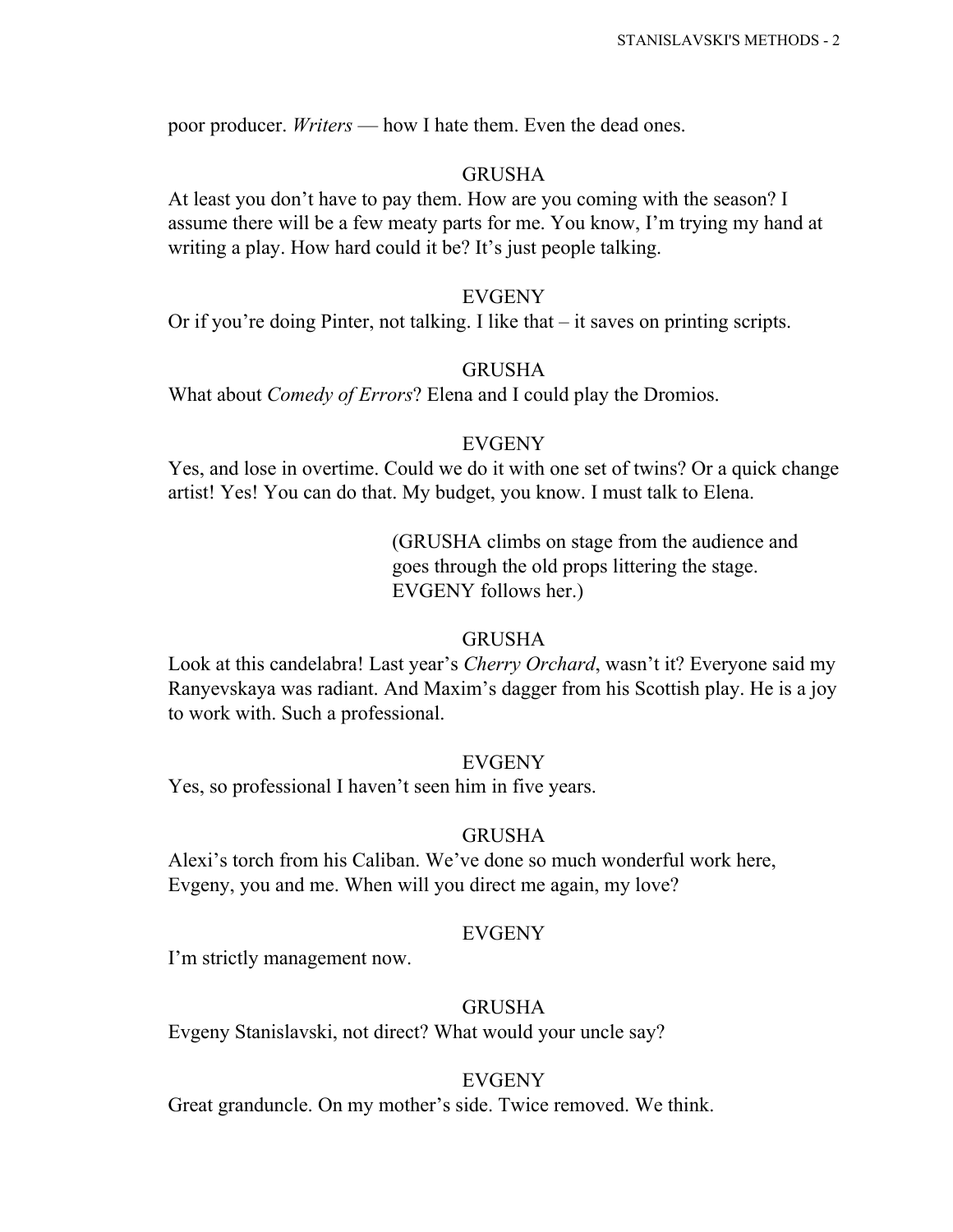#### GRUSHA

Still, a man of the theater like you, descended from the greatest director this country has ever produced? Evgeny Stanislavski, only a producer, a money man, a bean counter? Oh, my Genya, we made art together you and I. You guided me, I took your commands...and I made them live.

#### EVGENY

I've evolved. What does a director do anyway? Make sure actors don't bump into each other, don't topple the scenery, and they can be seen even from the cheap seats.

#### GRUSHA

Perhaps, but a great director like your uncle...

#### EVGENY

Great granduncle!

#### GRUSHA

A great director adds passion, adds a special vision, and transforms a mediocre work into a masterpiece! You've done that before. With me. Oh, Genya, you put the quack in my *Wild Duck*.

#### EVGENY

## (dismissively)

*Ibsen*.

#### GRUSHA

Yes. Magnificent.

#### EVGENY

Have you ever tried to take a humorless bunch of depressed Norwegians and make them interesting for three hours? To an even more depressed audience? Here in Russia, *No Exit* seems like a comfortable existence. Face it, Grusha - we might as well be six characters in search of a ruble.

#### GRUSHA

Look around you. Look at all this.

## EVGENY

I see nothing but understuffed seats underfilled with underwhelmed patrons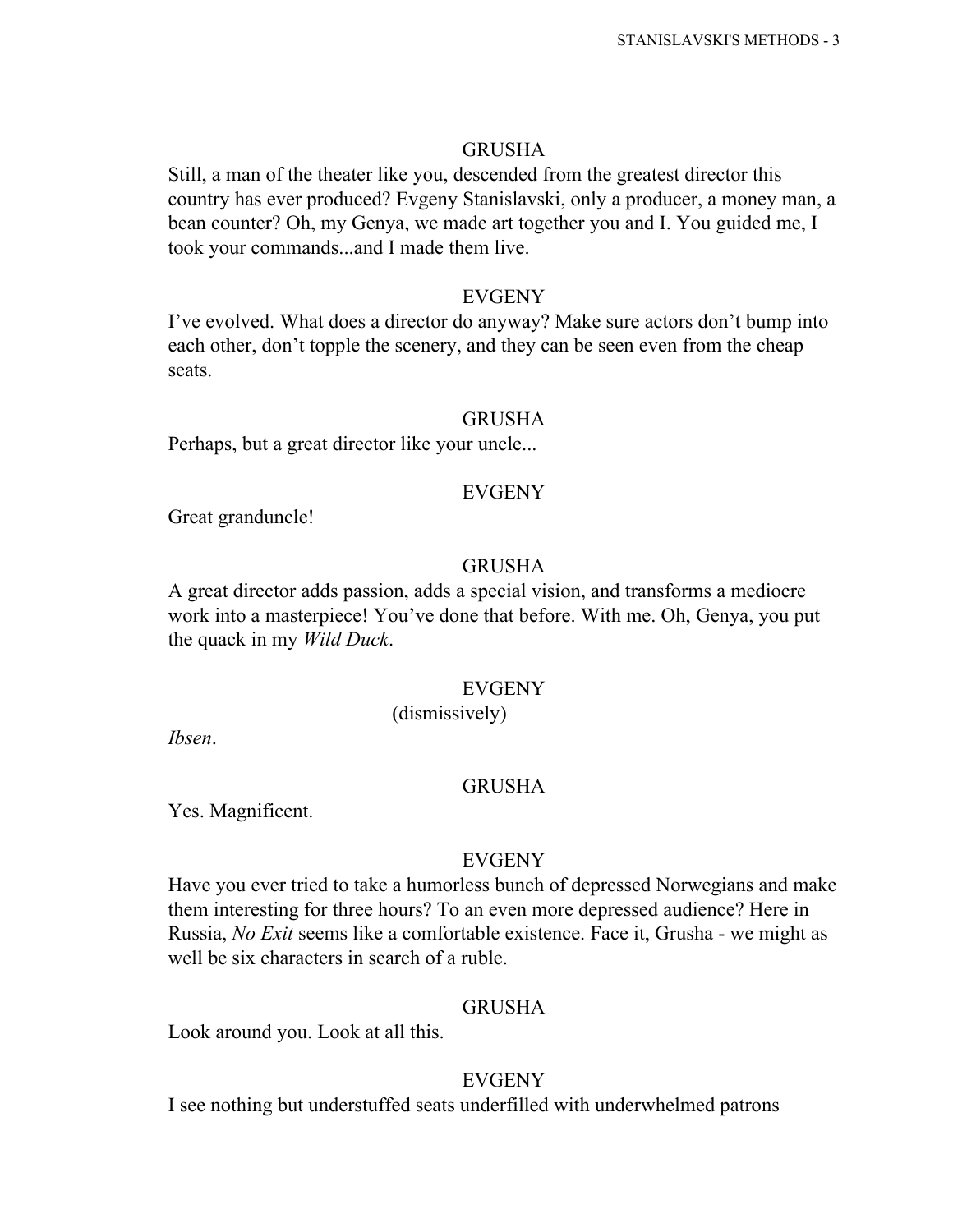performed to by underpaid actors and an underfinanced producer in an underground theater. And I'm undermedicated.

#### GRUSHA

Consider all we've done here. Good years and bad.

#### EVGENY

Mostly bad.

## GRUSHA

We were good together, you know, my Evgeny, my leading man.

#### EVGENY

Perhaps. Yes. Too good. Too good to last. You were my muse. My muse of fire.

#### (HE straightens.)

O for a Muse of fire, that would ascend The brightest heaven of invention, A kingdom for a stage, princes to act And monarchs to behold the swelling scene!

> (HE holds for a moment, remembering his great past and the past of his extraordinary family. But soon, HE looks around his decrepit old theater, picks up an old prop that's laying around, throws it down and deflates.)

#### GRUSHA

You were my leader, Genya, my impresario! You knew what I wanted before even I did. You could have followed in your uncle's footsteps!

#### EVGENY

But you forget. Paris. London. *New York.*

#### GRUSHA

I did what I had to.

#### EVGENY

You left me to deal with those...those barbarians. Those know-nothings! They wouldn't know Uncle Vanya from Auntie Mame!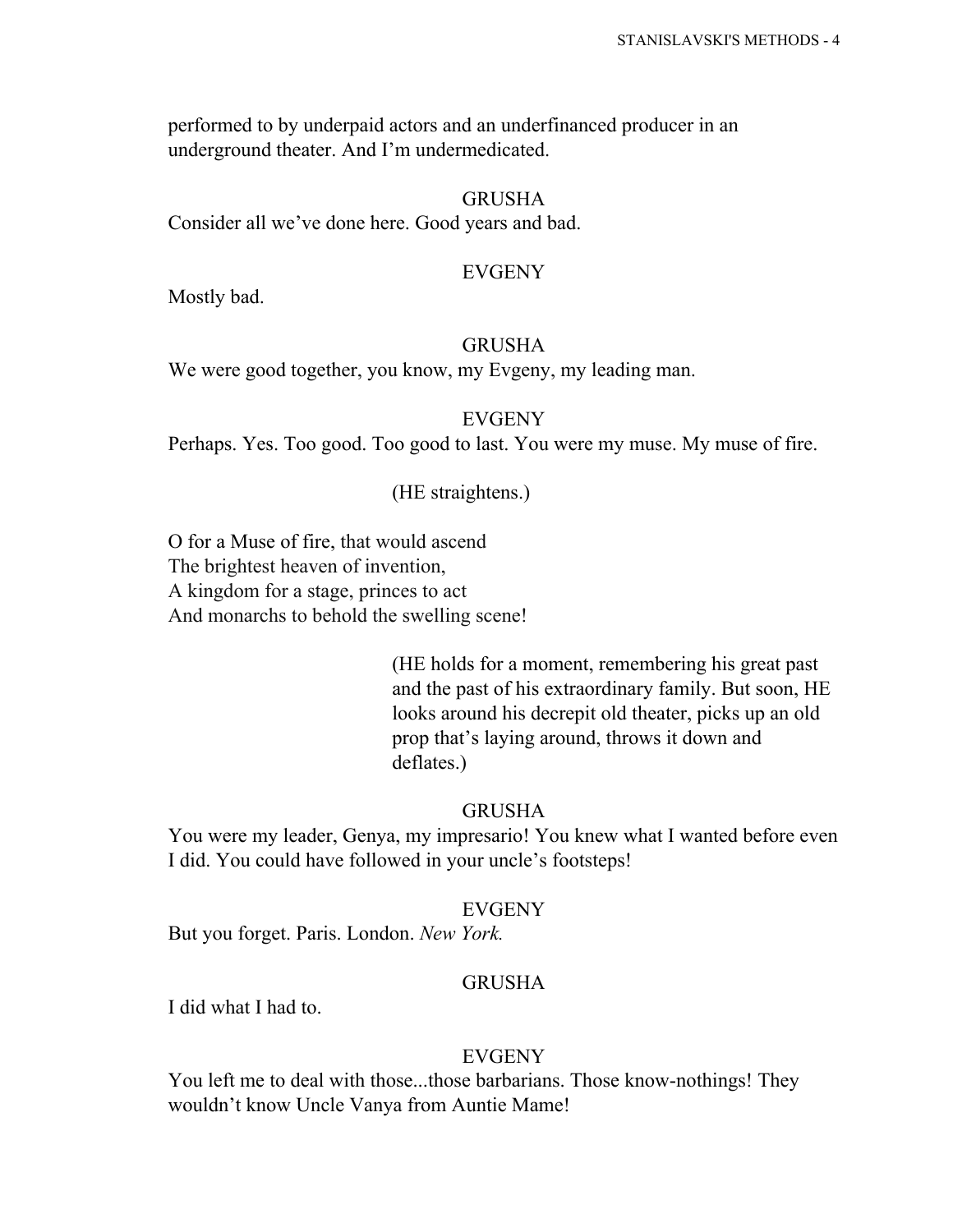## GRUSHA

You could have followed me. I met many people in New York. Powerful, important people.

## EVGENY

Everything I had was here. You went there to do what? Commercials, television comedies.

## GRUSHA

My next-door neighbor on *Life With Harriet* was widely praised in the media.

## EVGENY

I carried on in the theater! Our theater! It was a dangerous time here, Grusha. A bad review could mean a one-way ticket to Siberia. You remember Kosya, and his musical *Merchant*? One night, he was taken away. That's right - and he was dragged through the streets by the Bol-sheviks!

## GRUSHA

I had my life.

## EVGENY

You abandoned me!

## (Pause.)

Oh, Grusha. I am sorry. Forget I said that. It's ancient history to me now. It's just...I don't know. I don't know if we can go on. No money, no actors, no audience. Why even clean up? Between the taxes we owe, the bribes we haven't paid, the debts, we may not have a season.

## GRUSHA

But we must, Genya. We must. I will not allow you to be the first Stanislavski to close a theater! And you must produce my play. It's different for actresses – we must make a transition at some point. You start your career playing Juliet, you end it playing the Nurse.

## EVGENY

And what is this play?

## GRUSHA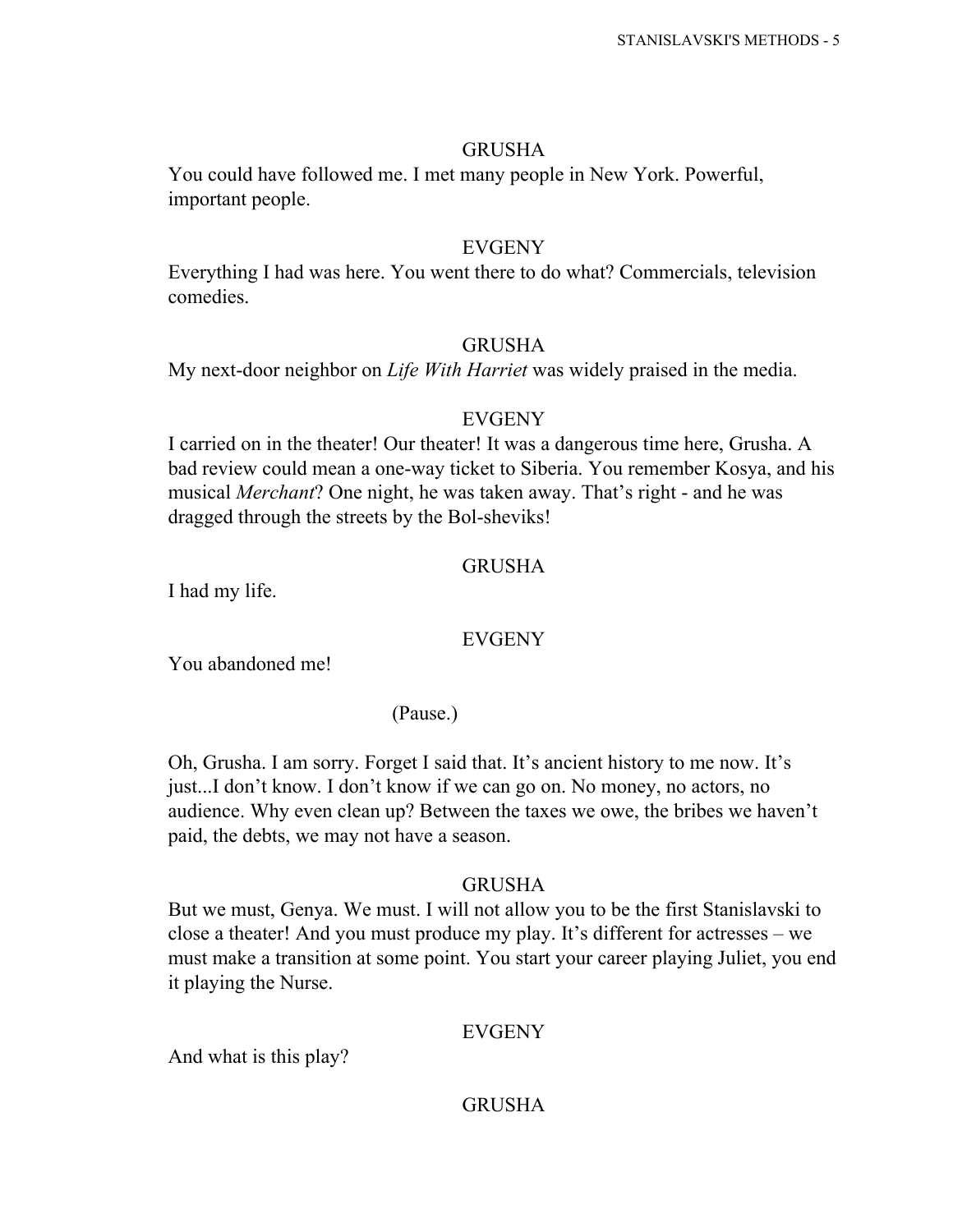Here.

## (SHE hands him a few sheets of paper.)

I'm still working on it.

## EVGENY

#### (reading)

"*A Cold Wind in August.*" Hmmm. "Scene - a farmhouse in the country. Maria removes her coat. 'A cold wind blows, Rumshinski, and yet it is only August.'" Well, you get to the point quickly. I will consider it, my Grusha, once it's...more developed.

#### GRUSHA

But it shows promise!

#### EVGENY

Of course, much promise. A cold wind, a farmhouse, a coat...it's all coming together magnificently.

#### GRUSHA

Perhaps a small production downstairs!

## **EVGENY**

We don't have a downstairs anymore. Don't you remember the avant garde *Ten Commandments*?

#### GRUSHA

Oh yes. Whose idea was it to part the Red Sea through the orchestra?

#### EVGENY

It would have worked if we had better drainage.

## GRUSHA

There must be something we can do. I want to be a writer. I don't want to play the Nurse, Genya! Not ever!

#### EVGENY

Well, there is one thing. I don't put much credence in it. It sounds too good to be true.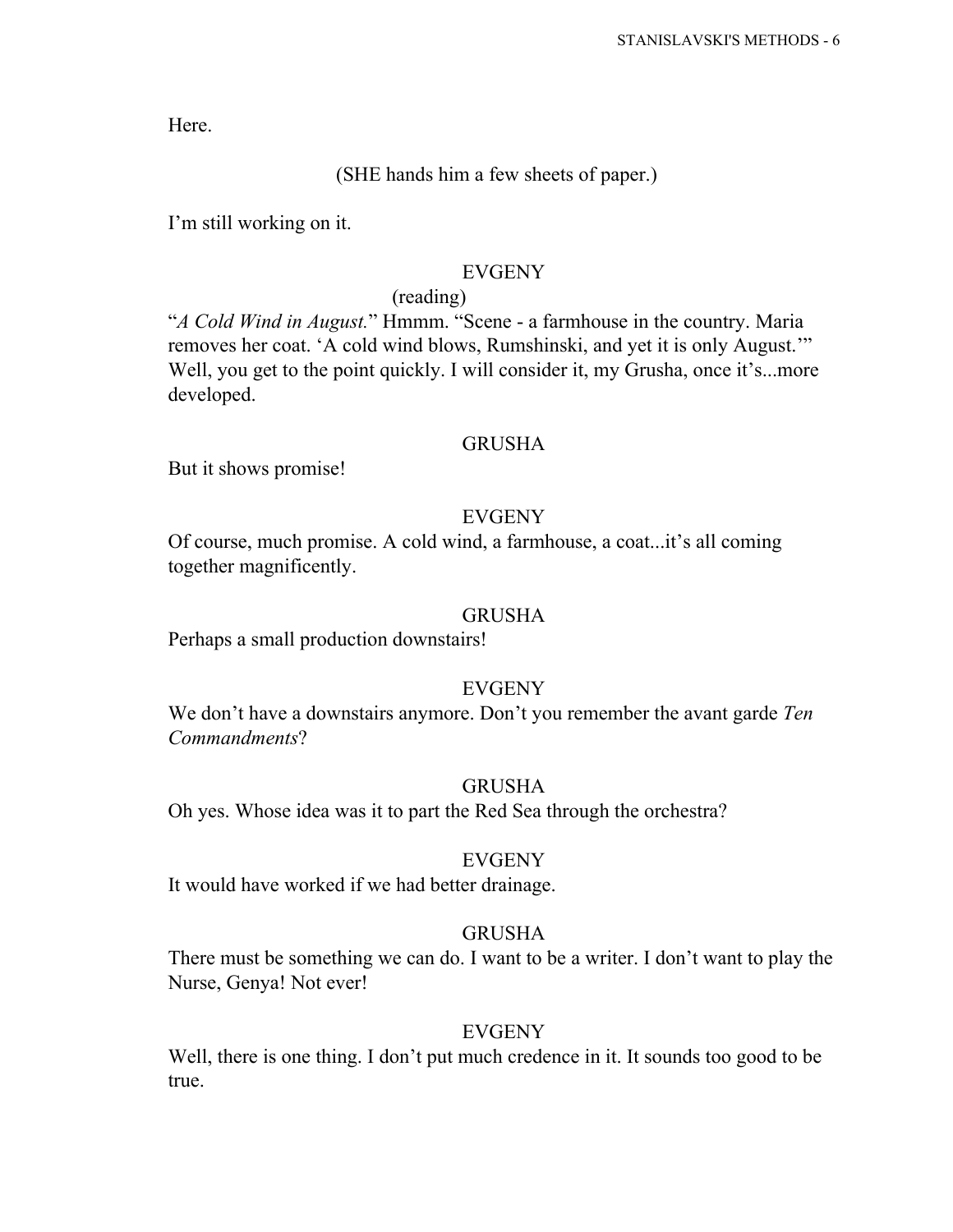## GRUSHA

I could reprise my Blanche! And you could be my Stanley!

## EVGENY

I thought you were transitioning. Besides, I'm no Stanley anymore, you're no Blanche. I didn't tell you, but I received a very interesting proposal from Sasha a few days ago.

## GRUSHA

That liar! I thought he was still in California.

## EVGENY

He gets around. He called me twice. From Los Angeles, and New York.

## GRUSHA

How much did he ask for this time?

## EVGENY

He has a proposition. For the season. For our season.

(GRUSHA stops dead in her tracks.)

## GRUSHA

Sasha has a proposition for our season from America.

## EVGENY

He says he met someone who we could help who could help us.

## GRUSHA

With the season?

EVGENY With money for the season. And seasons after this. Many seasons after this.

## GRUSHA

From America.

## EVGENY

And it's not illegal!

## GRUSHA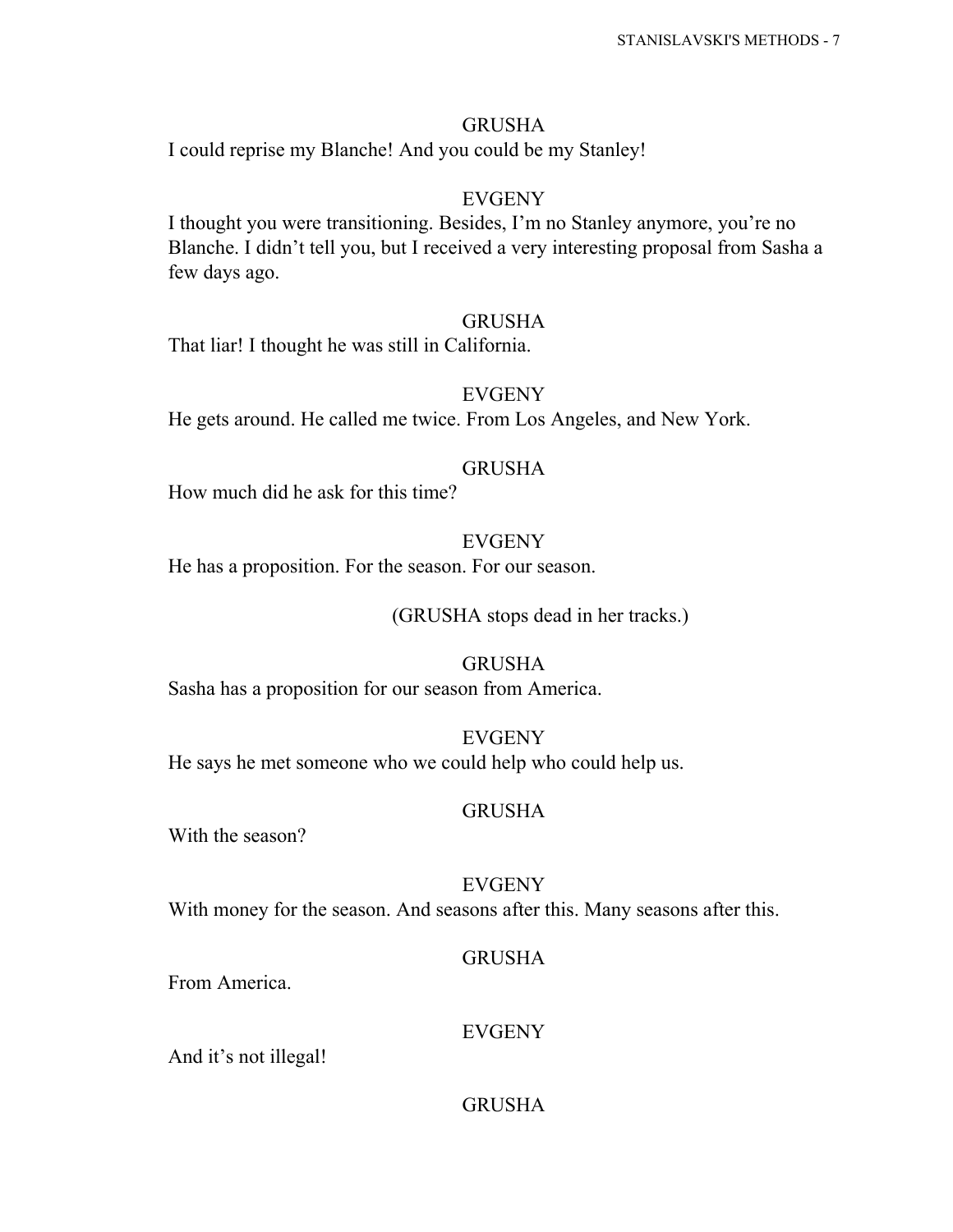He says.

#### EVGENY

He assured me it wasn't.

## GRUSHA

He also assured you we could do *One* Gentleman of Verona and no one would notice.

#### EVGENY

*Critics* — how I hate them.

## GRUSHA

Ah, there's Elena. Elena, come give your Aunt Grusha a hug.

(ELENA enters, harried, with a clipboard, a ledger book, and at least four or five pens and pencils.)

## ELENA

Good morning, Madame Grusha.

#### EVGENY

Elena, how are you? More importantly, how am I? Am I a rich producer today or a poor one?

(Pause, as she looks at him.)

No need to answer, eh? I'll be checking the balcony for stray coins next.

#### ELENA

Still a poor one, I'm afraid. Where is everyone? Didn't you call a company meeting?

#### EVGENY

Did you get my last note? I postponed our meeting until next week. Sasha may have...

#### ELENA

He owes you a thousand, you know.

#### GRUSHA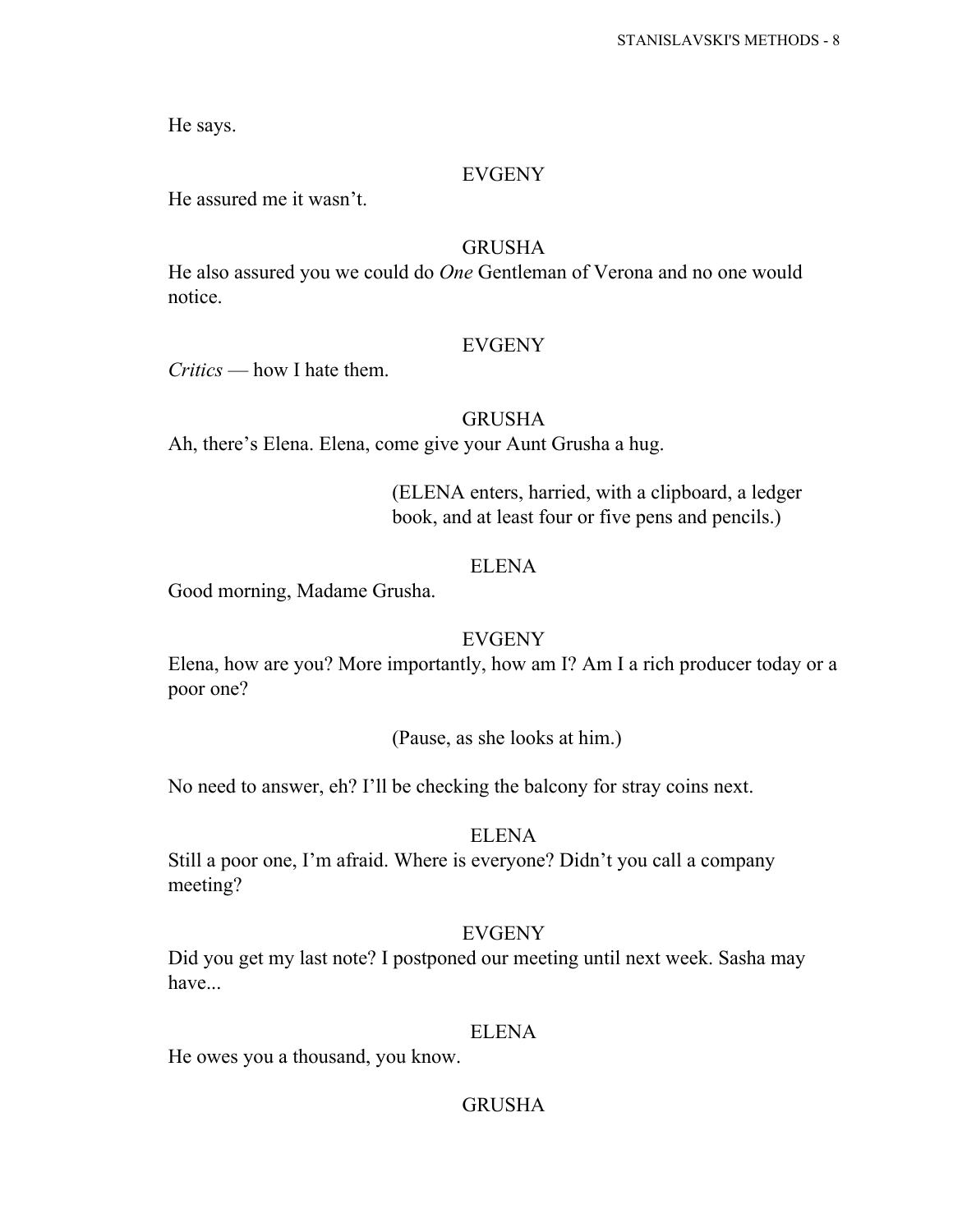A thousand? From what?

#### ELENA

Your investment. The chickens died.

#### GRUSHA

Chickens?

#### ELENA

An egg farm in the Urals. To finance a new season. No chickens, no eggs.

## GRUSHA

No brain, no money. Oh, not you darling.

## **EVGENY**

The only man who owes me money can't even keep a chicken alive. My grandmother from Minsk had chickens all over her yard. Perfectly healthy and quite delicious, I might add.

#### GRUSHA

Perhaps your grandmother would like to run a theater.

#### ELENA

Are we keeping the season we settled on? *Tartuffe, Pygmalion, Ghosts*, and *Hamlet*?

#### EVGENY

One-word titles save on printing!

#### GRUSHA

Moliere, Shaw, Ibsen, and Shakespeare! Moliere, Shaw, Ibsen, and Shakespeare! Again! How imaginative, Evgeny. No wonder you have no investors and no audience!

#### EVGENY

We have an audience! We have subscribers! Season subscribers! Elena, don't we have season subscribers?

#### ELENA

Yes, seven hundred nine, exactly.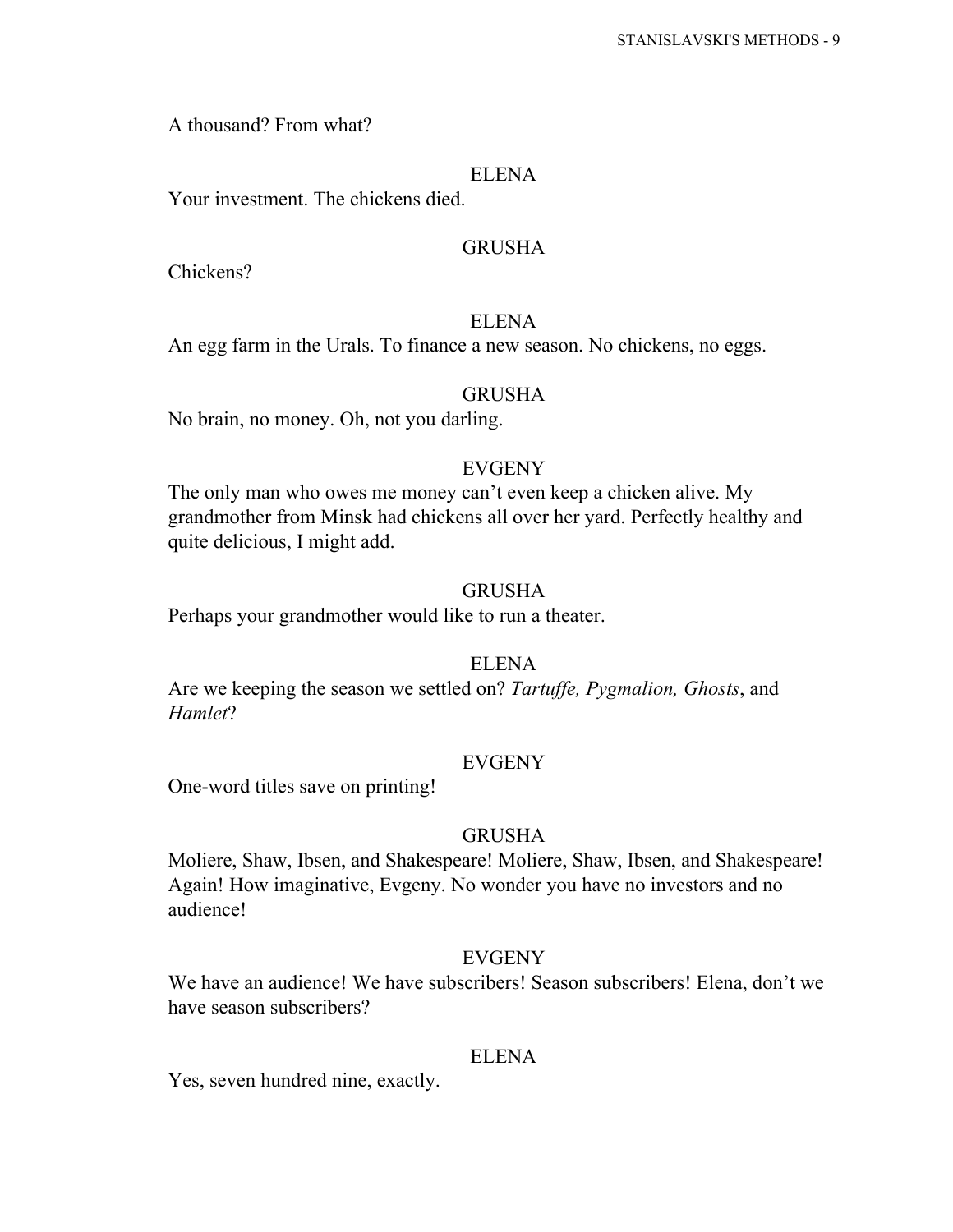#### EVGENY

See? We have subscribers! We have an audience!

## **GRUSHA**

Elena, my sweet, how many of those are paying subscribers?

#### EVGENY

(nervously)

Uh, run along now, Elena.

## ELENA

#### (fumbling through books)

Take away the city councilmen, the party members, the former party members, their wives, their ex-wives, your creditors, the banks, the newspapers — fifty-two.

#### EVGENY

Fifty-two?

## ELENA

And half of those are discounted.

#### (Pause.)

#### EVGENY

I'm screwed. I must talk to Sasha. Elena, do you know when he's coming back?

#### ELENA

The ticket you bought him was for today.

#### EVGENY

The ticket I bought him???

#### ELENA

He said to thank you.

#### **GRUSHA**

I'm sure he did.

#### EVGENY

If this all works out, we'll thank him*.* We'll all thank him. When does his flight land? I'll pick him up.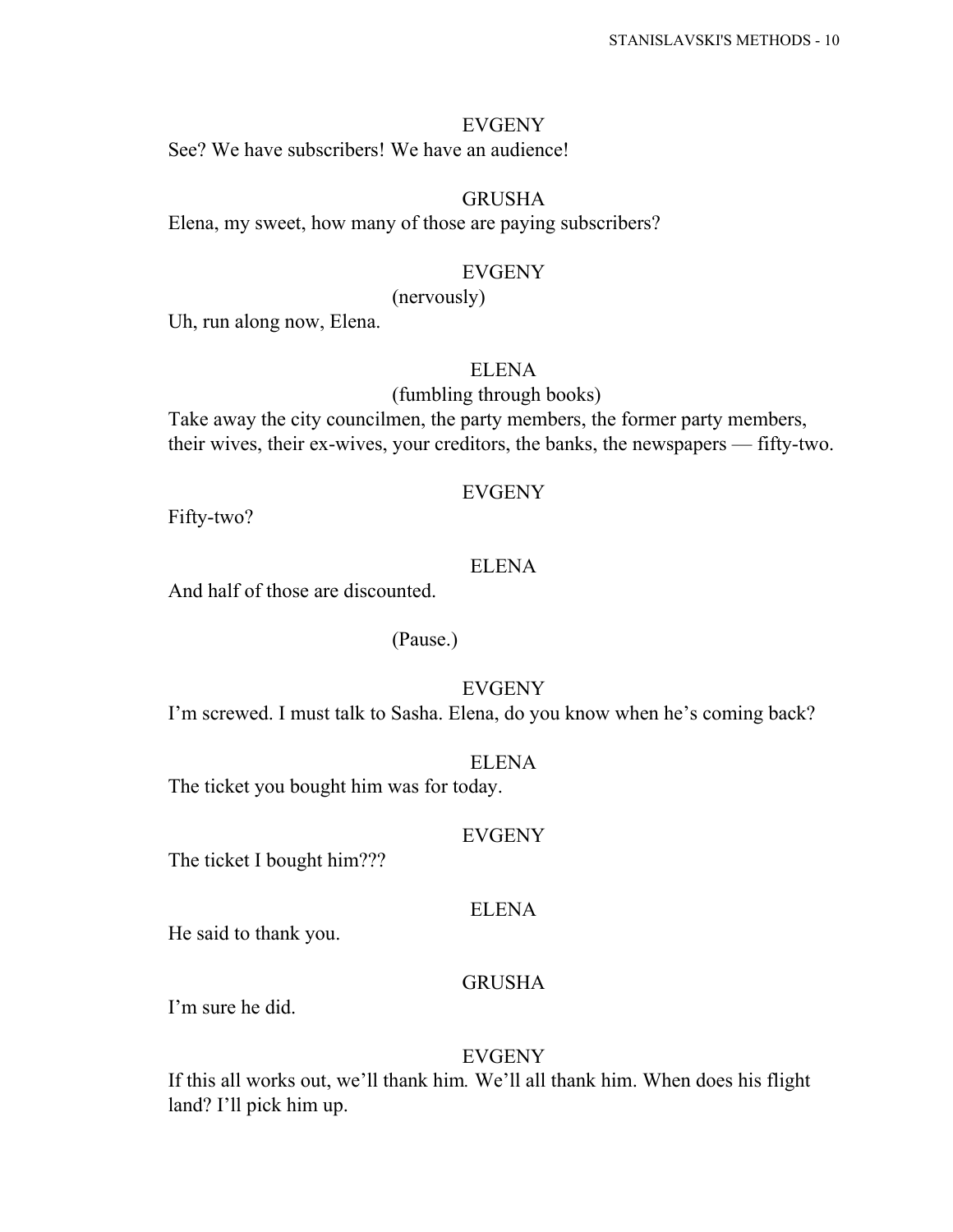## ELENA The limousine left two hours ago. He should be back any minute.

#### EVGENY

The *limousine?* Elena, get my pills.

#### ELENA

The blue ones or the red ones?

#### EVGENY

The green ones.

#### ELENA

The *green* ones? Are you sure?

## **EVGENY**

And a drink. Anything. My career is on the line here.

## ELENA

Yes, Evgeny Maximovich. By the way, could there possibly be a part for me in the season? You know I ask every year.

#### EVGENY

Elena, how long have you been with us?

#### ELENA

Seven years. Since I left the orphanage and joined Madame Grusha's academy for young actors.

#### EVGENY

Yes, a mere seven years.

## ELENA

But I've been studying, Evgeny Maximovich. Your granduncle's great theories.

#### GRUSHA

(correcting)

Great uncle's grand theories.

## EVGENY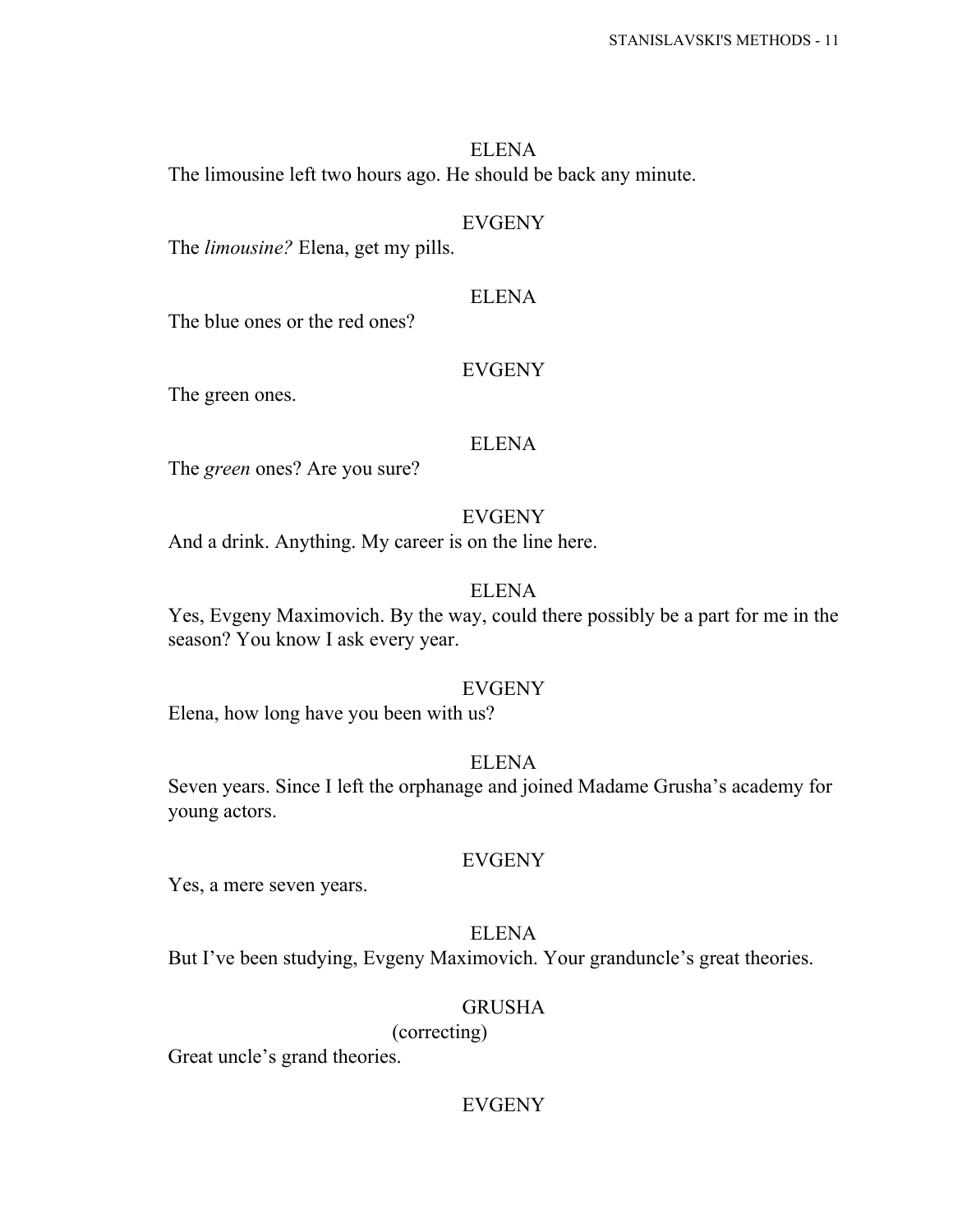My great grand uncle's theories! They've been plaguing me my whole life.

## ELENA

I'm not asking much, Evgeny Maximovich. I'm not asking for Regan, or the lead in *Joan of Arc*. Just a small part. And then, next year, perhaps Juliet. Yes! And Madame Grusha could play the Nurse!

## GRUSHA

I am not playing the Nurse to anyone, let alone you!

## EVGENY

Perhaps you could be in Grusha's new play.

## ELENA

A writer, too! My, what a long and productive career you've had!

## GRUSHA

I will not be spoken to like that. Genya, say something to her!

## **EVGENY**

Elena, I could possibly find a place for you this season. You realize acting is a very poorly paid profession, of course.

#### ELENA

Poorly paid or no, I've committed my life to the stage. Why, I'd even act for nothing.

## EVGENY

For nothing, you say? Well then, welcome to our company!

#### ELENA

Oh - that man. He came around again.

## EVGENY

Again? What did he want? The usual? A hundred?

## ELENA

No. He left this. I'm sorry. And after you welcomed me to the company!

(SHE hands him a thick envelope. HE opens it and reads the material inside.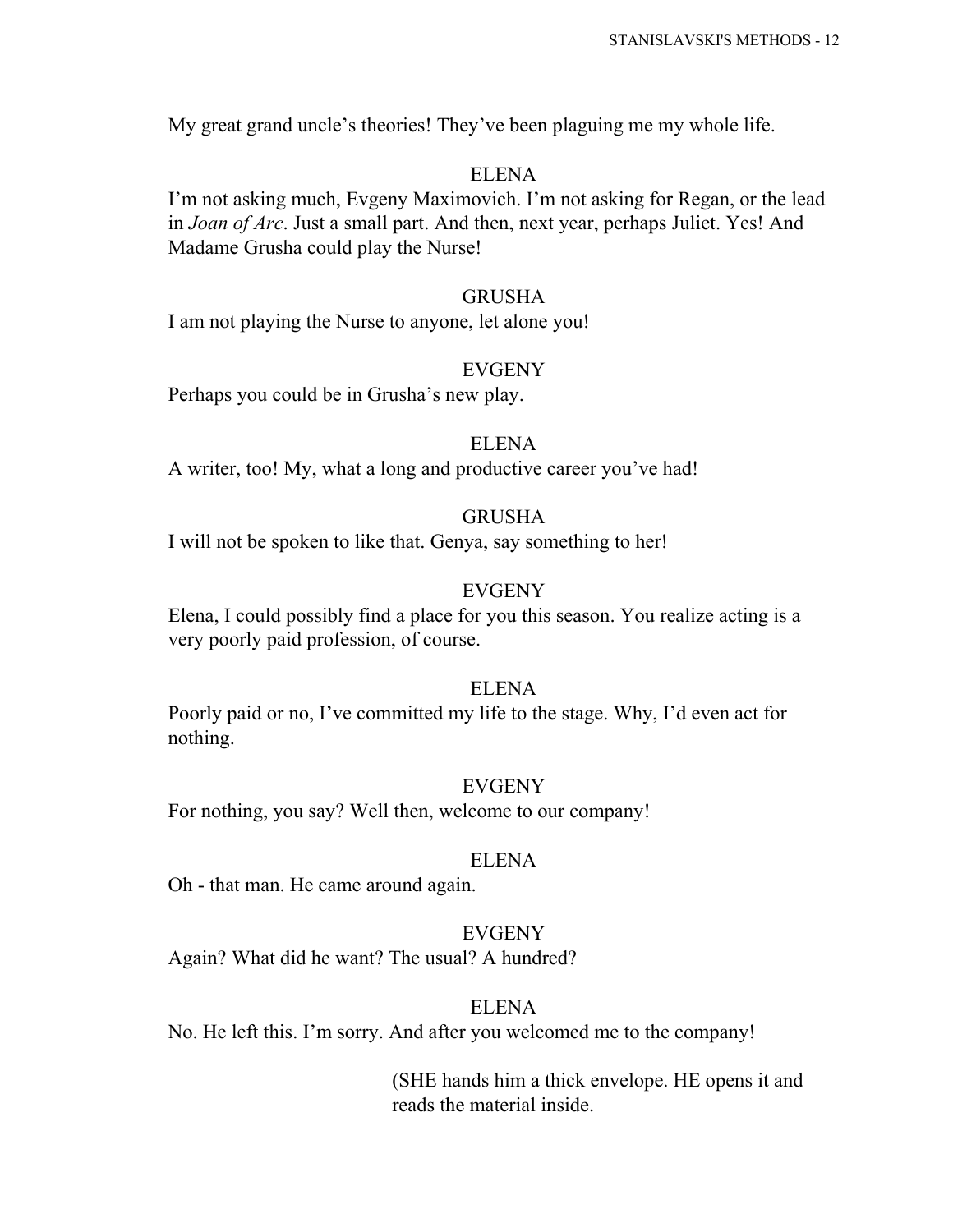## (ELENA holds back tears and exits running.)

## GRUSHA

Are you alright, darling?

## EVGENY

Twenty thousand in unpaid...*taxes*, they call them now. Thirty days. If not, they take the theater. Maybe Sasha *can* help.

## **GRUSHA**

I don't want to see that charlatan's face. You can meet with him, but until he proves me wrong, I wouldn't trust him. Just be careful. You know how many people here rely on you here to do the right thing.

## EVGENY

And I've never let them down before.

## GRUSHA

There was that production of *The Imaginary Invalid* where you didn't cast the title role.

## EVGENY

Why cast an imaginary character, I thought. Writers and their tricks! How I hate them.

## GRUSHA

Just don't make a fool of yourself.

(SASHA enters, direct from the limousine from the airport.)

SASHA Evgeny, my friend! So good to see you! Greetings from America!

(He hands EVGENY a business card.)

## EVGENY

What's this?

## SASHA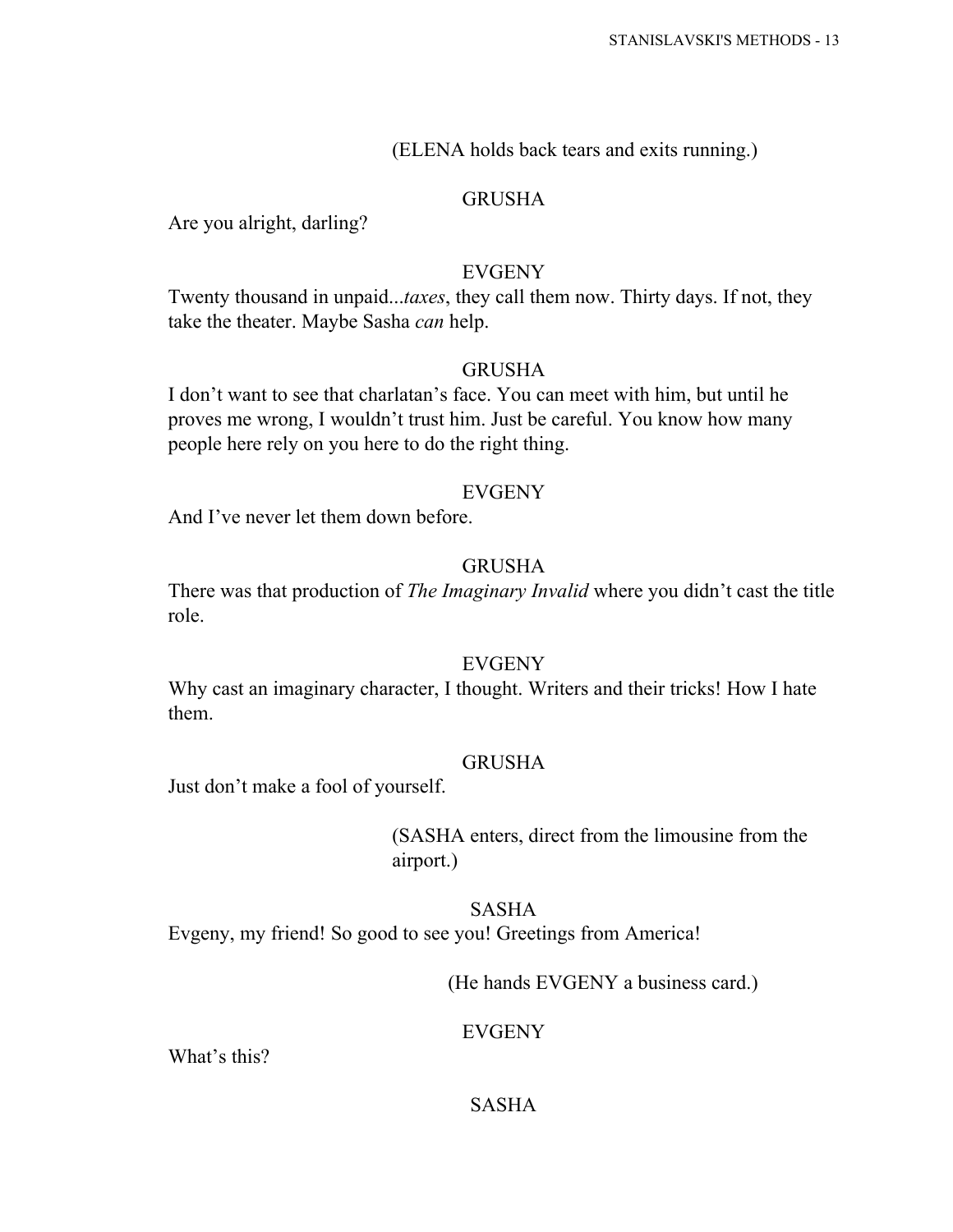My card.

## EVGENY (looks it over)

But it's blank.

#### SASHA

Business is bad.

## (HE sees GRUSHA.)

And Grusha Agrafenova! A pleasure to see you looking so well.

## GRUSHA

Thank you.

#### SASHA

The rumors I heard were untrue, then.

## GRUSHA

Rumors? What rumors?

SASHA Oh, you know. The usual. For a woman. Of your age.

## GRUSHA

Of my age? Of all the...

EVGENY Now Grusha, please, I'm sure he means no harm.

#### SASHA

Just passing along some information.

## GRUSHA

I'll pass you along, you...you...

(As she leaves:)

I must check on the state of my dressing room. Evgeny, my advice to you - watch your wallet. I'll be back.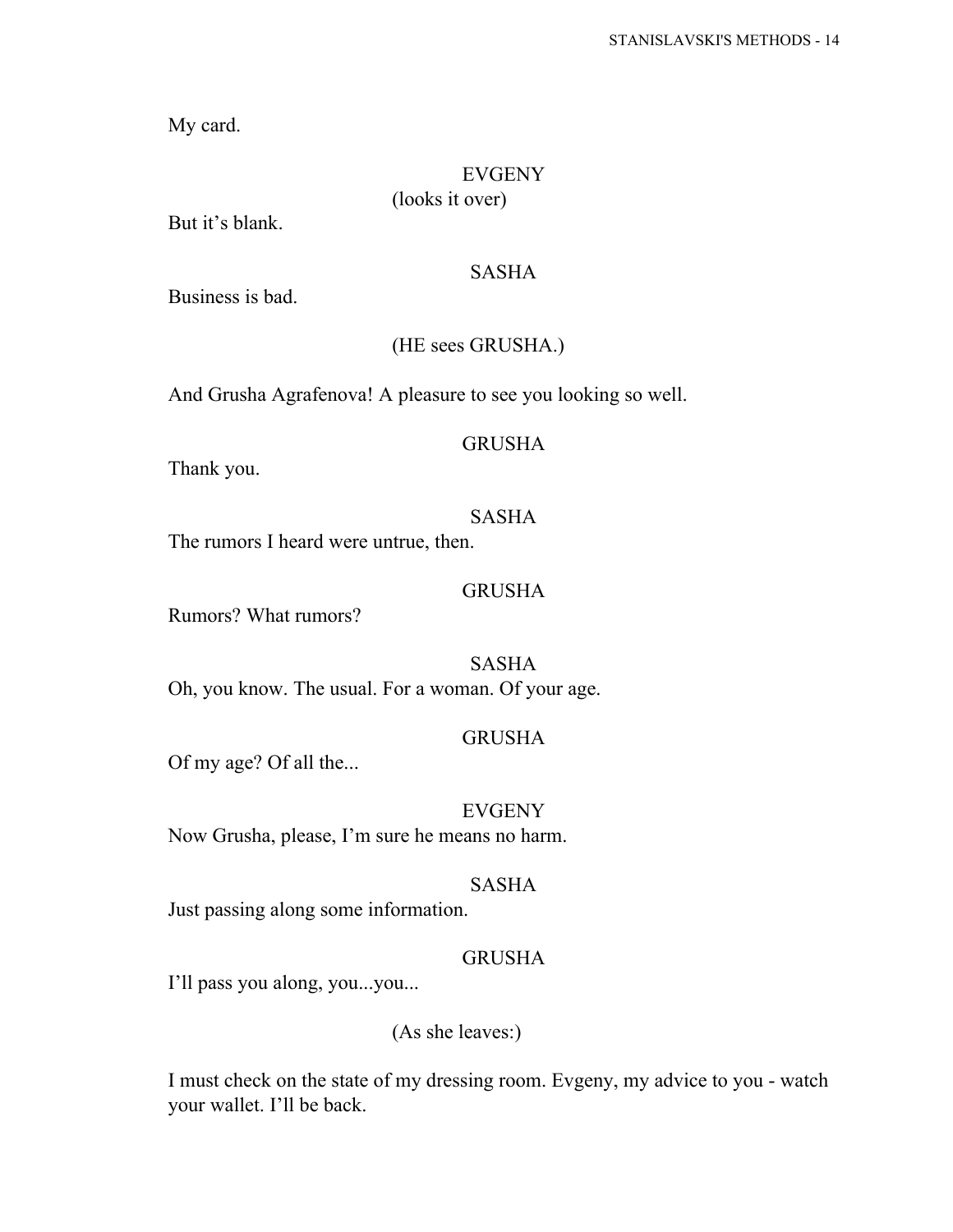#### (SHE exits off stage.)

#### EVGENY

So Sasha, how was America? Tell me about California.

#### SASHA

How is California ever? The weather is magnificent, the wine flows like the Don, and the women get more beautiful every year. And New York - the streets, the food, the opportunities. And taxi drivers who talk like us! Here, I brought you a present.

## (SASHA gives EVGENY a bottle, very plainly a bottle of vodka.)

A friend from New York gave it to me. Well, not exactly a friend. An acquaintance. A business acquaintance. Who I met at the airport. Well, not exactly at the airport. At the entrance to the airport. Near the entrance. He said it was a special shipment. You know. As the Americans say – "top notch."

#### EVGENY

(handles it gingerly and puts it aside) Thank you, Sasha. It was very thoughtful of you.

#### SASHA

My dear Evgeny, this small trifle will pale before what I am about to tell you, the gift I am about to lay in your lap. Evgeny, you will thank me and thank me and thank me. The first-class ticket you so kindly purchased for me will seem like nothing, an investment, a down payment on this theater's future, your future, your retirement. Evgeny, I am about to make you a very rich man. A very rich man.

#### EVGENY

What do you mean?

#### SASHA

What if I told you...ah, you wouldn't believe me.

#### EVGENY

Would it save the theater?

#### SASHA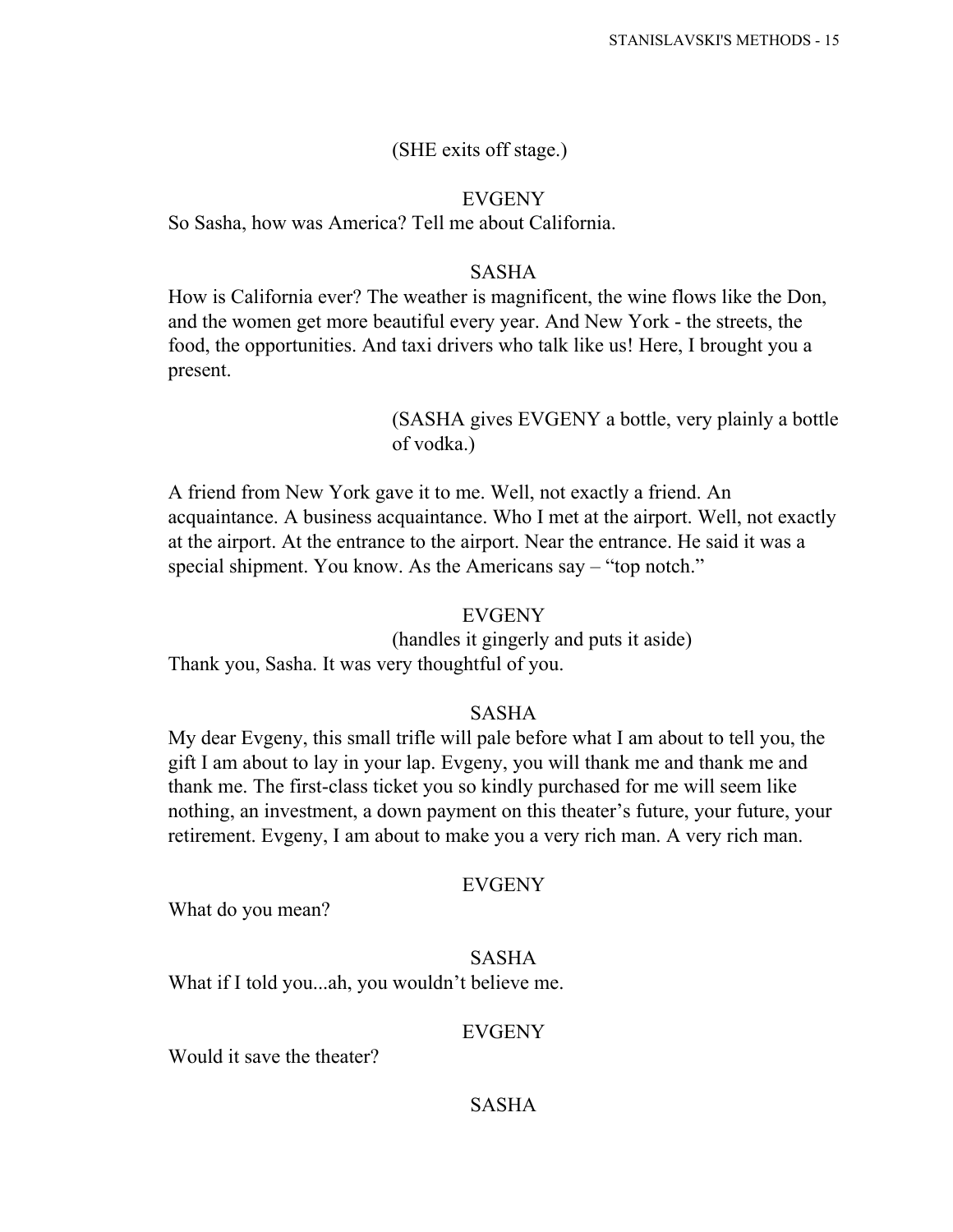Yes. Undoubtedly yes.

## EVGENY

Then I'd believe you.

## SASHA

Taxes again?

## EVGENY

Taxes. And salaries. This year's salaries. Last year's salaries.

SASHA

And, shall we say, *payments*? Payments to certain people?

## EVGENY

If you mean bribes, yes. You can help me?

## SASHA

Have I ever led you astray?

## EVGENY

Constantly. But continue.

## SASHA

My friend, what would you say if I told you that in ten minutes, the greatest American movie star living today will be walking into this theater - your theater! walking right up that aisle and offer you his services for a one-night only fundraiser to finance your season!

(Pause. With great emphasis:)

*For free.* Gratis. Not a penny to change hands. In fact, he would make a generous contribution to your renowned establishment. One hundred thousand dollars. In cash.

(Pause. EVGENY doesn't react.)

Evgeny Maximovich, did you hear what I said?

## EVGENY

What's the catch?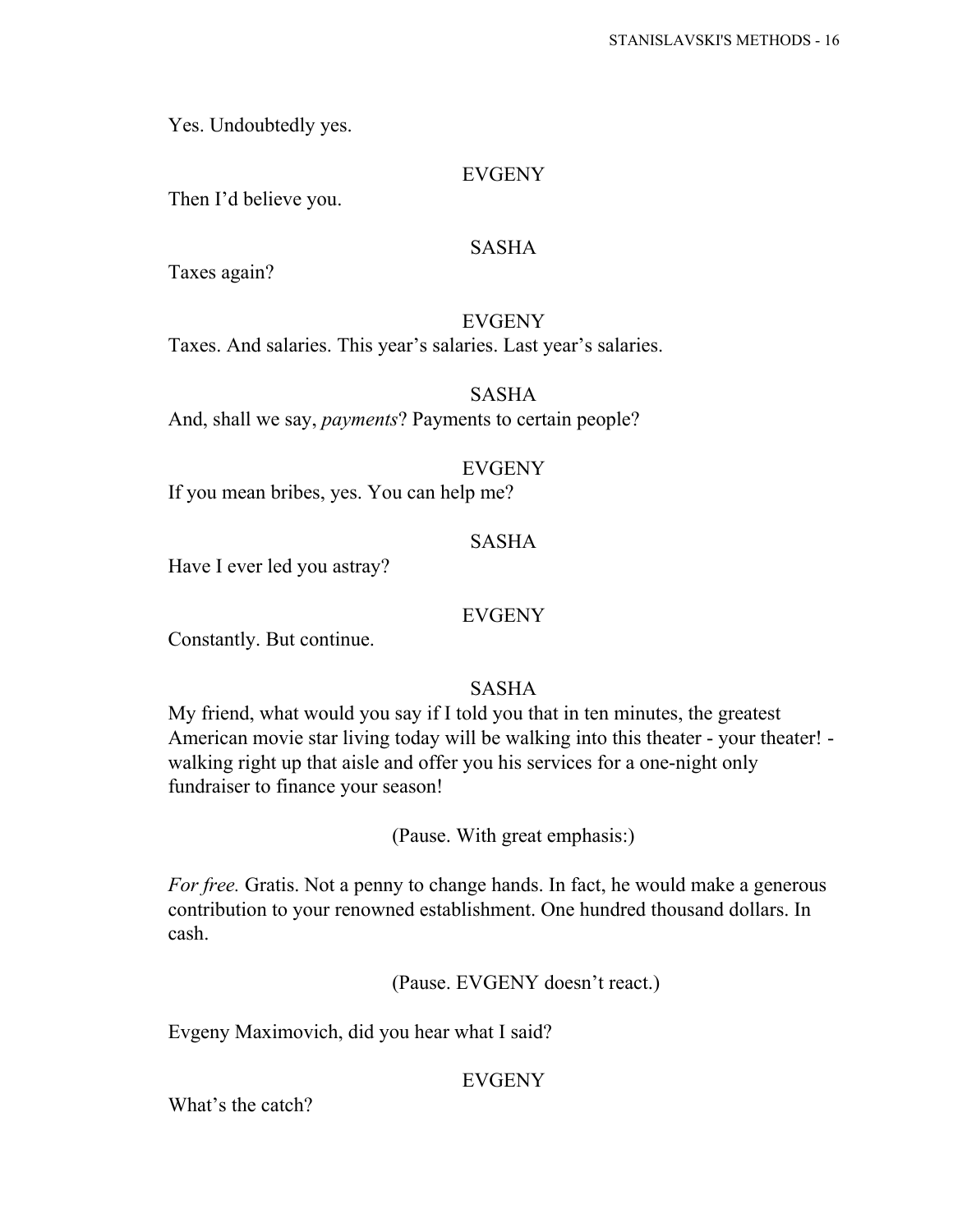#### SASHA

No catch.

## EVGENY

There has to be a catch.

Not today.

## **EVGENY**

SASHA

So, Sasha. who is it? Who are you promising me? That crazy comedian, Dirk Stanstead? Or Bobby DiPaulo, the gangster?

#### SASHA

Bigger.

## **EVGENY**

Frank Newcastle? I saw his last picture - a good actor but a stinker of a film. Or that Max Angelo, with the bald head and the guns?

#### SASHA

Bigger.

## EVGENY

Bigger than that? Call me a skeptic, Sasha. Who do you know and how can you get me a Hollywood star of such magnitude? Who is it?

#### SASHA

Kevin...David...Flynn.

## (EVGENY laughs.)

#### EVGENY

And why would a movie star like Kevin David Flynn come to a flea-bitten shell of a theater like this one?

#### SASHA

He's had some, shall we say, setbacks in his career.

## EVGENY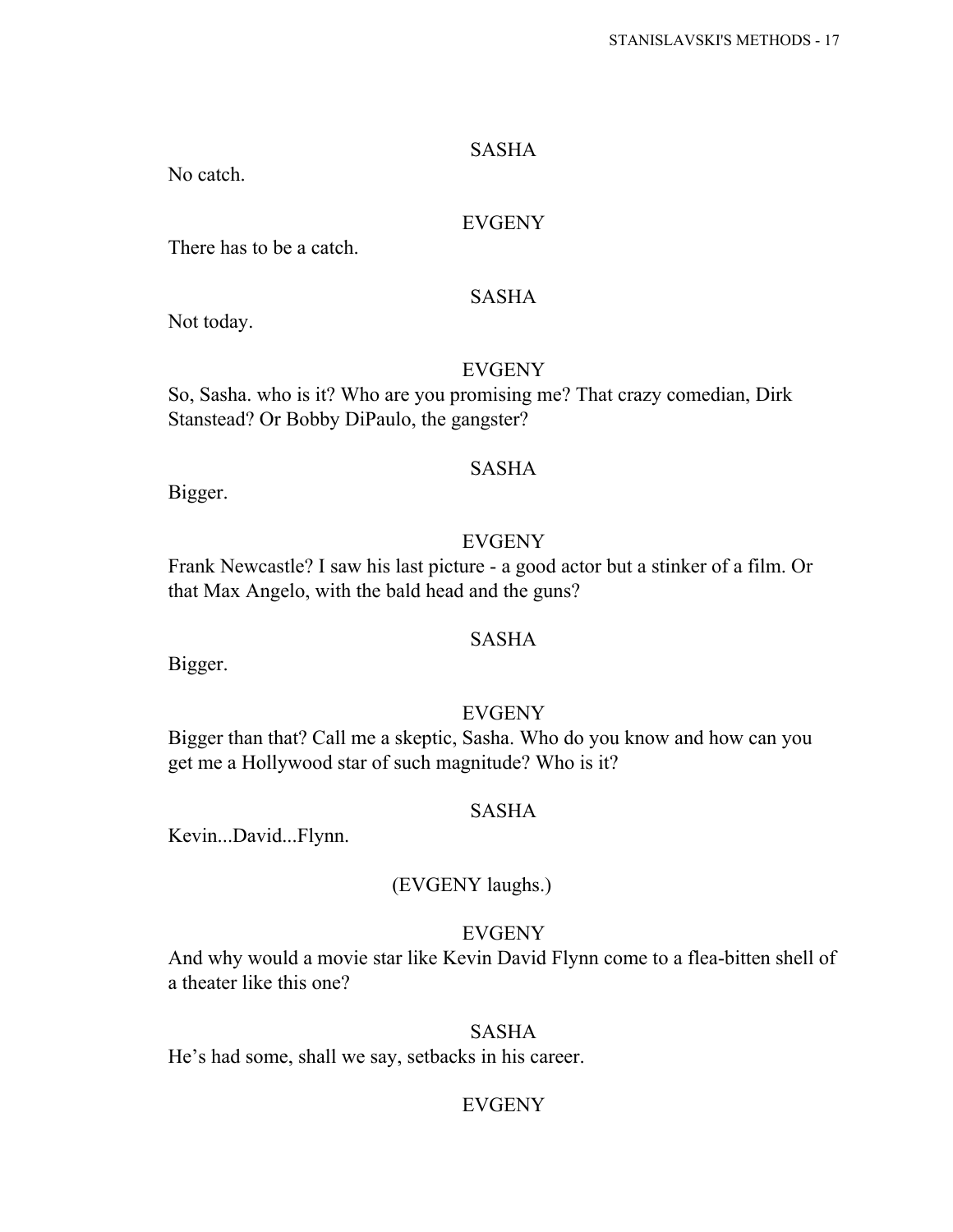Obviously, if he wants to come here.

#### SASHA

Well, there was the arrest. You heard about the arrest?

#### EVGENY

Of course. Drunk driving on the Pacific Coast Highway. And he beat up a policeman.

#### SASHA

What a country. In America, you can beat up a policeman. Here in Russia...

#### EVGENY

You know, I still don't believe you. It's the Smirnoff talking.

#### SASHA

This is absolutely, one hundred percent true.

## EVGENY

And then he beat up his wife, cursed at his mother, and moved in with two women young enough to be his daughters.

## SASHA

No one said he was a family man.

#### EVGENY

Why would Kevin David Flynn - who is not exactly John Barrymore, mind you why would he want to come here? In the winter?

#### SASHA

He needs some, as they say in America, down time.

#### EVGENY

Down time?

#### SASHA

He'll commit to one week. Enough time to rehearse and perform in a fundraiser. He'll do three scenes - one with Grusha, and one on his own, and a Shakespearean monologue. He'd fill your theater. And remember, he's bringing money.

(EVGENY looks up.)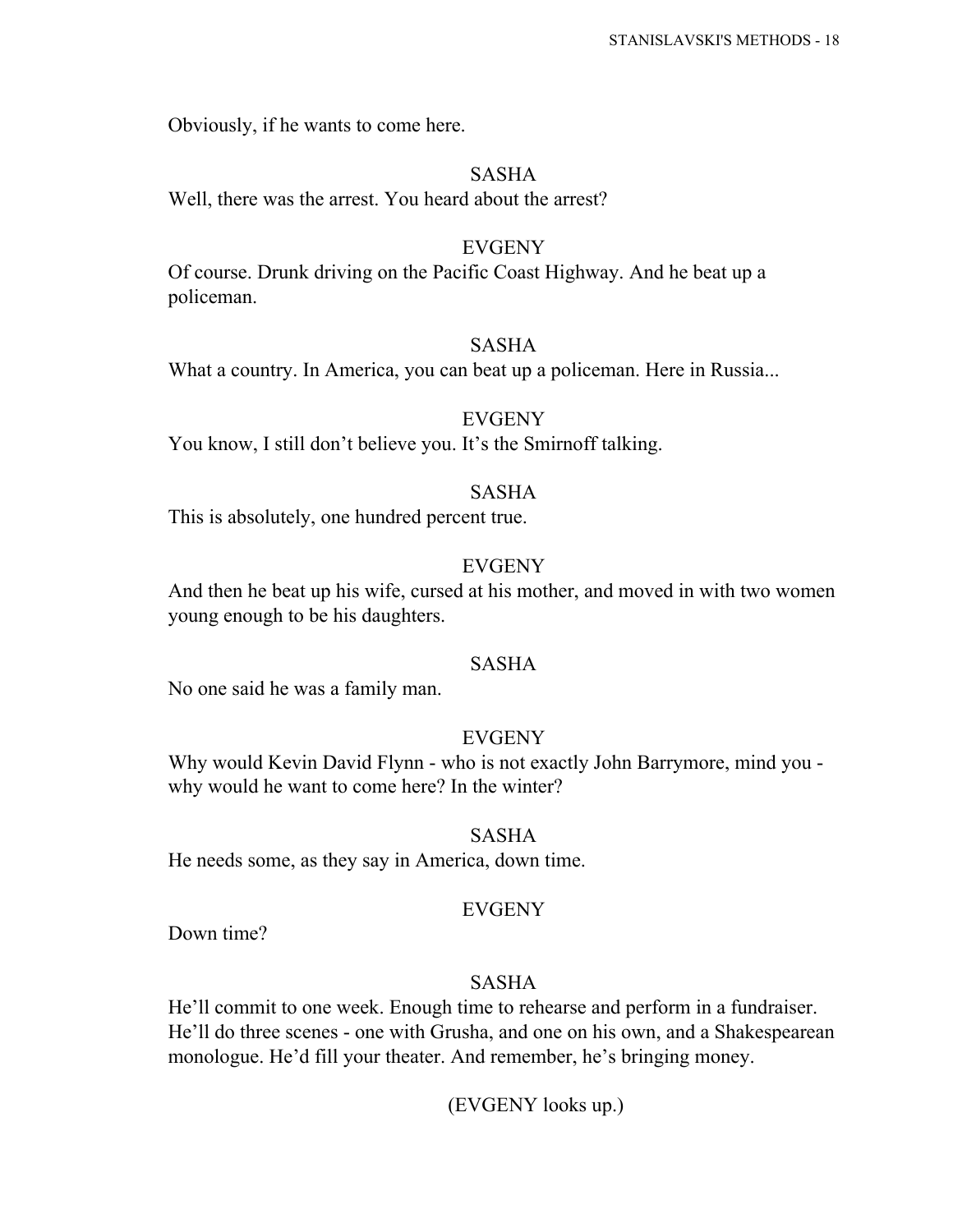#### EVGENY

Whose money?

## SASHA

That's none of your concern. But it's enough to end your problems once and for all. As I said, a contribution of one hundred thousand dollars in legal U.S. currency. Cash. Hundred dollar bills. Legal tender. Unmarked.

## **EVGENY**

One hundred thousand dollars.

## SASHA

One hundred thousand dollars.

## EVGENY

*One hundred thousand dollars.*

(Pause.)

Why?

## SASHA

Let's just say he does okay on the deal as well.

#### EVGENY

So let me get this straight. You were in America, and you meet the most notorious actor in the world in some odd manner. You persuade him to fly halfway around the world to perform three ten-minute scenes in a rundown theater, and pay one hundred thousand dollars to do it?

## SASHA

Exactly.

#### EVGENY

For no compensation except to drop out of the headlines for a while.

## SASHA

Precisely. Well, he is being compensated in some manner, but it's nothing to concern yourself with.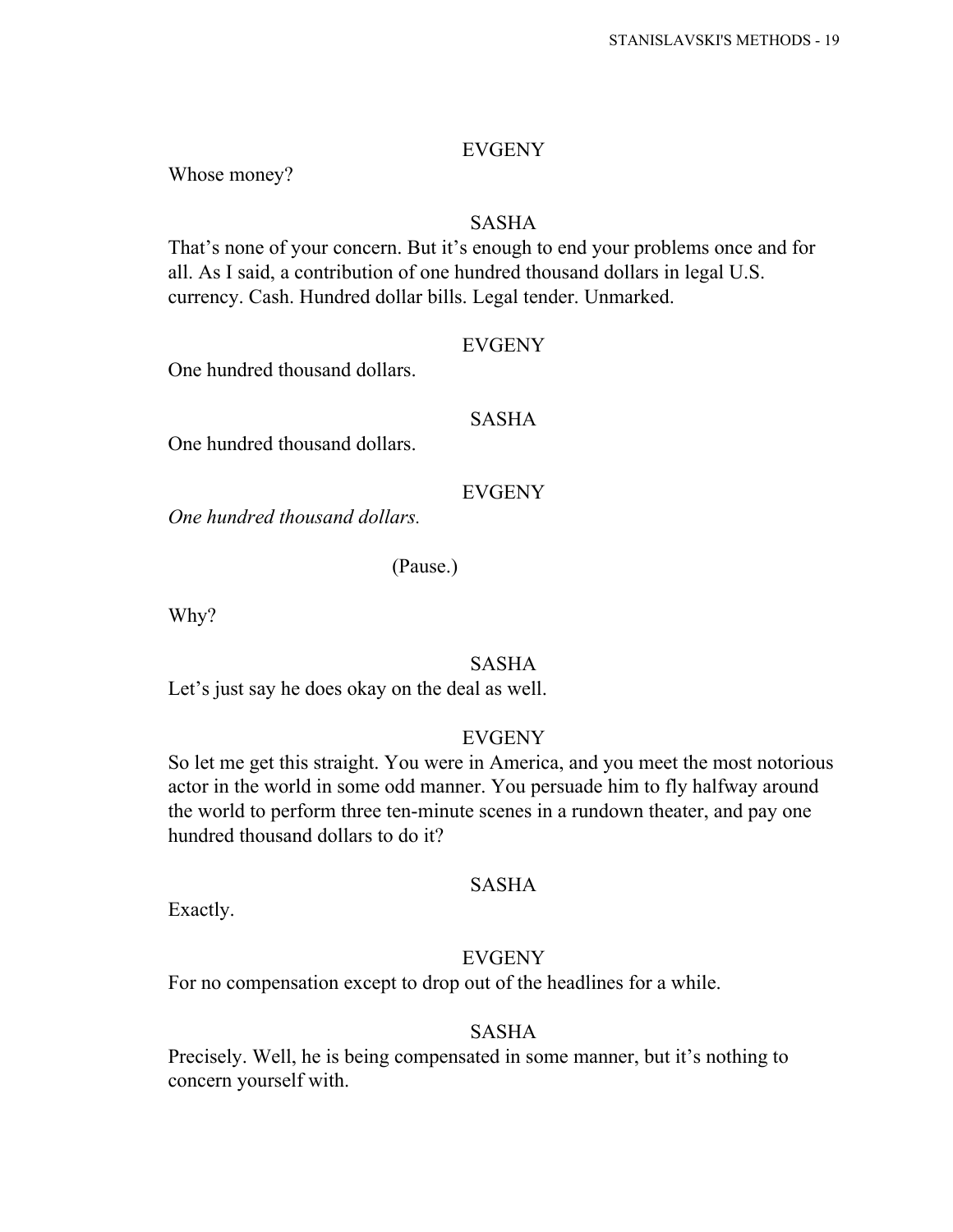EVGENY Will I end up directing *Stalin on Ice* in the Kamchatka?

SASHA It is all perfectly legal. From your point of view.

#### EVGENY

And what is your end of this?

SASHA Don't worry about me. I always land on my feet.

#### EVGENY

Yes, but in my shoes.

#### SASHA

He's on his way now. Should I tell him to turn around and take his hundred thousand dollars back to America? Or will you welcome him with open arms as your uncle would do to any actor willing to work?

#### EVGENY

Three scenes?

#### SASHA

And of course you will direct. Two of them.

## EVGENY

Direct? Me, direct Kevin David Flynn? Direct Grusha? I don't direct anymore, Sasha. Not for Flynn. And definitely not for Grusha.

#### SASHA

For one hundred thousand dollars in unmarked hundred dollar bills?

#### EVGENY

And this is legal?

#### SASHA

As legal as possible. Perhaps he could put a good word in with his friends in Hollywood. You'd like that, Evgeny, wouldn't you? Have you ever been to California, Evgeny? Do you know what they have there? Something you could never get here.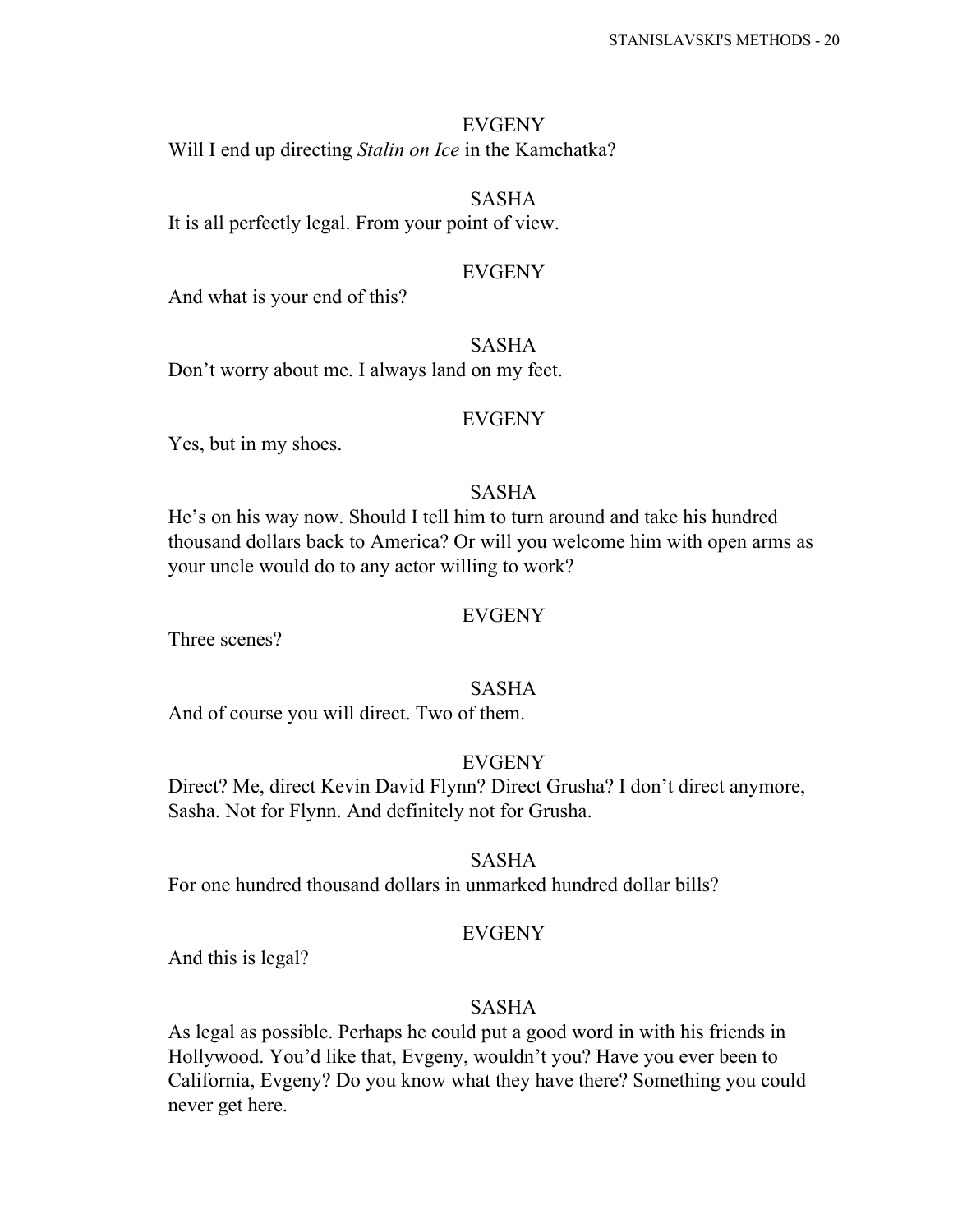#### EVGENY

#### (mocking)

What? Money? Women? Mansions?

#### SASHA

The sun. The warm sun. Yes, money, women, mansions, but the sun, Evgeny! What you call warm they call cold! And remember, this isn't New York, this is Hollywood - you'd instantly be the most cultured person in town!

#### EVGENY

#### (mulling it over)

He *could* do a scene with Grusha – she's writing a play, did I tell you.

## SASHA

And the Shakespeare as a crowd pleaser at the end. But before he must do a monologue, one he has prepared.

## EVGENY

Not any of this "to be or not to be" garbage, I hope. I've seen his movies. He'd put a love scene in *King Lear*.

#### SASHA

No, from a scene from *The Three Brothers*.

#### EVGENY

You mean *The Three Sisters*.

#### SASHA

It's an adaptation. Trust me, Evgeny. Have I ever led you astray?

#### EVGENY

About ten minutes ago when you came here.

## SASHA

I think I hear the limousine outside. It's him. Get Grusha here.

## EVGENY

(calling offstage)

Grusha! Our guest is arriving.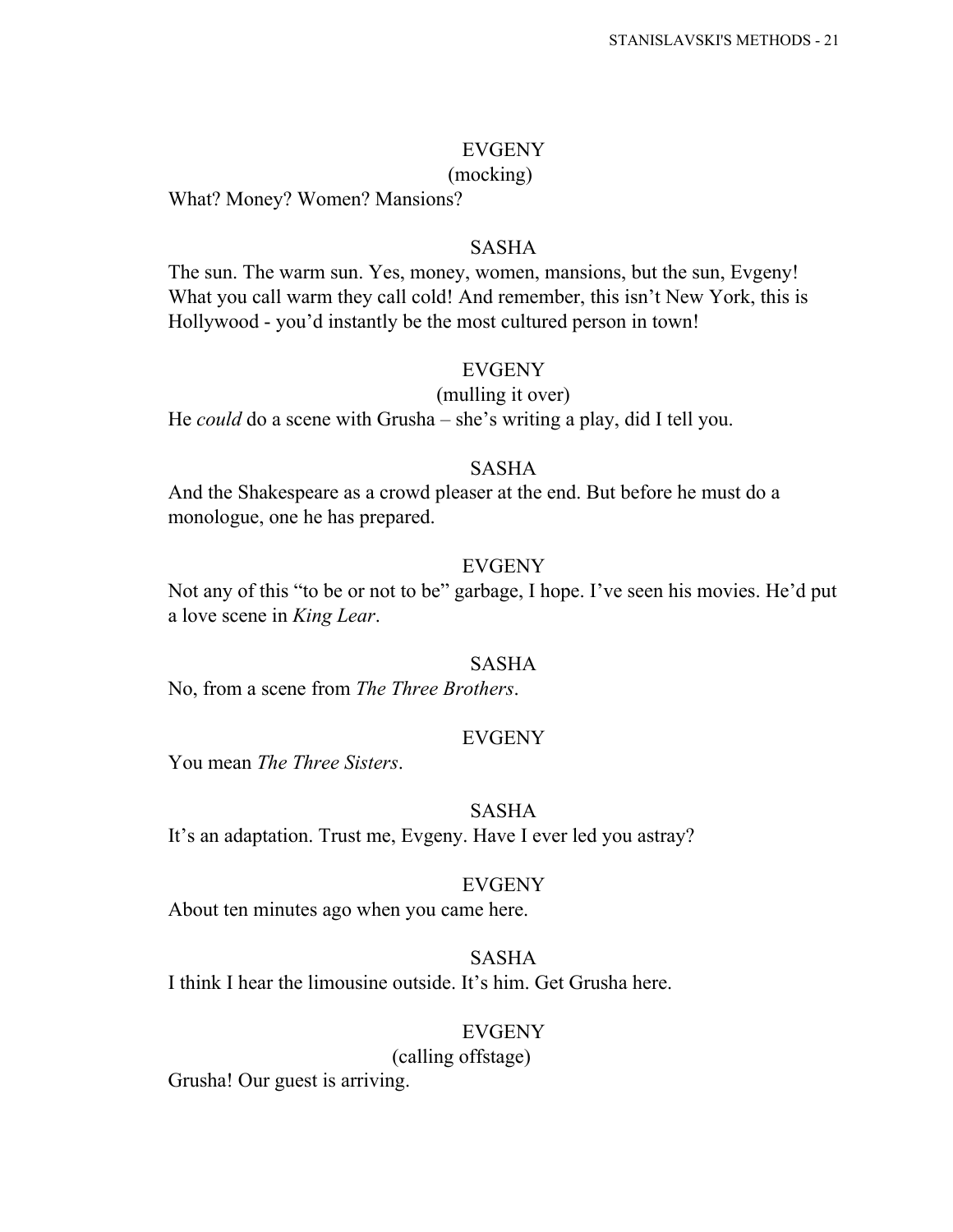(FLYNN enters through the audience, up an aisle. HE wears a large coat, and enters almost apologetically. HE looks around and surveys the devastation.

(GRUSHA enters from backstage as well.)

## FLYNN

Does anyone here speak English?

## EVGENY

Are you Flynn?

## FLYNN

Yes I am.

## EVGENY

If you're Flynn, we speak English.

## FLYNN

(looking around)

Uh, I hope I'm in the wrong place.

## SASHA

Let me get your coat.

## (HE takes FLYNN's coat.)

GRUSHA (shocked, with a mixture of dread and regret)

You!

## FLYNN (not understanding)

Me?

## GRUSHA

You! I thought I would never see you again!

## FLYNN

Have we met?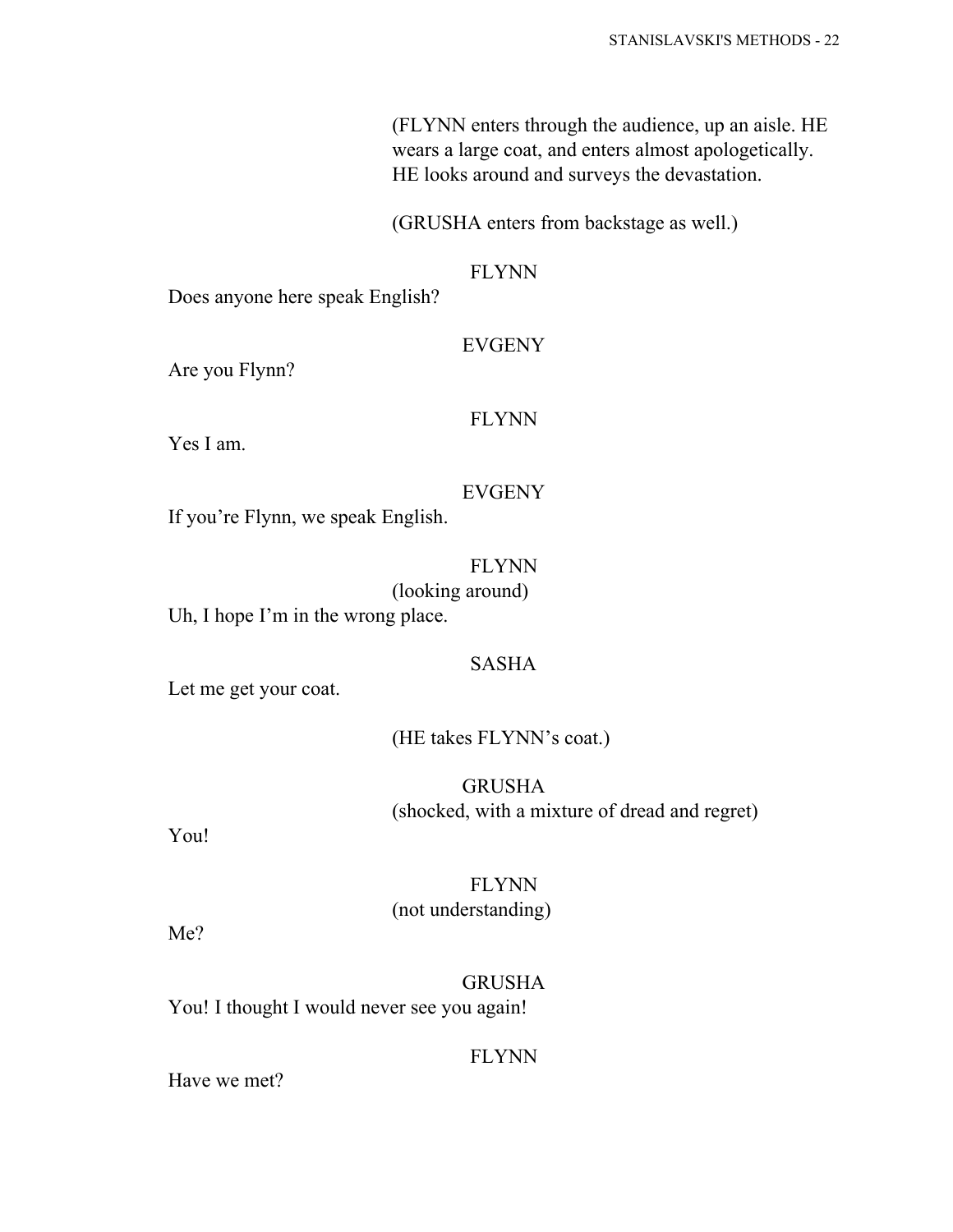#### GRUSHA

You don't remember?

#### FLYNN

(pulls out a crumpled paper)

Is this 47 Leninsky Prospekt?

#### GRUSHA

New York. The third of May. The moon was blue, and so was I. Oh, it was years ago. We shared...we shared...a moment.

#### SASHA

Grusha, you must be mistaken. Yes, my friend. This is it, the famous Stanislavski Art Theater. Once the most important and legendary theater in all Russia. And now you too are part of its grand history. Come up and meet everyone.

#### FLYNN

How? I don't do my own stunts.

## SASHA

There are stairs.

## FLYNN

Of course. I haven't worked in the theater for a long time.

## GRUSHA

(under her breath)

*Lout*. Have you ever *been* in a theater?

#### EVGENY

Mr. Kevin David Flynn! I cannot believe that we are so honored to have on our stage the star of *Grand Ticket* and *Explosion Master*!

## FLYNN

That's *Big Ticket* and *Mister Explosion*.

#### SASHA

We see them in translation.

#### EVGENY

You may be mainstream in America, but here you are a foreign film star.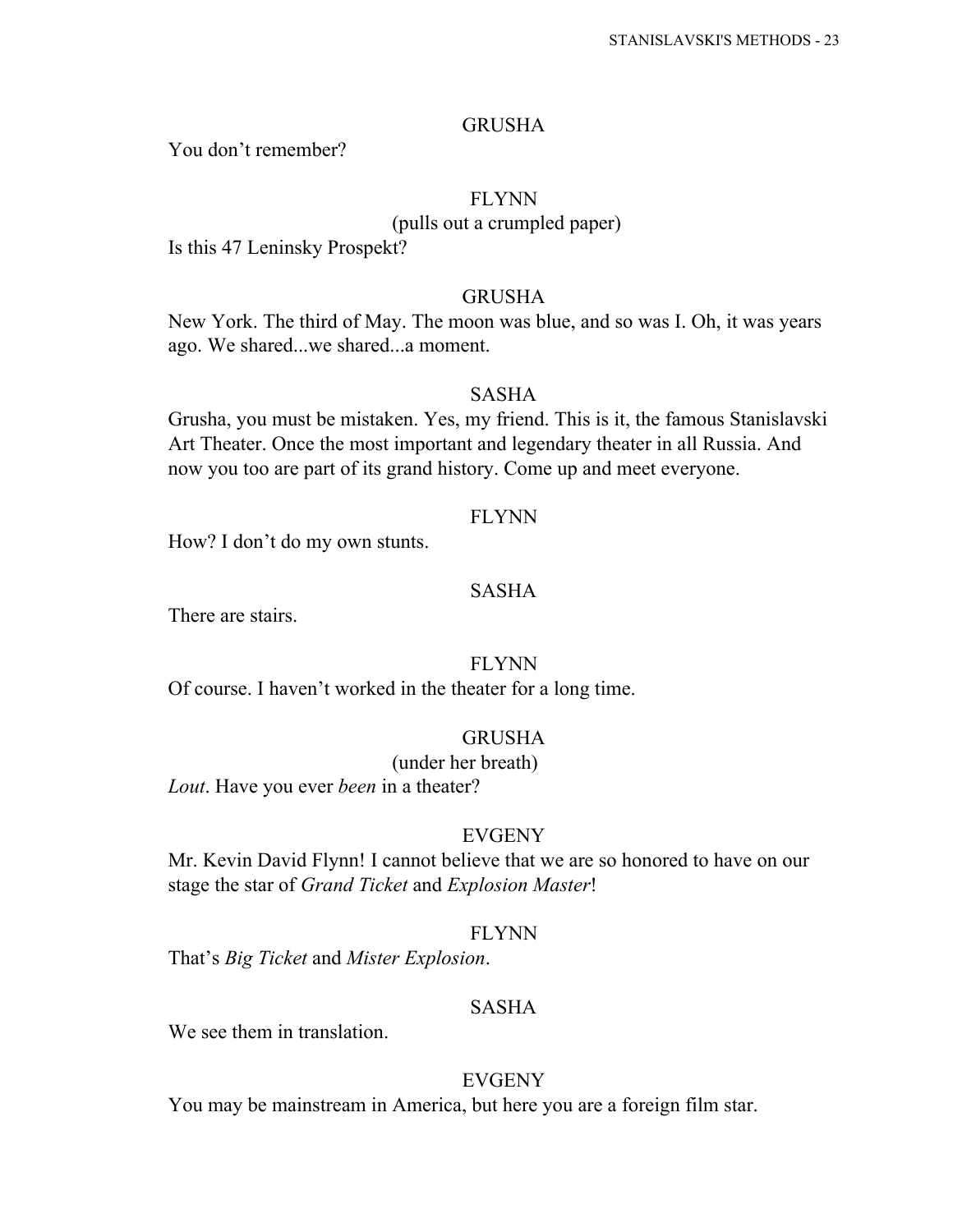Hmm. I never thought of it like that.

## EVGENY

Mister Flynn, we have never been graced by an actor of your...your...

#### SASHA

Generosity?

#### GRUSHA

Notoriety?

#### SASHA

Theatricality?

#### GRUSHA

Infamy?

## EVGENY

...your, well...your charisma. How did you become a big Hollywood movie star?

#### FLYNN

You want my story? How I reached the heights of stardom? Hard work, training, exercise, and careful management.

## GRUSHA

Notice, nothing about acting.

#### FLYNN

I was the starting quarterback on my high school football team, and like everyone in L.A., I was working on a screenplay. Next thing I knew it, Paramount was producing it and I was in it. It was called *The Starting Quarterback*. My purest work. Did you see it?

#### GRUSHA

I could eat alphabet soup and pass a better script than that.

#### FLYNN

I wanted to give the people what they want. And that seemed to be me.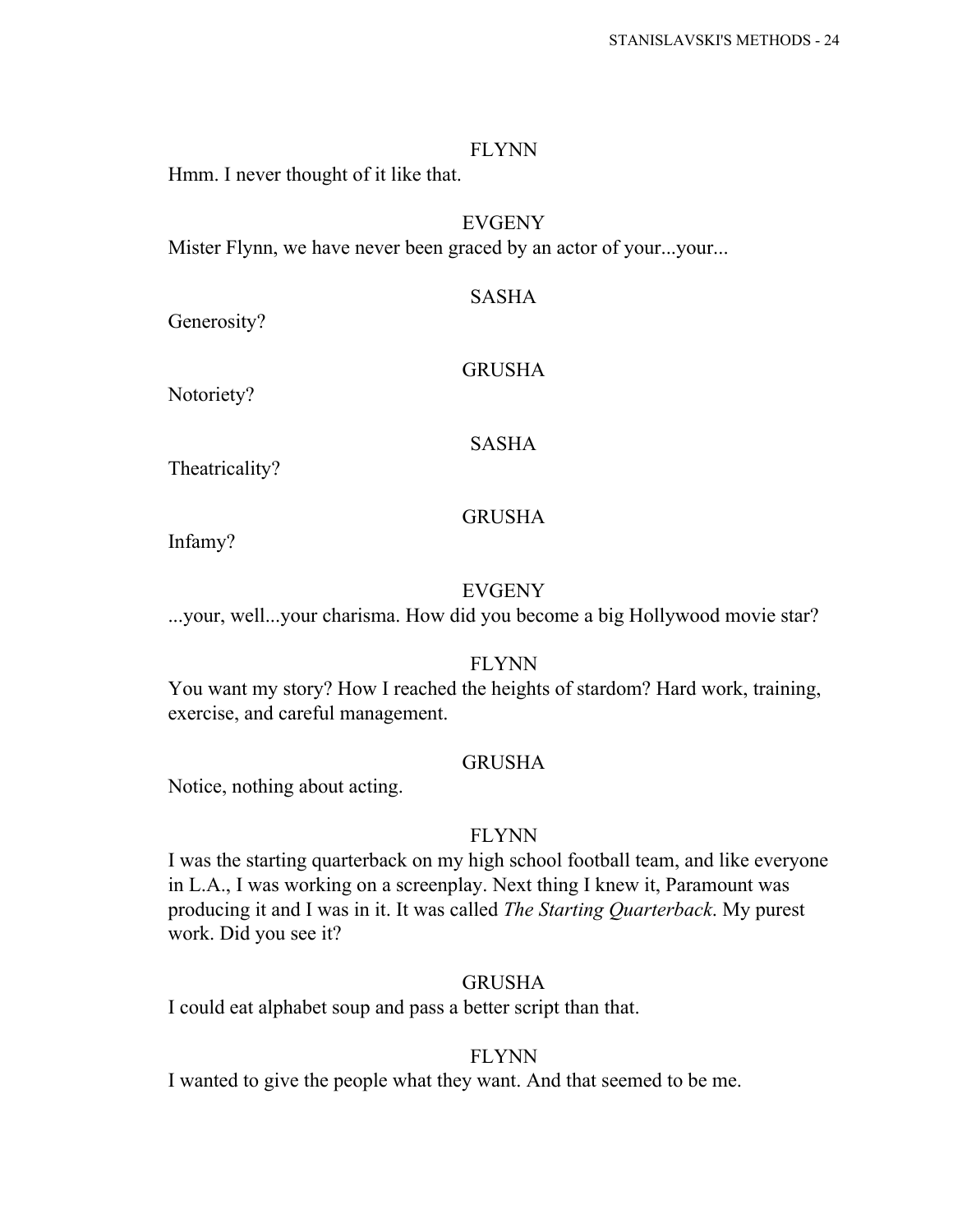#### EVGENY

You know, sometimes you have to give the people what they may like, but they don't know it. Here, we give them Shakespeare and Chekhov, the Brussels sprouts of the theatrical menu. They may like chocolate cake, but we give them Brussels sprouts. But sometimes, they grow to like Brussels sprouts.

#### FLYNN

And that's why I've got a fifty thousand square foot beachfront mansion in Bel Air, and you're in this decrepit hellhole of a theater!

#### (composes himself)

I'm sorry. You may have heard I've had some troubles recently. Sometimes I go off.

#### EVGENY

That's understandable. You must be awfully tired. Can I get you some coffee?

#### FLYNN

Yes, thank you very much. Dry 150-degree skim, a touch of vanilla, and a half teaspoon of unrefined brown sugar. If it's not too much trouble.

#### EVGENY

Of course not.

#### FLYNN

My assistant will be here in a moment with my things. She was so excited to come here. She was born here, and adopted by a producer in California.

#### EVGENY

Lucky girl.

#### SASHA

A very lucky girl.

FLYNN Not really. I've outgrossed him several times.

#### GRUSHA

No doubt.

#### SASHA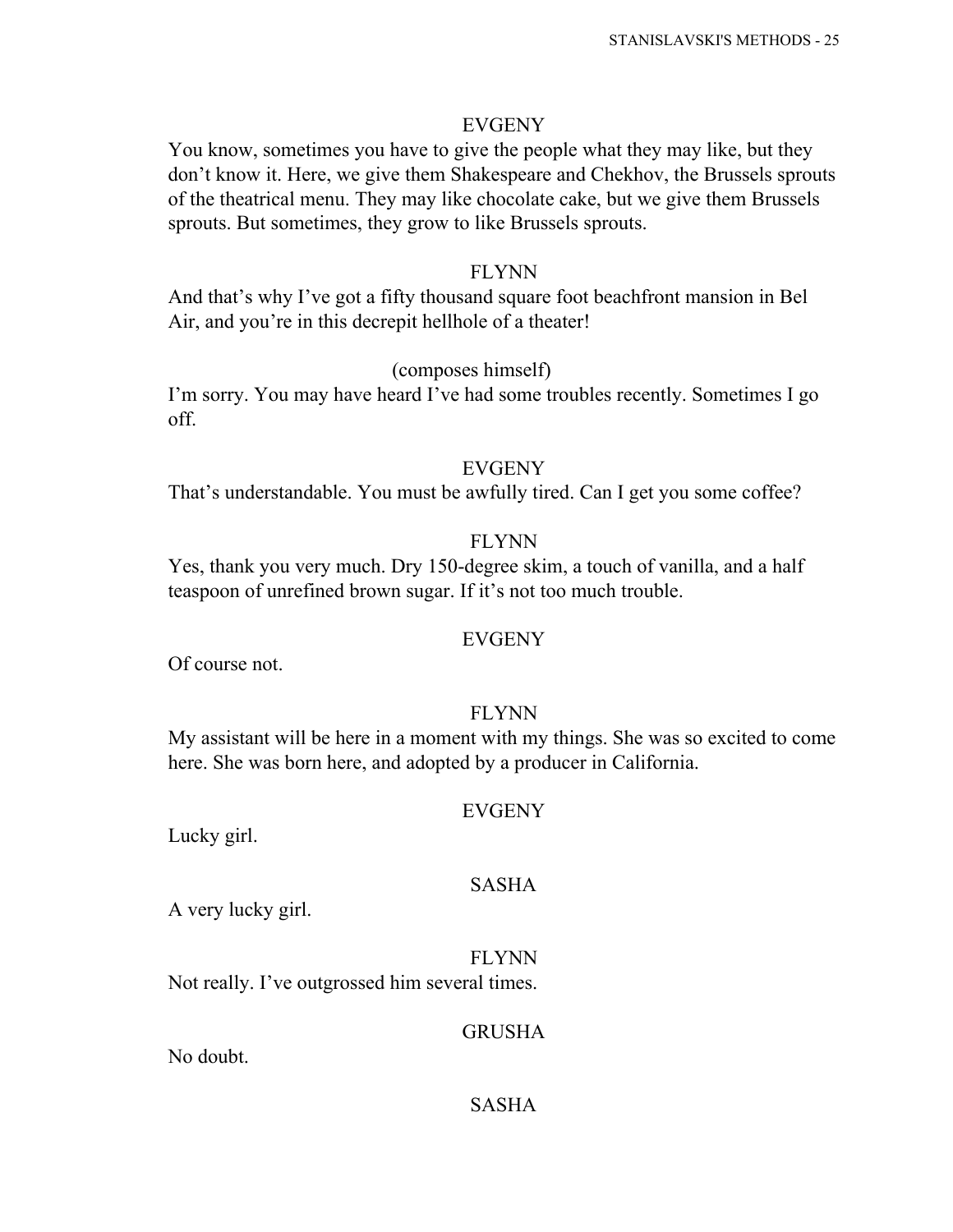Perhaps I can see my dressing room?

#### EVGENY

You mean *the* dressing room.

## SASHA (takes him by the elbow off stage)

I will show him.

## (THEY exit.)

#### EVGENY

What have I gotten myself into?

(calling to her offstage)

Elena, can you get Mr. Flynn some coffee? He said something crazy--just make it black, two sugars.

> (LENA enters through the audience with FLYNN's black shoulder bag, and a small bag of her own. SHE walks to the stage.)

#### EVGENY

(before LENA can speak; mistaking her for ELENA) Do you have Mr. Flynn's coffee?

## LENA

I didn't know he wanted coffee.

#### EVGENY

I called to you a minute ago.

#### LENA

(confused) Oh. Okay. I'll go find some. Wait right here.

> (SHE drops the bags and leaves the way she came in, through the audience.)

#### EVGENY

Odd. Oh well. Grusha, can you believe this? Kevin David Flynn in our theater!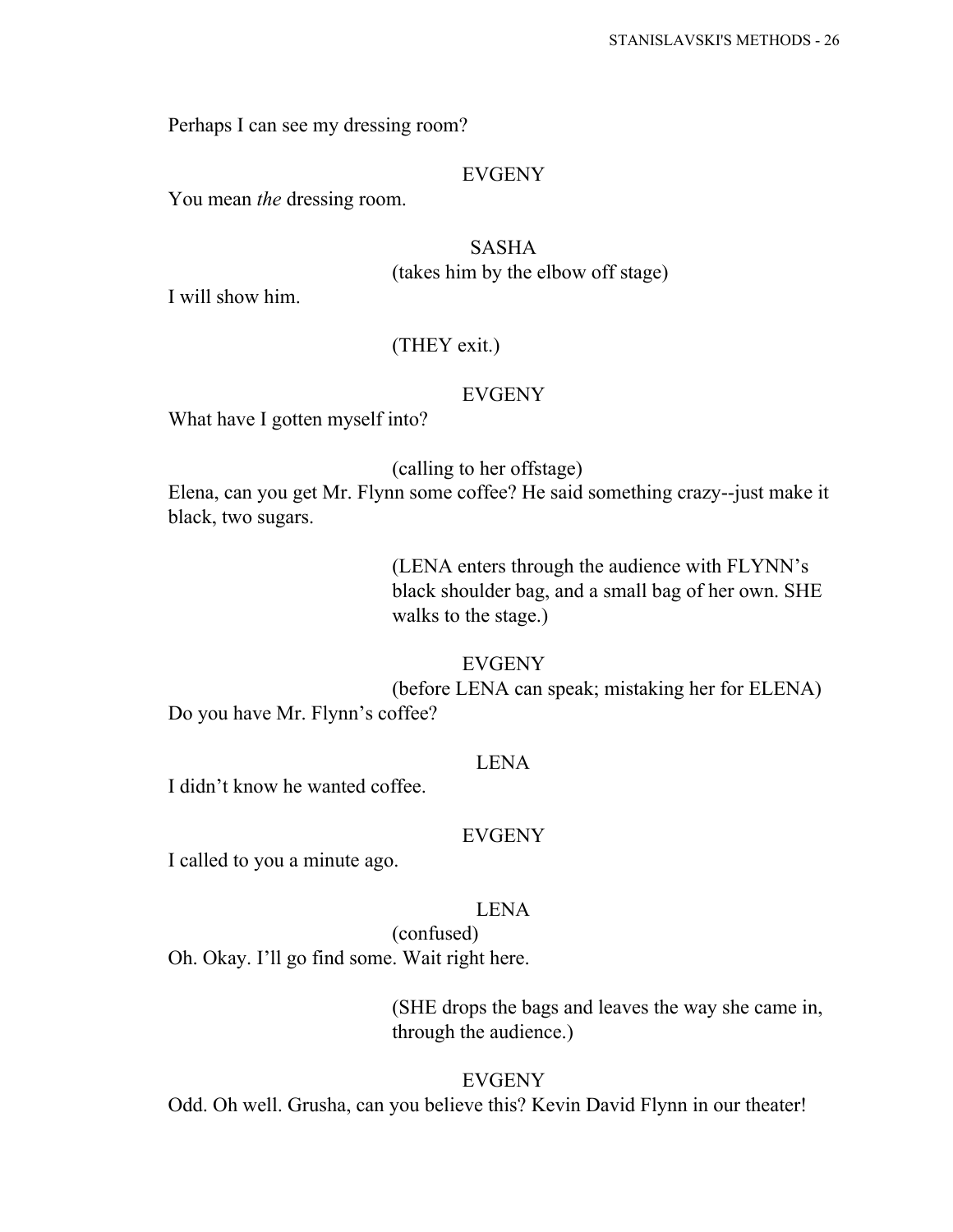We are in the money. I think.

## GRUSHA

I worked with him, you know.

#### EVGENY

I gathered. You shared something.

## GRUSHA

On *Mister Explosion 3: Explosions in Miami*. Which we shot in New York. The magic of the movies.

#### EVGENY

You never told me. Did he try anything with you? He's tried something with every actress in Hollywood, so I read.

## GRUSHA

Unfortunately, no.

(ELENA enters from offstage with coffee.)

#### ELENA

Here is Mr. Flynn's coffee.

#### EVGENY

How did you... You were there... In a coat.

ELENA I was here. I went there. I got coffee. Black, two sugars, just as you asked.

#### EVGENY

The excitement is getting to me.

#### ELENA

Do you need anything else?

#### EVGENY

Not right now.

#### ELENA

I'd like to meet him, if that's possible.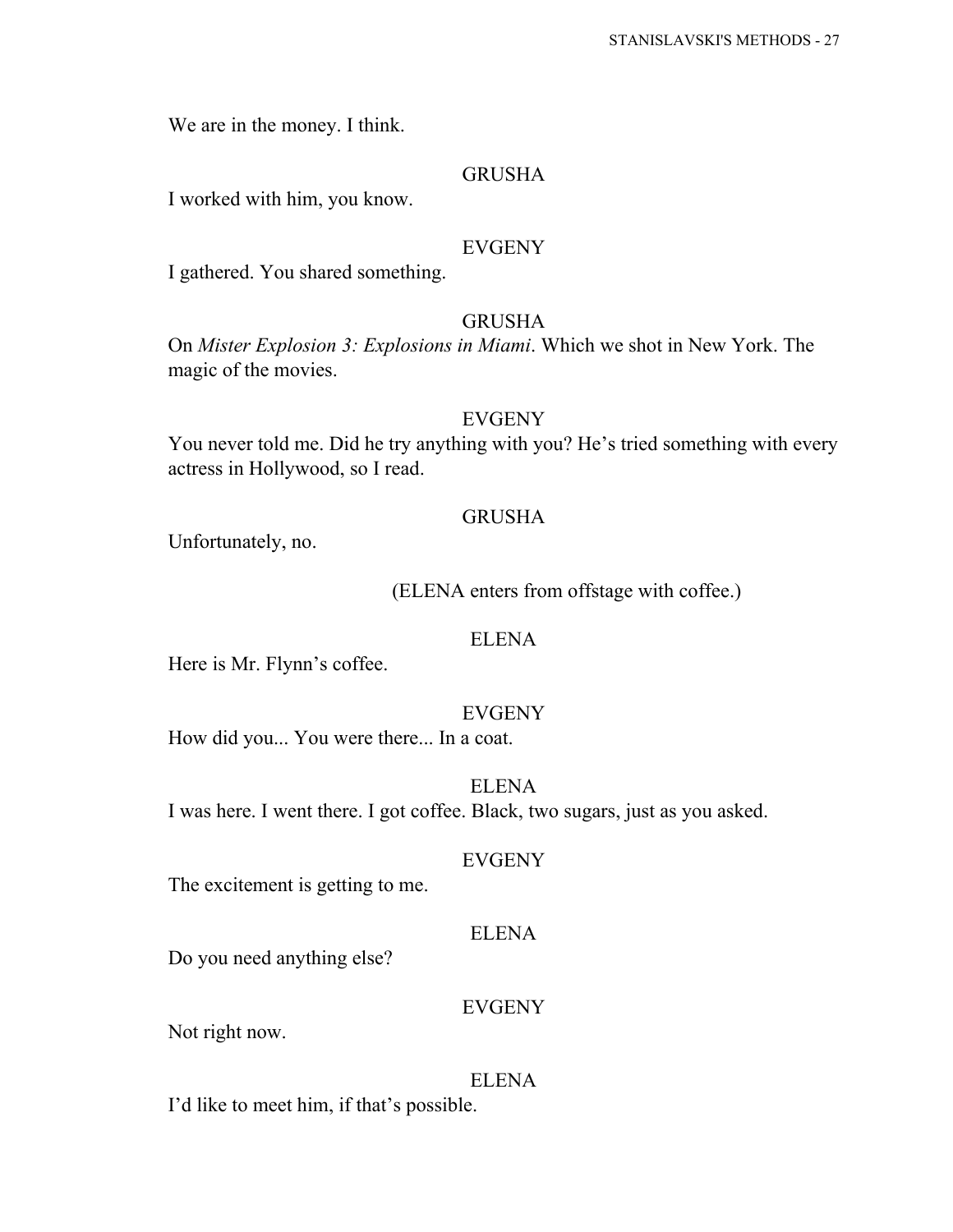#### EVGENY

Of course.

## (FLYNN enters with SASHA.)

## ELENA

Your coffee, Mr. Flynn.

## (FLYNN looks at her.)

## FLYNN

Where's my bags?

## (FLYNN sips his coffee, and spits it out.)

Where's my latte? This is dishwater!

## ELENA

He told me....

## FLYNN

I know you've only been with me a few years, but every day at 11 a.m. - dry 150-degree skim, a touch of vanilla, and a half teaspoon of unrefined brown sugar. Is that so hard? Well? Is it? *Is it?*

## ELENA

Er, Mister Flynn...I...

#### FLYNN

And my bags? Where are they?

#### ELENA

Er...at your hotel?

FLYNN What! You're supposed to be responsible for these things!

#### ELENA

I'm sorry... Wait right here.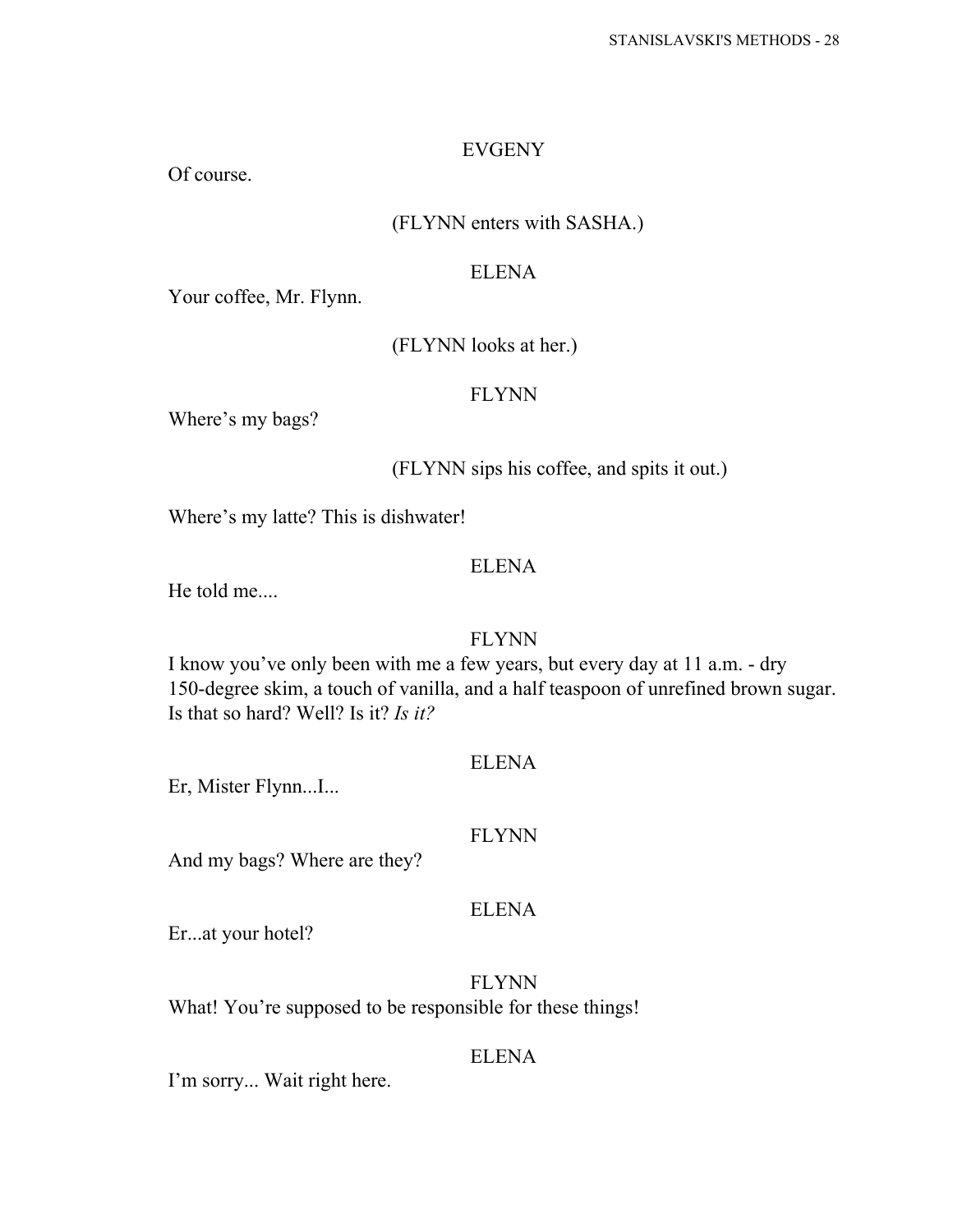(SHE turns to exit.)

EVGENY Don't get cross with her. See - they're right there.

(EVGENY points to the bags LENA left in the aisle.

(Pause.)

## FLYNN

Thank God.

(to ELENA)

Please keep track of things. I know it's a different language here, but still.

ELENA (not comprehending what just happened)

Of...course...

(SHE exits off stage.

(LENA enters through the audience, panting, and climbs up on stage with two cups of coffee and FLYNN's bag.)

LENA

I searched all over, and finally found a coffee shop. Here - dry 150-degree skim, a touch of vanilla, and a half teaspoon of unrefined brown sugar. But I see you have one already! And one for you, Sasha. And here's your bag.

(Pause, as SHE looks around.)

What?

#### FLYNN

I... you... there... here... black, two sugars...

## SASHA

## (sips his coffee)

Yes - dry 150-degree skim, a touch of vanilla, and a half teaspoon of unrefined brown sugar. I drink what he drinks.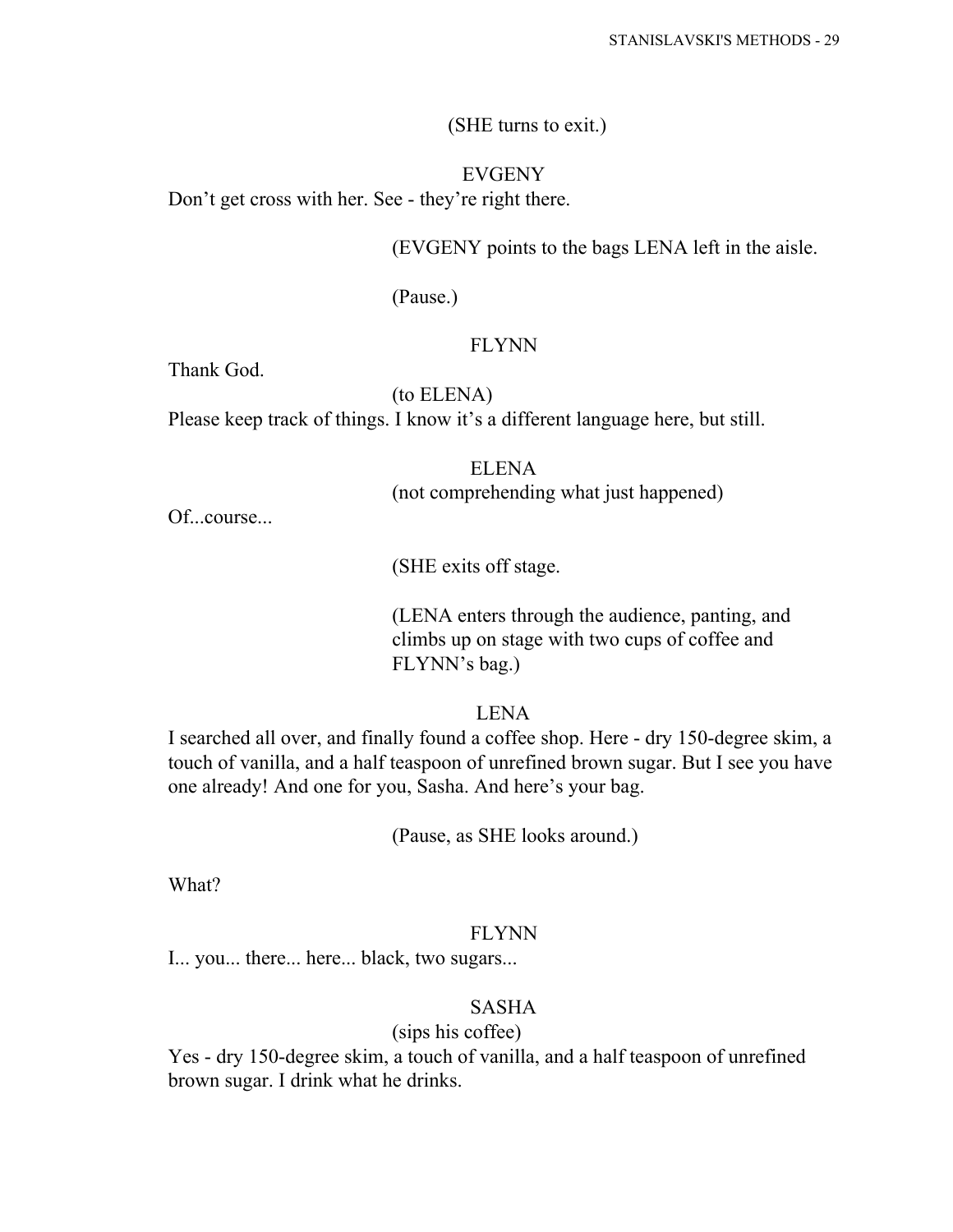#### LENA

Anything else?

## FLYNN and EVGENY (simultaneous)

No.

## (THEY look at each other.)

## LENA

Then I'll go. I've got a lot to do.

#### (SHE exits through the audience.)

#### FLYNN

I think I need a rest.

## **EVGENY**

Of course. It was a long flight. We'll leave you two here. Sasha, make sure Mister Flynn is comfortable. Why don't we all get together tomorrow morning to discuss the program. Come, Grusha. Let me buy you a blini or two. We'll make a night of it.

## GRUSHA

Genya! How thoughtful.

## EVGENY

We have much to celebrate. I think. Sasha, make sure Elena locks the theater when she leaves.

(GRUSHA and EVGENY exit through the audience.

(FLYNN is conspicuously quiet until GRUSHA and EVGENY complete their exit.)

#### FLYNN

What the hell am I doing here?

## SASHA

Look, you had troubles. I fixed them. This is the end of your troubles.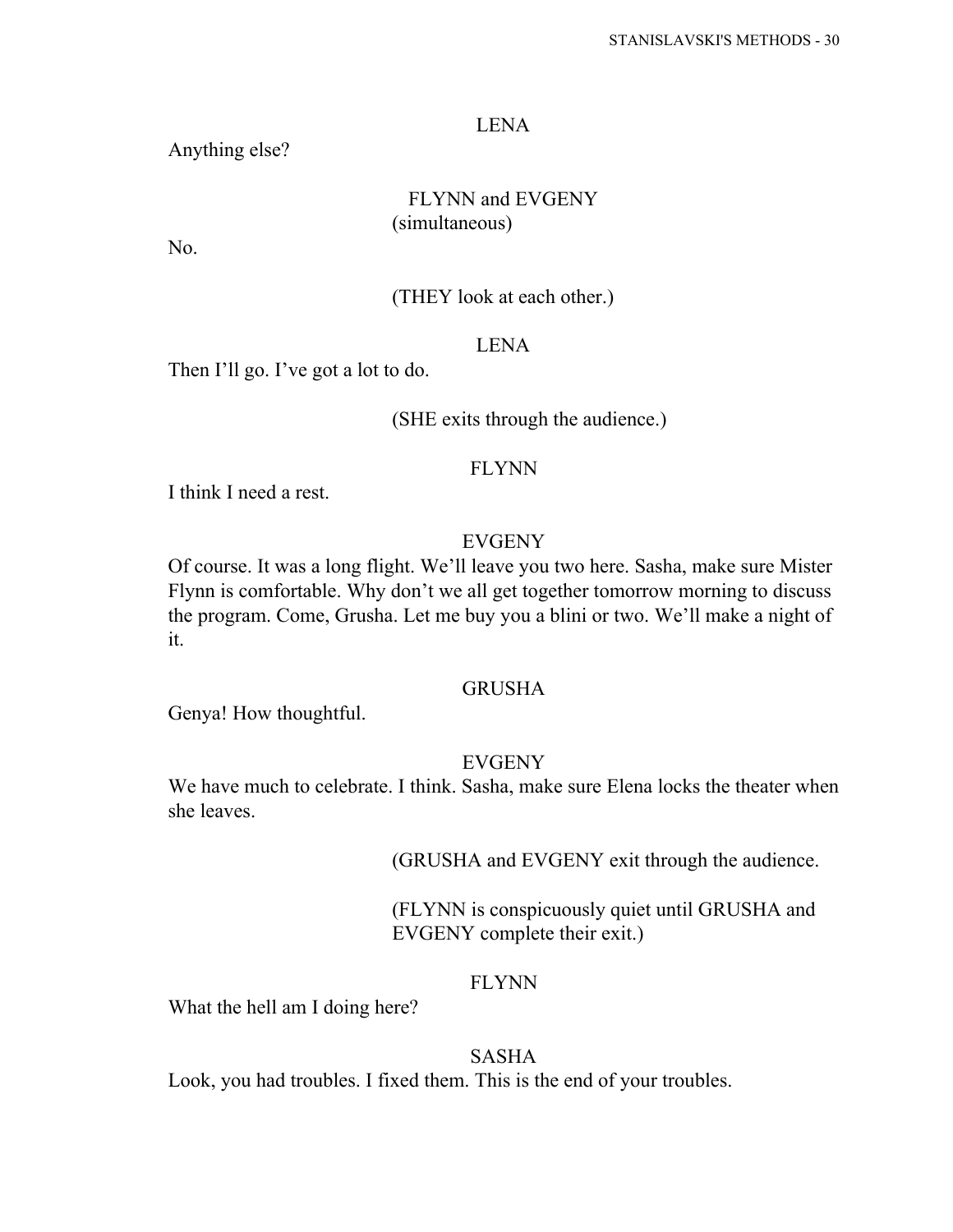Why here?

## SASHA

You make deals with certain people, you have to make amends to those people when the deals fall through.

#### FLYNN

All right. Let's go through it again.

## SASHA

It's simple. During your monologue, you will have two suitcases of prop clothing. At least, you should have two suitcases of prop clothing. Except, they will not be props.

## FLYNN

What will be in them?

## SASHA

You really don't want to know.

## FLYNN

Really?

#### SASHA

*Really.* At some point, during the monologue, you will give the password. The password is "harmless."

#### FLYNN

OK. What is it?

## SASHA

*Harmless.*

## FLYNN

I get that. But what's the password?

## SASHA

(exasperated)

Harmless. It's an adjective.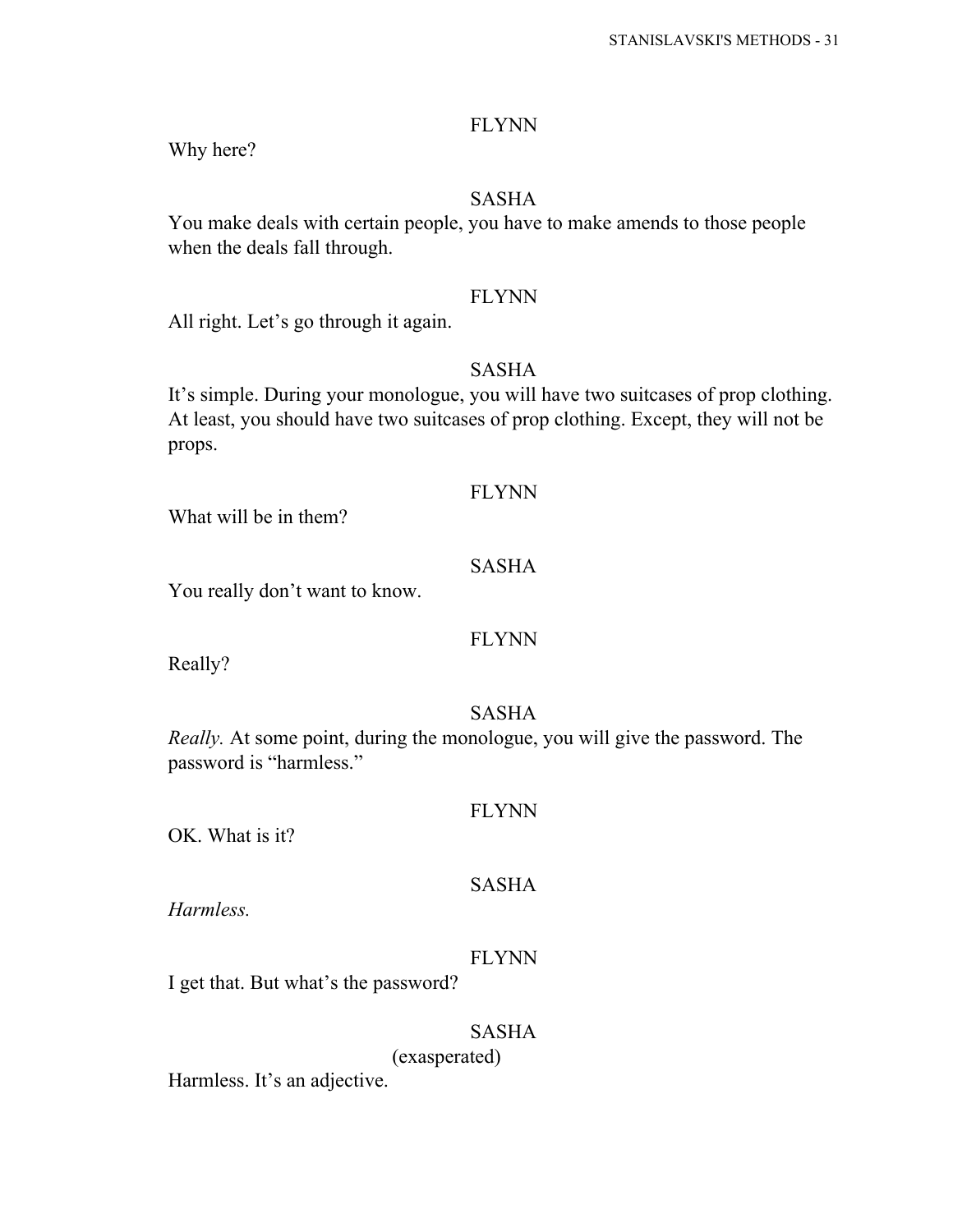It's a harmless adjective? Look, You've got the other suitcases, right? Can't I just go home?

#### SASHA

I don't have them yet. They will be given to me before your performance. And you are the manner in which those cases are transferred to their rightful owners. We need you to perform. Since you're an actor. Get it?

#### FLYNN

No.

## SASHA

Now, the password, the word you will say during the monologue, is *harmless.*

#### FLYNN

I get that.

## SASHA

No you don't. The word is *harmless.* The actual word you say is "harmless." H-A-R-M-L-E-double S, *harmless*.

#### FLYNN

Why didn't you say that in the first place?

#### SASHA

When you say the word "harmless," the lights will go off.

#### FLYNN

Who turns them off?

#### SASHA

That's none of your concern.

#### FLYNN

But I have to stay in character. I must convey a sense of truth. You know, I've been practicing sitting convincingly.

#### SASHA

If it makes you happy, imagine me turning the lights off.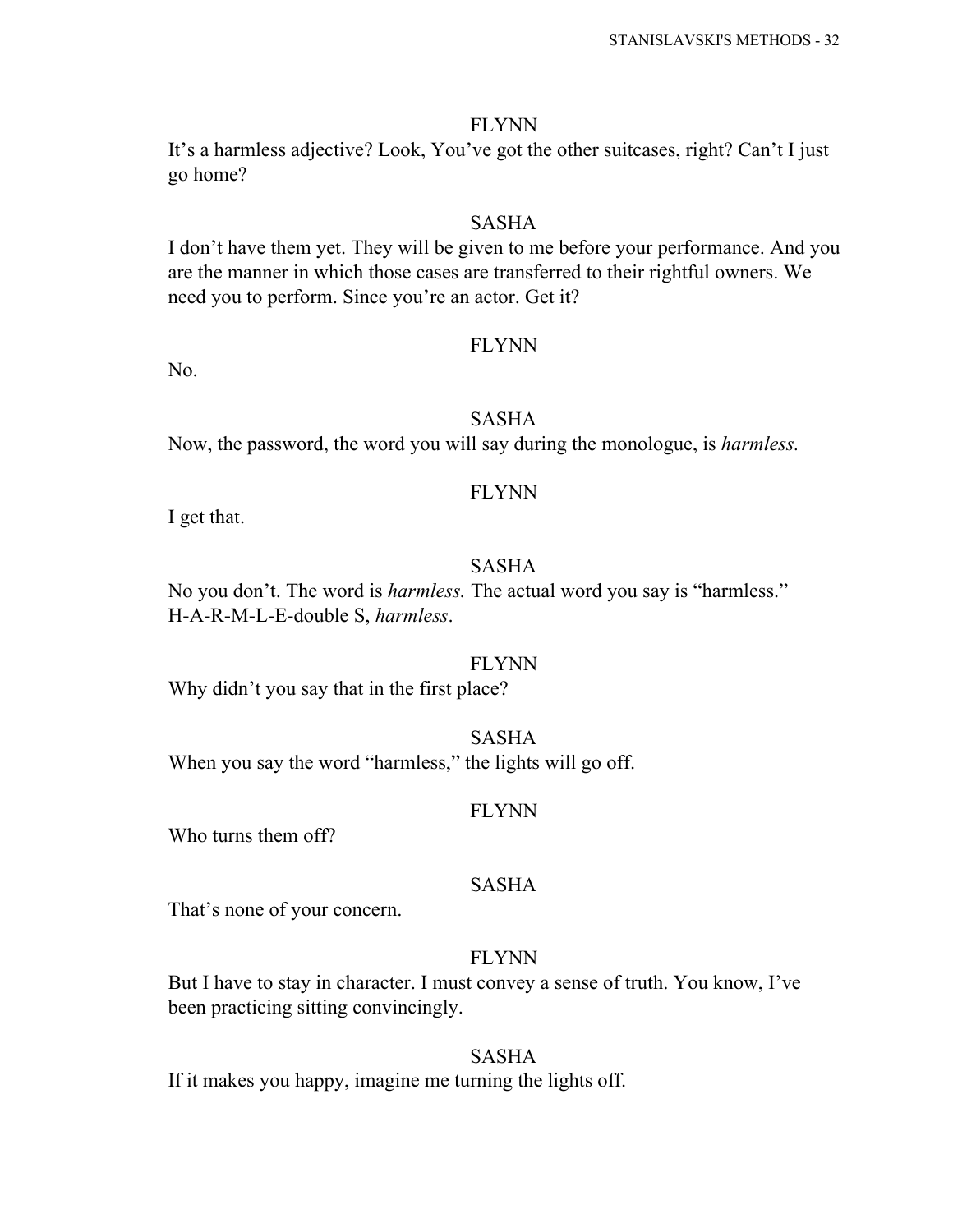That's good.

## SASHA

They will remain off for three seconds. During that time, the suitcases will be switched.

#### FLYNN

For each other?

#### SASHA

No. For two other suitcases. They are your fee. You will carry them offstage when you are done. One is a small contribution of one hundred thousand dollars you are making to this theatre and to Evgeny, who knows nothing. The other holds the remainder of your fee, which you can keep, and a first class ticket back to Hollywood under an assumed name.

So, you will rehearse with the two suitcases of prop clothing, but you will perform with the two suitcases I give you. They will be switched during the performance, and you will leave with only one of the suitcases. And I will never see you again. Do you understand? You have to keep track of six suitcases. Do you think you can do that?

#### FLYNN

So I have to rehearse?

#### SASHA

You have to make this look as convincing as possible.

#### FLYNN

Oh, I get it! Like I was playing crazy after I was shot in the second reel of *Mister Explosion 5 - Blown Up in Berlin*! But I really wasn't. Crazy.

#### SASHA

Yes.

#### FLYNN

I think I've got it.

(ELENA enters.)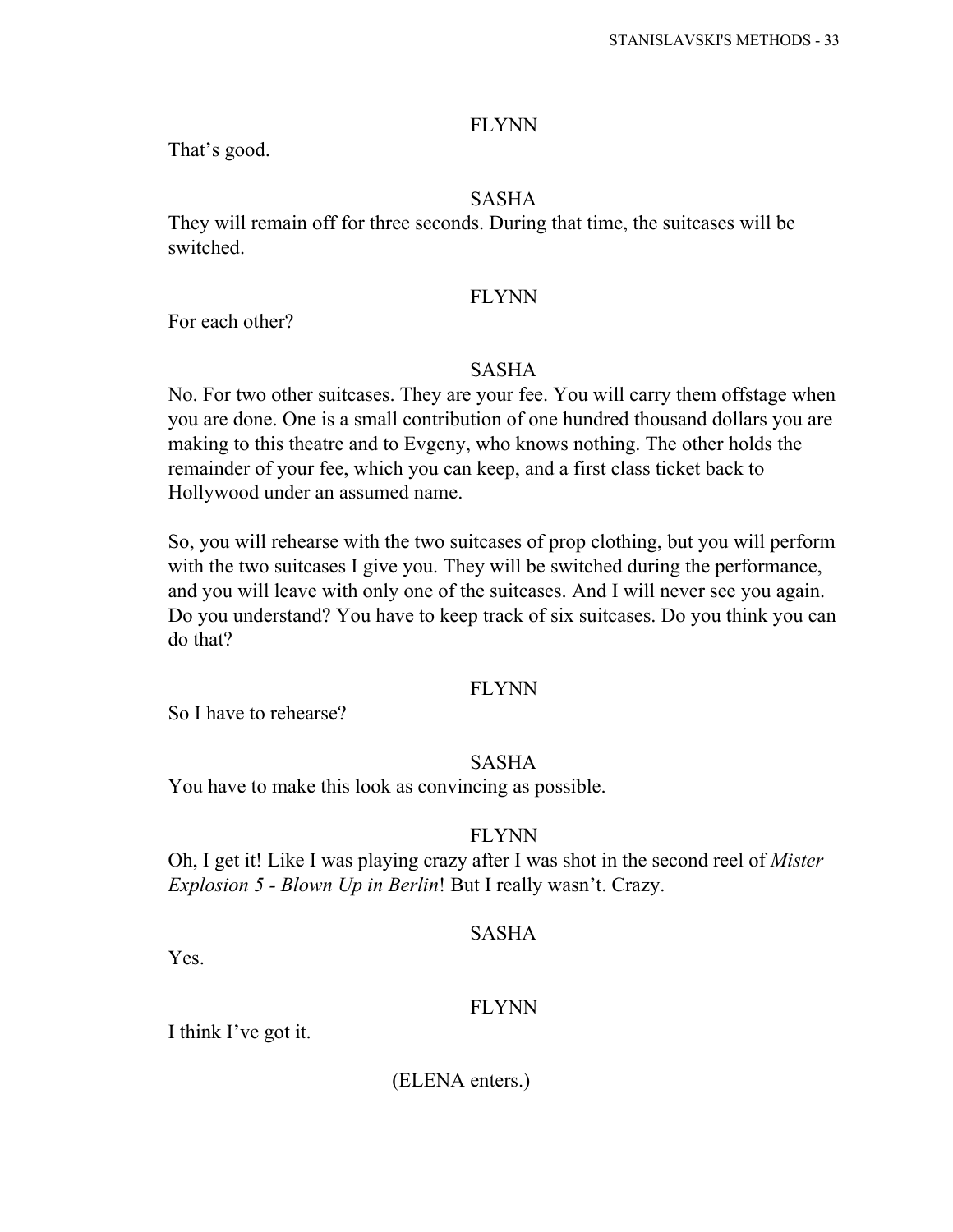| <b>ELENA</b><br>Will you two be long? I should lock up.  |  |
|----------------------------------------------------------|--|
| <b>FLYNN</b><br>I thought you were exploring.            |  |
| <b>ELENA</b><br>What do you mean?                        |  |
| <b>FLYNN</b><br>Take me to the hotel, Sasha. I feel ill. |  |
| <b>SASHA</b><br>Certainly.                               |  |
| (SASHA and FLYNN exit through the audience.)             |  |
| I'll get your bag.                                       |  |
| (HE picks it up.)                                        |  |
| That's seven.                                            |  |
| (Looks back at ELENA oddly, and then looks at<br>FLYNN.) |  |

I'm dead.

(BLACKOUT.)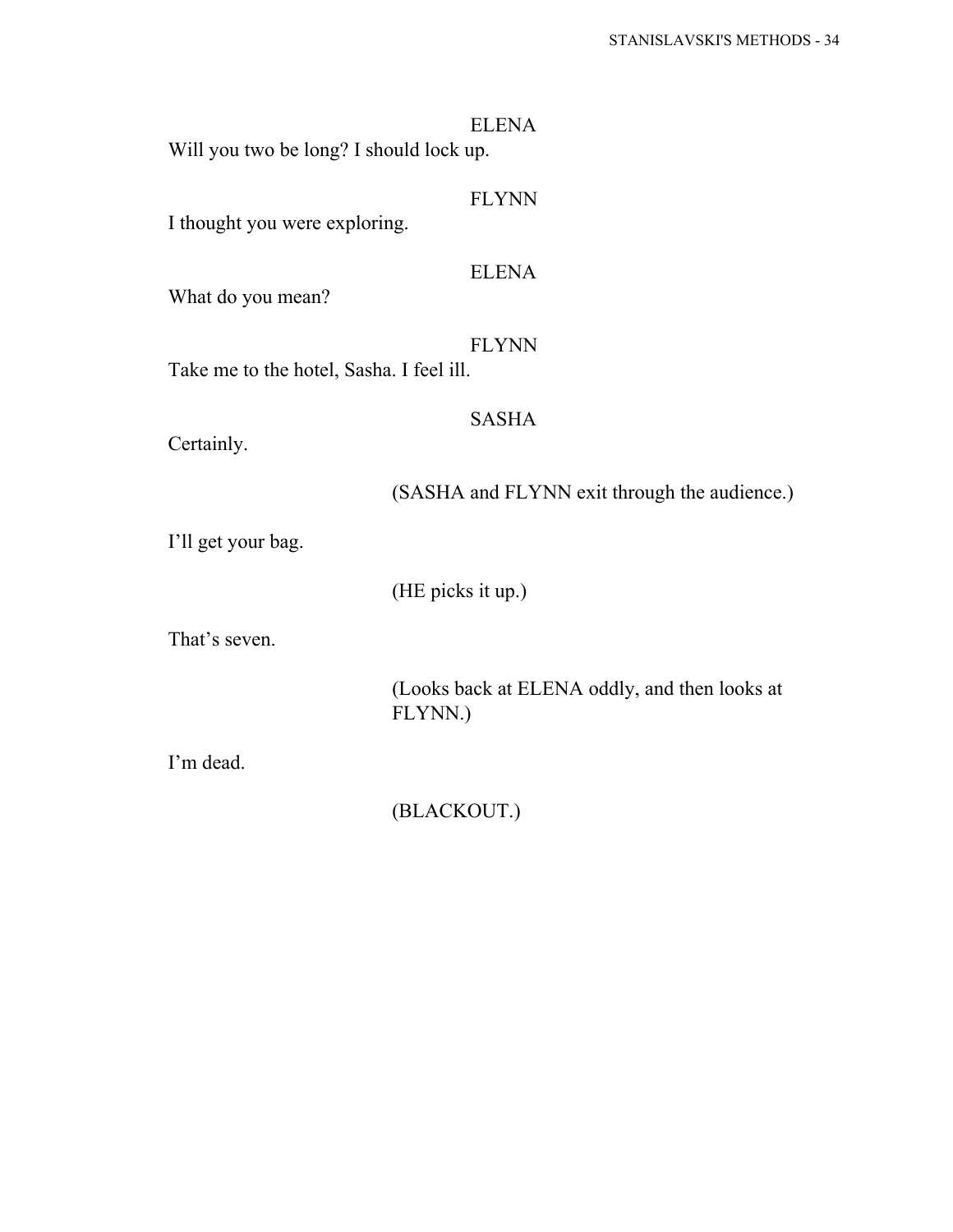## **Scene Two**

(Lights up on EVGENY on stage, snoozing in an overstuffed chair, obviously a prop. Other props and furniture are strewn around the stage.

(GRUSHA enters through the audience.)

## GRUSHA

(softly)

Genya?

(louder)

Genya!

(HE startles awake.)

## **EVGENY**

Oh, Grusha! I had this horrible dream that I was the director of a third-rate theater and totally in debt, and Sasha came with this American actor...

#### (HE looks around.)

Damn. Grusha, what am I to do? If we did *Phantom of the Opera*, the chandelier would fall into the orchestra. Our last production was so bad, we should have given out copies of An *Audience* Prepares.

### GRUSHA

Did I wake you?

#### EVGENY

Uh no. Not at all. No.

(Pause.)

Yes.

#### GRUSHA

And can you tell me why that might be?

## EVGENY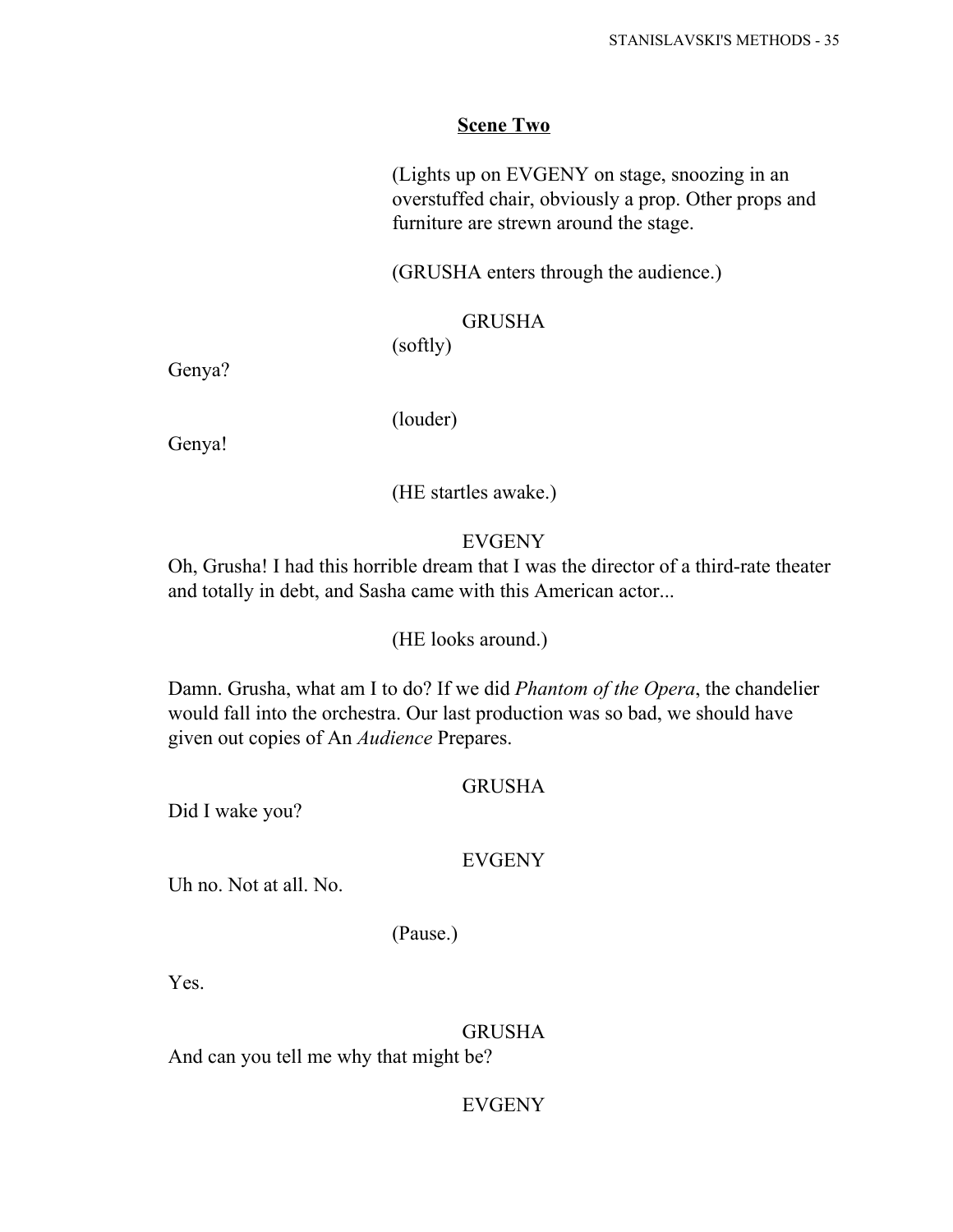Perhaps because I was tired?

## GRUSHA

So tired that you fell asleep on my sofa?

## EVGENY

Did I?

#### GRUSHA

That I had to drag you out of that dive you took me to... The Kafka Cafe. And such a long wait. It's always empty, but you can never get a table.

## EVGENY

It was the same cafe we always went to. Before you left.

## GRUSHA

I thought you cared for me, Genya.

#### EVGENY

I do. You are my leading lady. My muse.

#### GRUSHA

But I thought there was more.

## EVGENY

There was. Before you left.

## GRUSHA

And now?

#### EVGENY

Now? I come here. I go to the cafe. I drink. I go home. I read. Perhaps the radio. I go to bed. I dream of ways to dodge my creditors. Then I come here again. I've made my choices. Or had them made for me. I'm content. Are you?

#### GRUSHA

No. I'm not content. Not without you.

## EVGENY

Ah, Grusha, one cannot put the toothpaste back in the tube. Nor, apparently, people in these seats and kopecks in the coffer.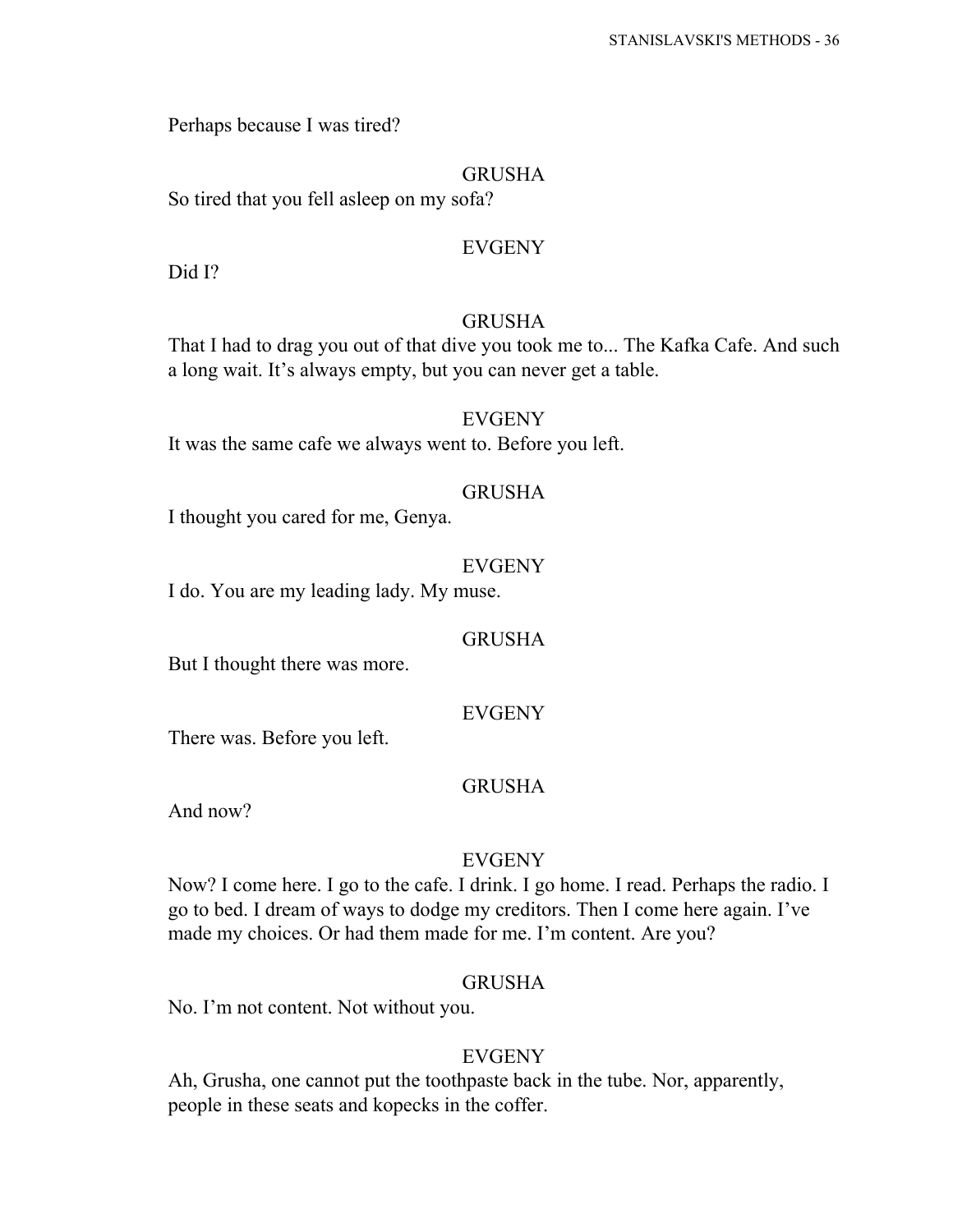### GRUSHA

Shouldn't Flynn help with that? And once you produce my play – that will put them in the seats! I'm hard at work, Genya. You'd be proud of me. Two characters, no set, and minimal lighting. Or we could do it in complete darkness and save on electricity!

### EVGENY

I must talk to Elena about the ticket sales. And keep Flynn happy. And keep Sasha out of jail.

## GRUSHA

You might think of avoiding jail yourself.

### EVGENY

Thank you for your wise and happy counsel, my dear.

(FLYNN interrupts them, and enters through the audience, followed by LENA, who is reading something aloud to him, perhaps a scene from Shakespeare. HE looks haggard, and cuts her off.)

#### FLYNN

### (to EVGENY & GRUSHA on stage)

You're back? Tell me you went home at some point.

### (to LENA)

My coffee. That's all I ask of you.

#### LENA

Yes, Kevin. Wait right here.

(Perturbed, SHE exits through the audience.)

## EVGENY

Oh, Mister Flynn! So good to see you. I trust you had a good night.

### FLYNN

No, I did not. I most definitely did not. I...

(ELENA enters from off stage with paperwork.)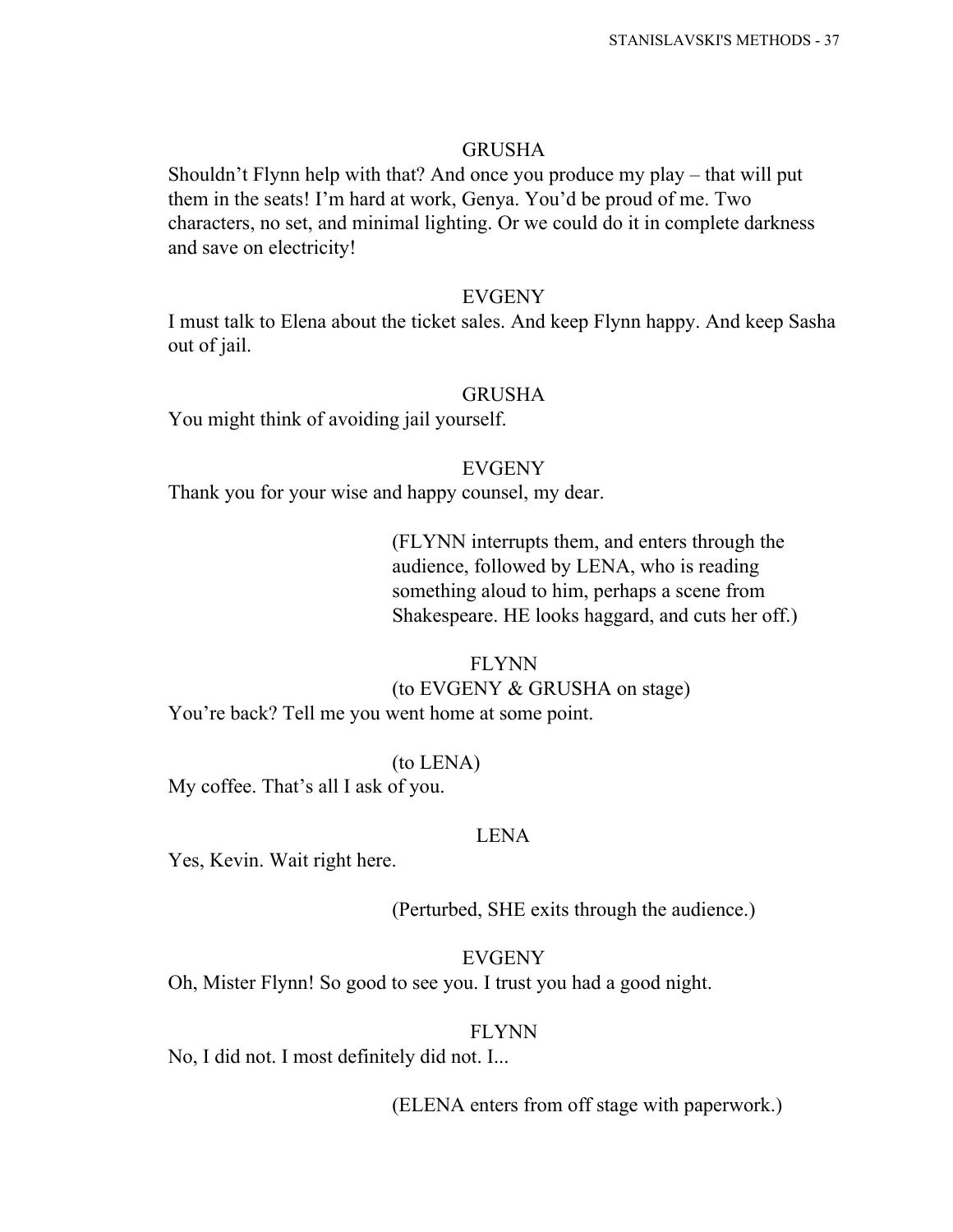#### ELENA

Evgeny Maximovich, I...

## (FLYNN looks at her angrily from the audience.)

## FLYNN

How did... I don't know what secret passages you've found here when you went "exploring," but...coffee. Now!

## ELENA

Certainly. Wait right here.

## (SHE runs back off stage.)

## FLYNN

(as he climbs onto the stage)

I had a horrible night. Just horrible. I dreamt...

# (LENA enters, running at breakneck speed through the audience, halfway down the aisle.)

## LENA

The place I got you coffee yesterday, it was closed, but I'll keep on looking! Wait right here.

(And SHE exits running, the same way SHE entered.)

(A long pause, as everyone exchanges glances.)

## FLYNN

Not a wink until two. But when I did, I dreamt I was being attacked by...by suitcases. First one, then two...no, they were in pairs! Pairs of suitcases, all brown with straps, marching two by two! A battalion of suitcases, an army, marching closer, closer...closer! Oh, it was horrible.

# (GRUSHA laughs.)

# **GRUSHA**

Suitcases? What can a suitcase do? They're harmless.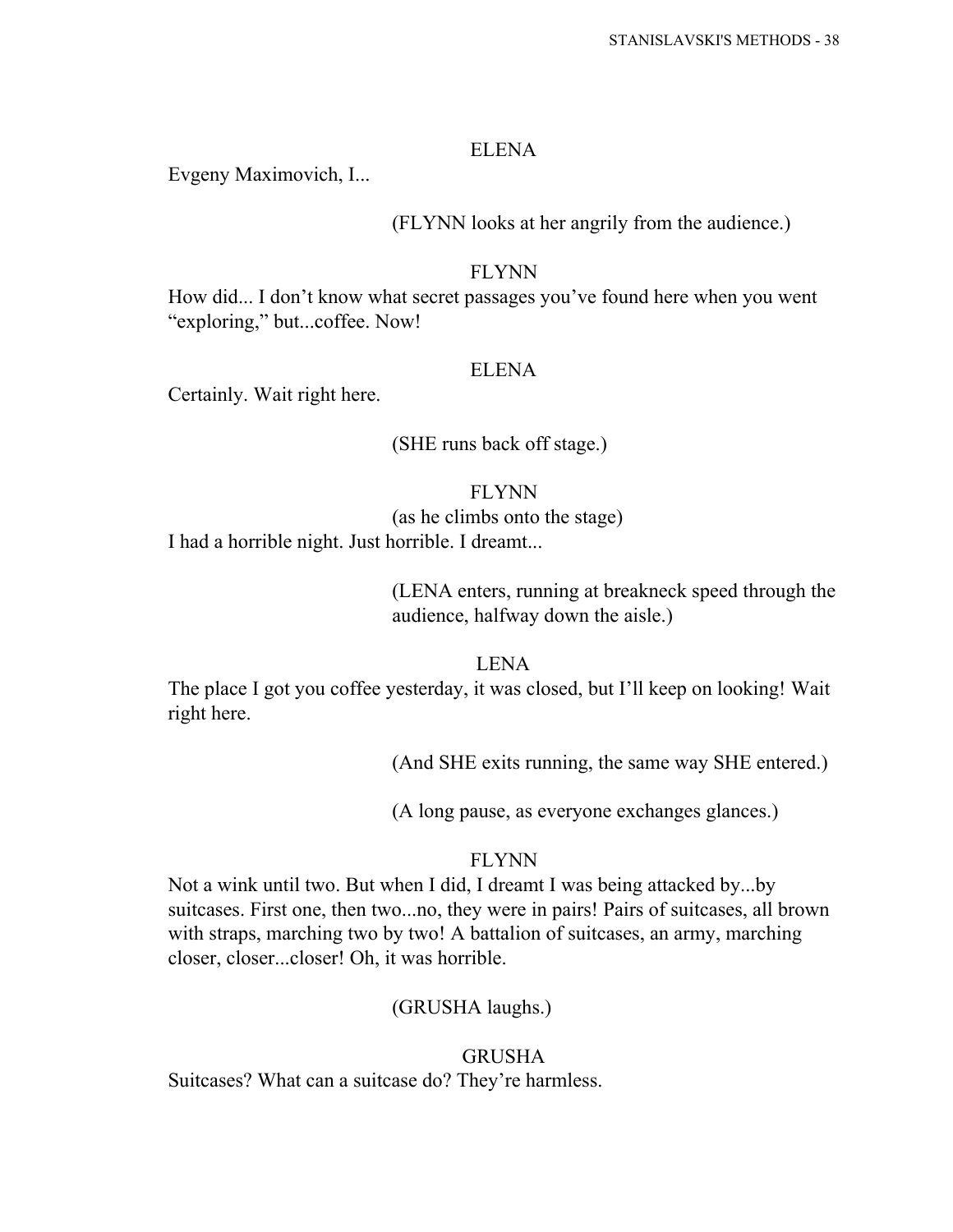(FLYNN shrieks.

(ELENA enters from off stage, innocently carrying a styrofoam cup of coffee. SHE walks carefully with it, and places it in front of FLYNN.)

## ELENA

Now, I know this isn't exactly what you wanted, and it's not up to your Hollywood standards, but really, it's the best I could do with such short notice. And it's American - Maxwell House.

(SHE puts on a deep fake Russian accent for him.)

Iz good to last drop, no?

(A good long pause, while everyone looks at her, at the aisle where LENA entered and exited, back again, and at each other.)

What?

(This all proves too much for ELENA, who runs off stage quietly sobbing.

(FLYNN flops into the chair we found EVGENY in at the beginning of the scene.)

## FLYNN

Can I get some water? Not coffee - never coffee here again - just...just some water. Plain, cool, clear, water. Not spring, not bottled, just...water.

> (LENA runs in through the audience with bottles of water.)

## LENA

Look what I found! Your favorite water, from a spring in the wild forests of Finland. Who would think they'd have that here!

> (And again, they look at her, they look off stage, they look amongst themselves, and back to LENA, who places the bottles on the apron of the stage.)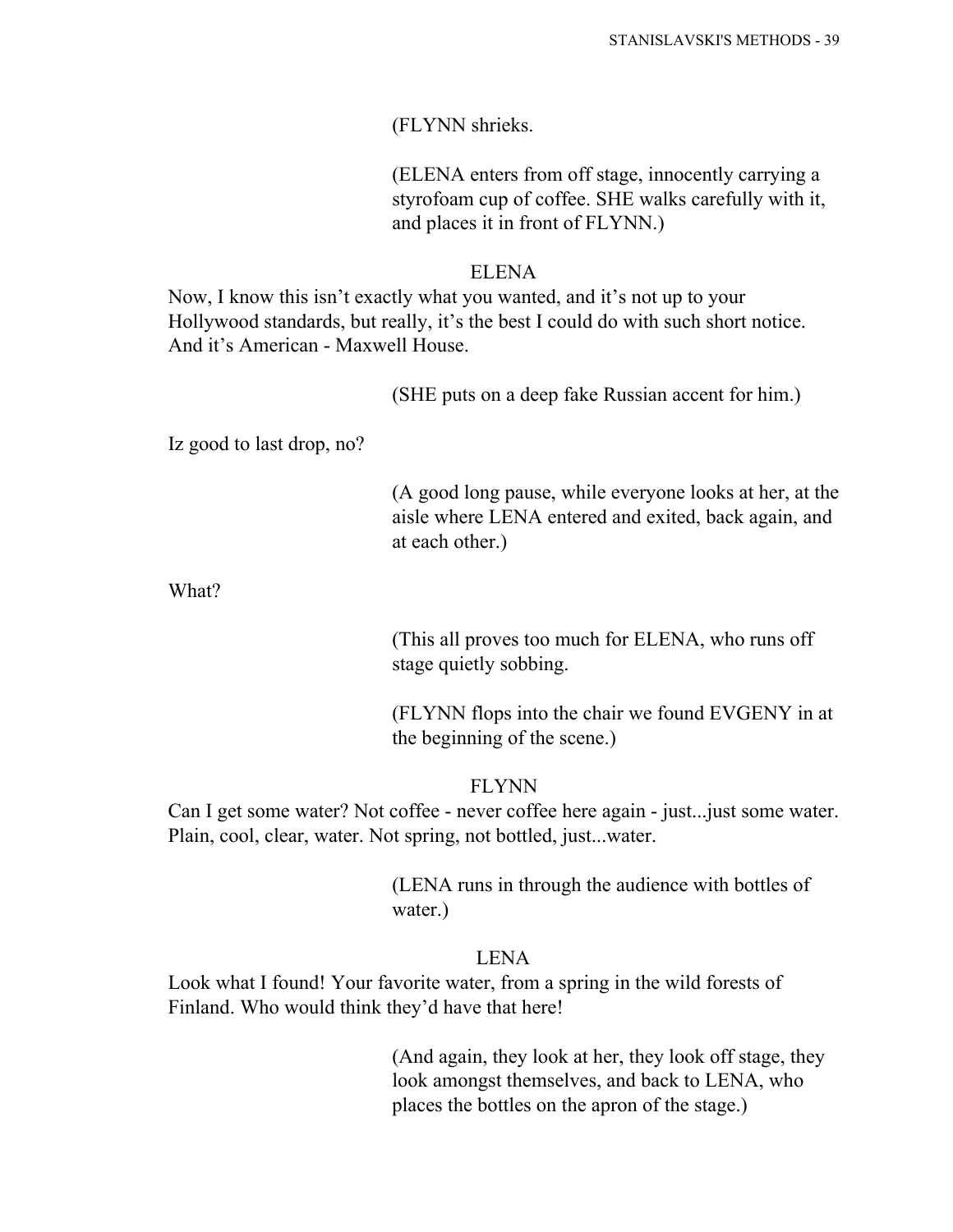## (to FLYNN)

Let me get myself settled, and we can run your lines again. I'll be back in a few minutes. Wait right here.

> (SHE marches back up the aisle triumphantly, and exits.)

## GRUSHA

We should go over our scene...Kevin.

## FLYNN

Yes. Yes of course.

EVGENY I'll leave you two artistes alone. I need to talk to Elena.

## FLYNN

She just left.

## EVGENY

Thank you.

(EVGENY begins to exit off-stage.)

## FLYNN

Um, why do you need to talk to her?

## EVGENY

I want to check on the ticket sales.

FLYNN What would my assistant know about your ticket sales?

EVGENY Your assistant? Just because she brings you coffee? She's my assistant!

## FLYNN

She's *my* assistant.

## EVGENY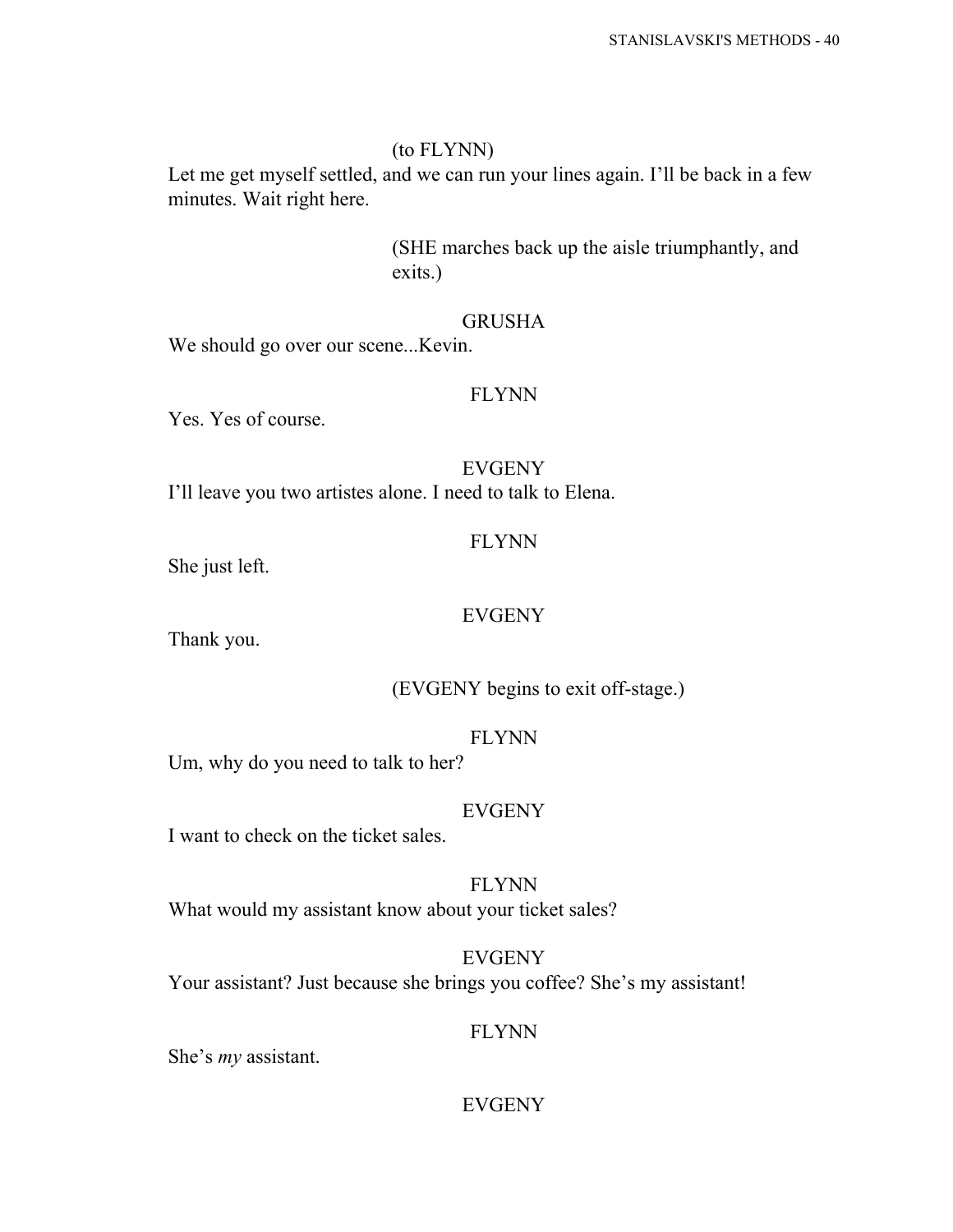Mister Flynn, I know you're used to having things your way, and I appreciate what you're doing here, but you can't just take over my...oh, I can't get involved in this now.

## (EVGENY exits off stage.)

# FLYNN (calling to EVGENY; pointing down the aisle)

She went that way!

## (to GRUSHA)

Are all you people insane? Is it the vodka? The borscht? What?

## GRUSHA

Now, the scene.

## FLYNN

Oh yes. What were you thinking? Something not too demanding. A crowd pleaser.

# GRUSHA

Well, there is something I've been working on. I'm working to invite a few critics – it's a new phase in my career.

## FLYNN

An original? Oh, I don't know. Can't we, you know, "Is this a dagger I see before me," "What light through yonder window breaks," that sort of thing?

## GRUSHA

Those are monologues.

## FLYNN

Yes. Of course. So. I'll trust you for this. Not a lot of dialogue for me, I hope.

## GRUSHA

No. Very little, in fact.

## FLYNN

Good. That's very good. Because I'm not very good at that. Dialogue. The words. That sort of thing.

## **GRUSHA**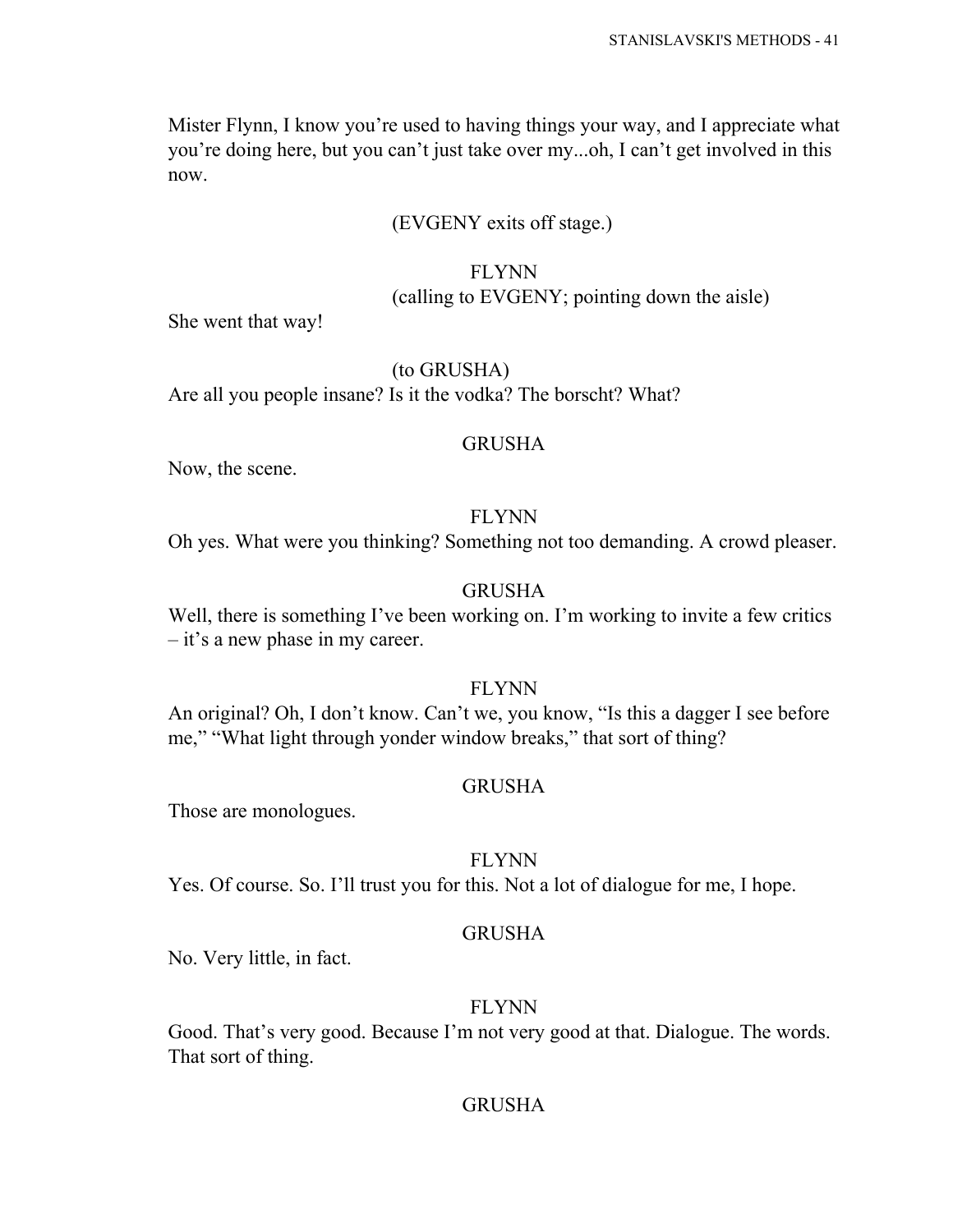Not your...milieu? Your métier?

## FLYNN

Uh yeah. Right. You see, I make my living with my face. Like...like in my movie, *Big Ticket 7: Tickets in Rio*? Feed me a line.

## GRUSHA

Feed you a line?

### FLYNN

Sure. Anything.

## GRUSHA

Anything?

## FLYNN

Um, you didn't see it? Say, uh, "Matt, he's over there!" I was Matt in that. "Matt, he's over there!"

## GRUSHA

# (flatly)

Matt, he's over there.

FLYNN Give it something, like "Matt! He's over there!"

## GRUSHA

Who's over there?

FLYNN Just feed me the line. "Matt! He's over there!"

### GRUSHA

With something.

FLYNN Now you've got it. "Matt! He's over there!"

> GRUSHA (emoting strongly)

"Matt! He's over there!"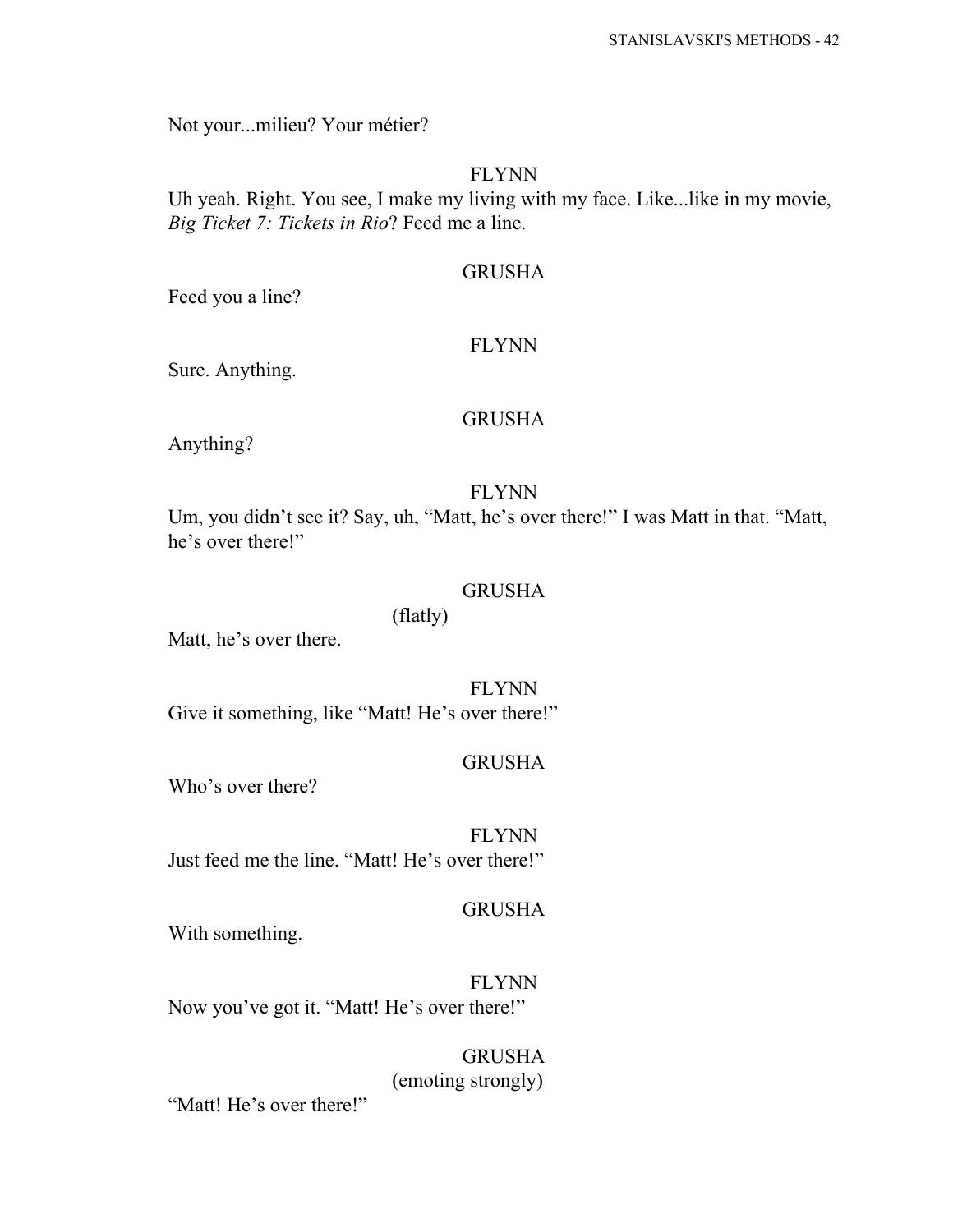## (FLYNN jumps.)

FLYNN Holy crap! Oh. I see. Could you, er, give me a little...less?

## GRUSHA

"Matt! He's over there!"

# FLYNN

(giving his catchphrase, mugging for the camera) "Oh no. Look out, me!" That was my catchphrase. "Oh no. Look out, me!"

### GRUSHA

Look out, you?

## FLYNN

My catchphrase. You're not familiar with it? Weren't you in *Big Ticket 4: Ticket to Ride*?

### GRUSHA

No. I was in *Mister Explosion 3*.

FLYNN

The Miami picture we shot in New York.

## GRUSHA

You remembered.

#### FLYNN

Well, I remember we worked together.

## GRUSHA Oh, it was just a small part. Was I really that memorable?

## FLYNN

You told me yesterday.

## GRUSHA

Of course. No matter.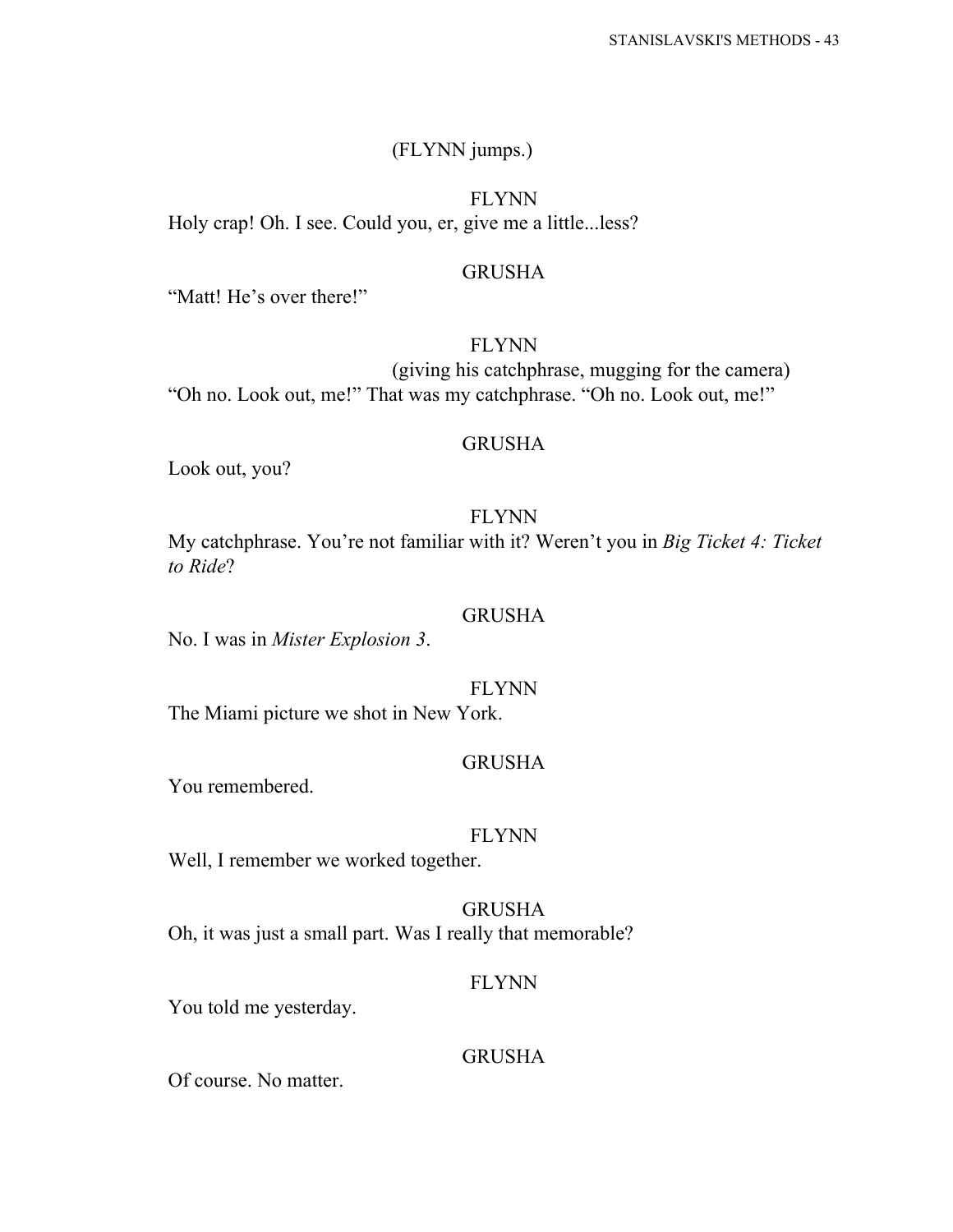### FLYNN

But if I had remembered, I'm sure it would have been because you gave a memorable performance.

### GRUSHA

Thank you. I think.

#### FLYNN

No. Thank *you*.

## GRUSHA

(flattered and somewhat confused)

Well, we should look over the script.

(GRUSHA gives a copy of her unfinished play to FLYNN.)

# FLYNN

*A Cold Wind in August*. Don't you need a copy?

### GRUSHA

No - I've committed it to memory. Just as I did our work together in New York. As a professional should.

## FLYNN

Yes. Yes of course.

## (HE flips through the script.)

Not many lines for me here, are there?

## GRUSHA It does tend to emphasize the female lead, once it gets going.

FLYNN That's fine. But, I'm used to being the lead in all my pictures.

### GRUSHA

Theater is a collaborative effort.

## FLYNN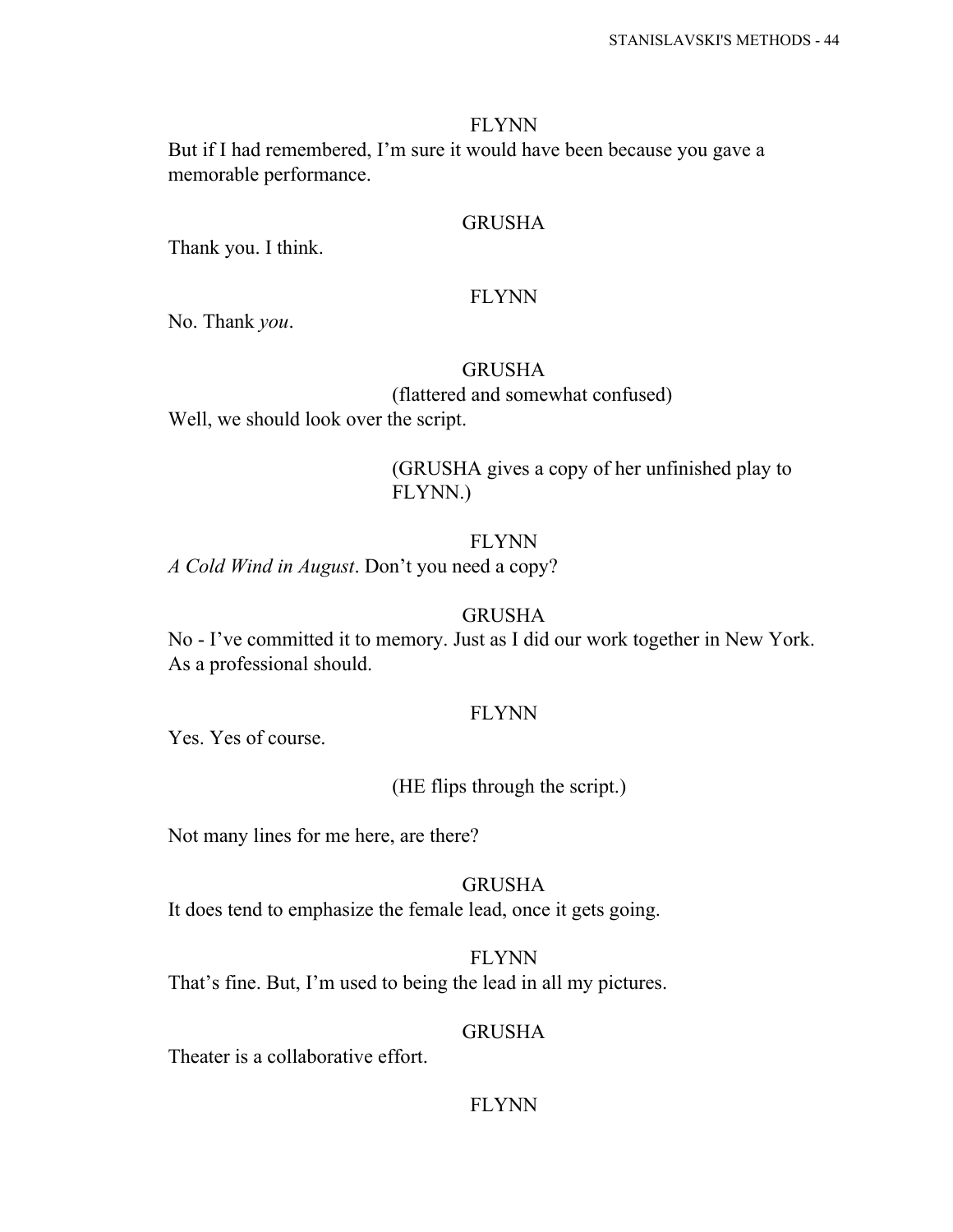So I've heard.

## GRUSHA

I will begin.

(Pause, as SHE gets into character. SHE mimes entering and taking off her coat.)

"A cold wind blows, Rumshinski, and yet it is only August. Dimitri Andreyivitch will arrive on the train from Moscow tonight. Who knows what tales he will bring from the city."

(Pause, as she awaits FLYNN's line.)

## FLYNN

I'm Rumshinski, right?

## GRUSHA

## (breaks character)

Yes. I must begin again.

(Pause, as she again gets into character. SHE mimes entering and taking off her coat.)

"A cold wind blows, Rumshinski, and yet it is only August. Dimitri Andreyivitch will arrive on the train from Moscow tonight. Who knows what tales he will bring from the city."

(Pause, as she awaits FLYNN's line.)

## FLYNN

And you're Maria?

# GRUSHA (exasperated, breaks character)

Yes.

## FLYNN

I think I've got it now.

(Making a joke:)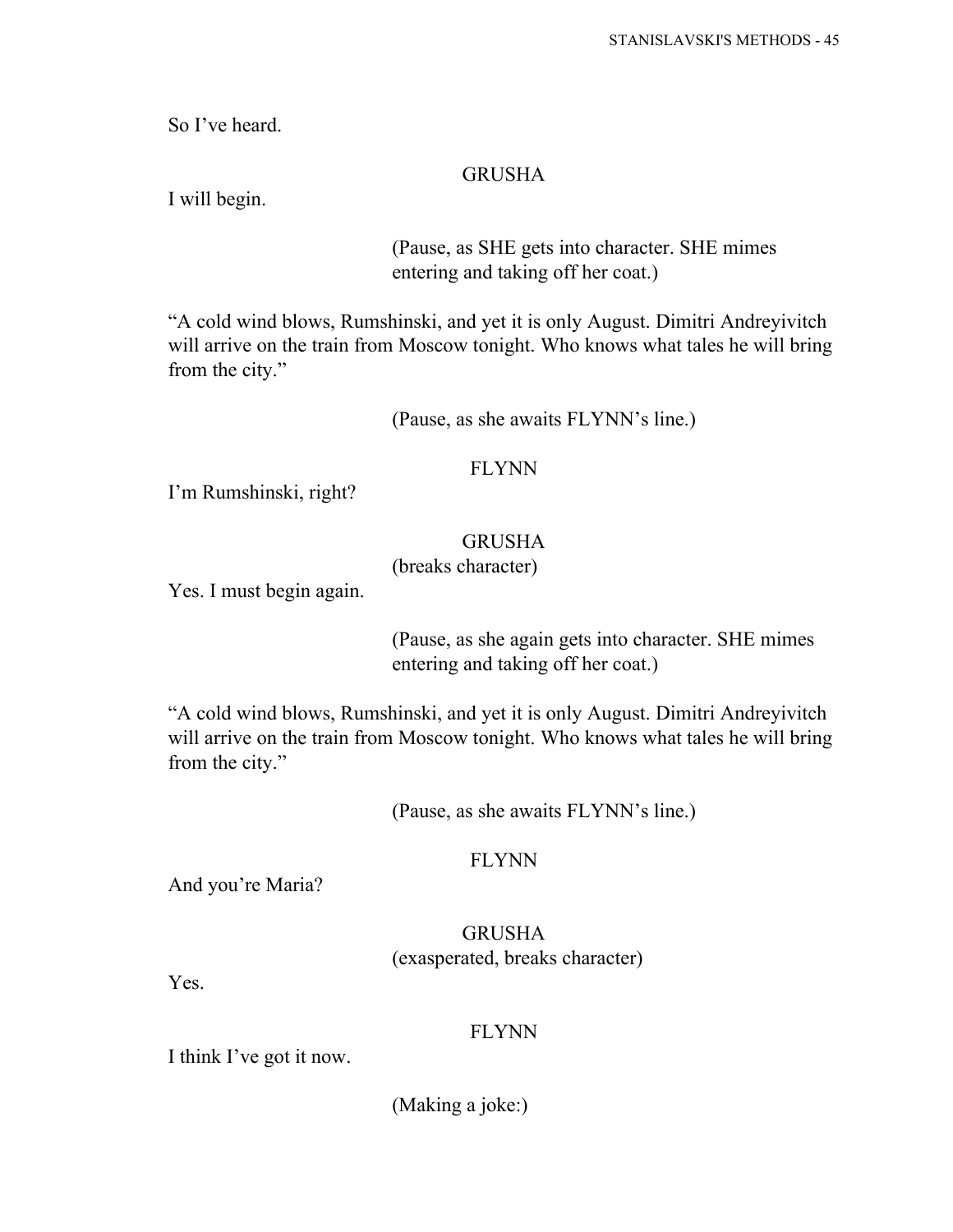Take three.

# (Pause, as SHE once again gets into character. SHE mimes entering and taking off her coat.)

## GRUSHA

"A cold wind blows, Rumshinski, and yet it is only August. Dimitri Andreyivitch will arrive on the train from Moscow tonight. Who knows what tales he will bring from the city."

## (Pause, as she awaits FLYNN's line.)

### FLYNN

"Maria?"

## **GRUSHA**

"Yes, Alexi?"

## FLYNN

"Perhaps Dimitri Andreyivitch will bring news from Konstantin Pavelovitch and Svetlana Vladimirovna." What is this - the Moscow telephone directory?

## GRUSHA

It is my new play.

## FLYNN

These names. They can't be right. Can't we just call them, oh, Dan, Steve, and Jill?

#### **GRUSHA**

We cannot call them Dan, Steve and Jill. This is a Russian play. These are typical Russian names.

### FLYNN

I'll have to practice. "Perhaps Dimitri Andreyivitch will bring news from Konstantin Pavelovitch and Svetlana Vladimirovna." "Perhaps Dimitri Andreyivitch will bring news from Konstantin Pavelovitch and Svetlana Vladimirovna." See, this is exactly why I don't do live theater.

## **GRUSHA**

Just...just work on that. You won't have much more to do.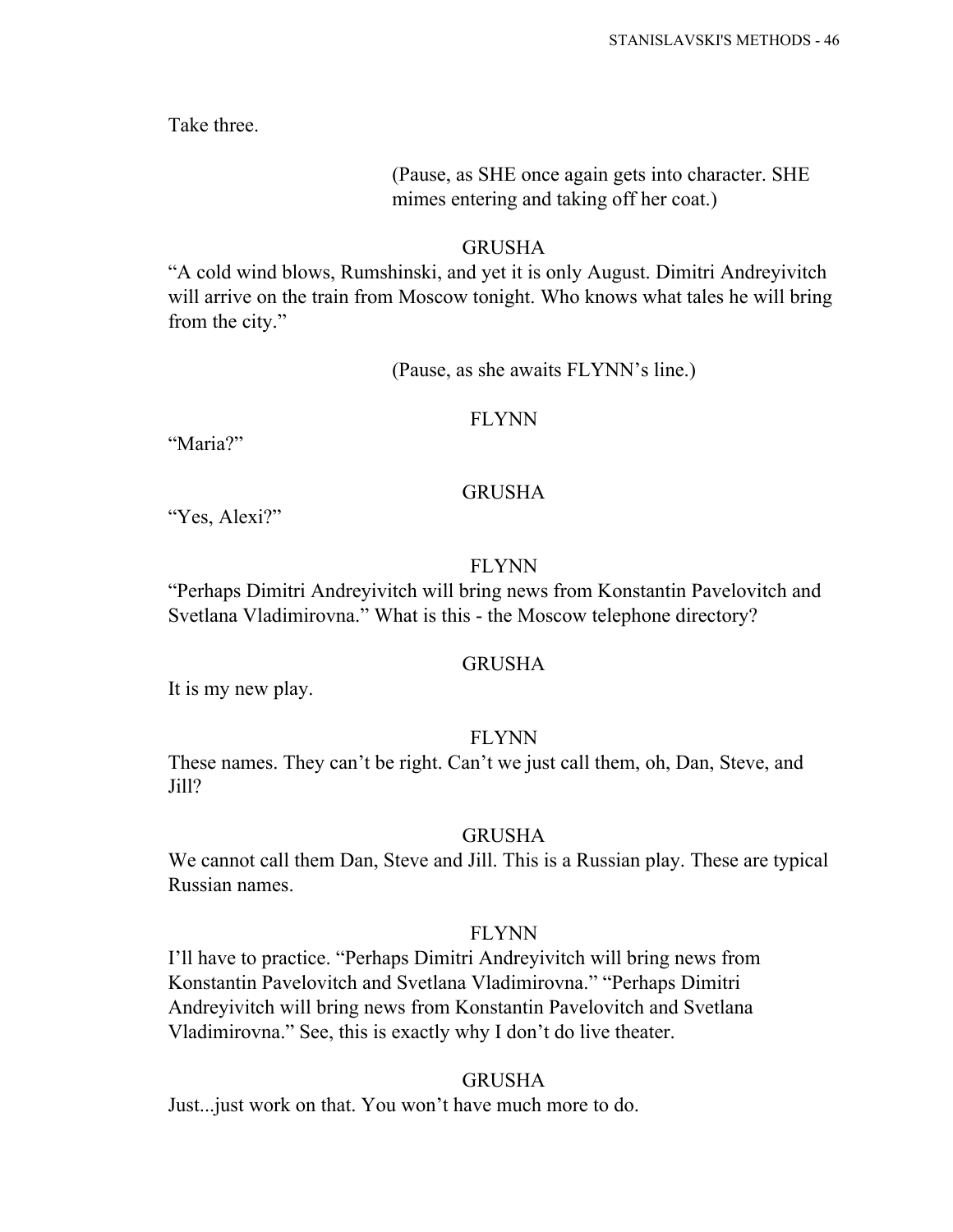### FLYNN

Thank goodness. Look, I don't want to embarrass myself here. And I know how much this means to you. If you can help me out here, I can put in a good word for you back in Hollywood, if you know what I mean.

## GRUSHA

I've tried America. There's no place for an actress like me.

### FLYNN

Not as an actress. A screenwriter.

## GRUSHA

A screenwriter...?

#### FLYNN

You're obviously talented. You can keep all those names in your head--that's something.

## GRUSHA

Perhaps an an adaptation of Gogol. *The Overcoat*.

## FLYNN

Oh, you won't need a coat in Hollywood. I know – you could do a new *Anna Karenina*! They seem to do one every year. But this time, you could set it in Russia! And it has a train in it, too! Oh, please, Grusha. I'd do anything...for an old colleague like you.

#### GRUSHA

Stay on book for the time being. Your assistant can run lines with you later.

## FLYNN

She's out looking for where she grew up. Leaving here to go to California? Can you imagine it?

#### GRUSHA

I can. Do you need something to drink? Some coffee?

#### FLYNN

*No coffee.* I've got my own.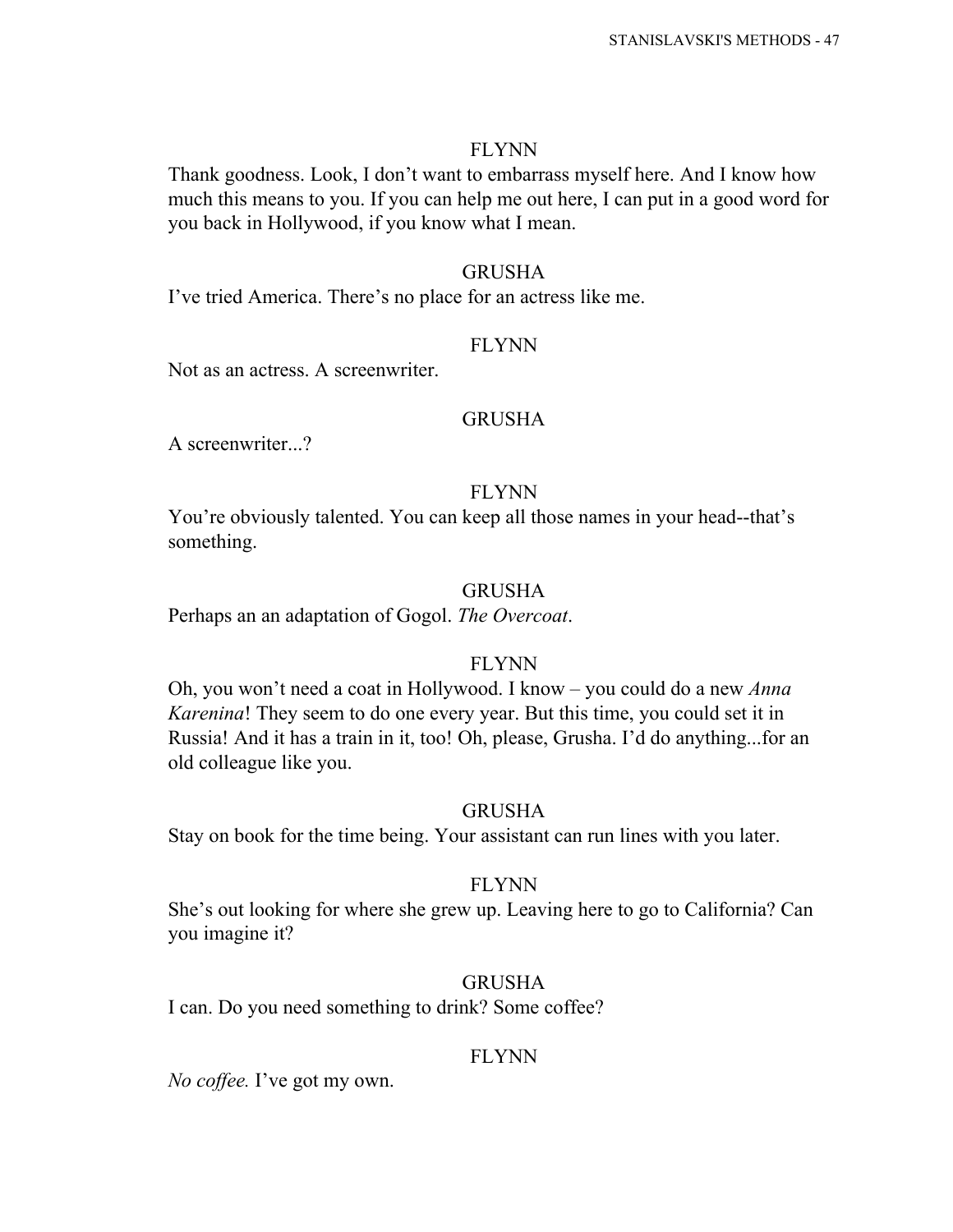## (FLYNN takes out a flask.)

I came here to give this up. But I think I need it. Especially here.

## GRUSHA

You came to Russia to *stop* drinking?

# (FLYNN takes a good long gulp from the flask.)

You've had quite an interesting past few months.

## FLYNN

Yes, but I don't need this kind of "interesting."

## GRUSHA

You've been a bad boy, Kevin.

# FLYNN

It started when I was making *Mister Explosion 6: Banged-Up in Brooklyn*. That was a prophetic title. I was doing an exterior shot down by the docks - just running down the street, really - and a hot dog vendor off the set yells at me, "Hey, Mister Flynn!" Caught me totally off guard. I tripped over something and went flying. Landed flat on my face. You see me in these movies running, jumping, landing on my feet and ready to get the bad guys, but you know, that's not real. That's only the movies.

## GRUSHA

So I've been told.

## FLYNN

I woke up in the hospital two days later, a few broken bones and IVs in my arms. They needed me back on the set so they pounded me full of painkillers and God knows what else.

## GRUSHA

And that's when you married the nurse after divorcing the babysitter?

## FLYNN

Well, there was some overlap. I'm not proud of it.

# GRUSHA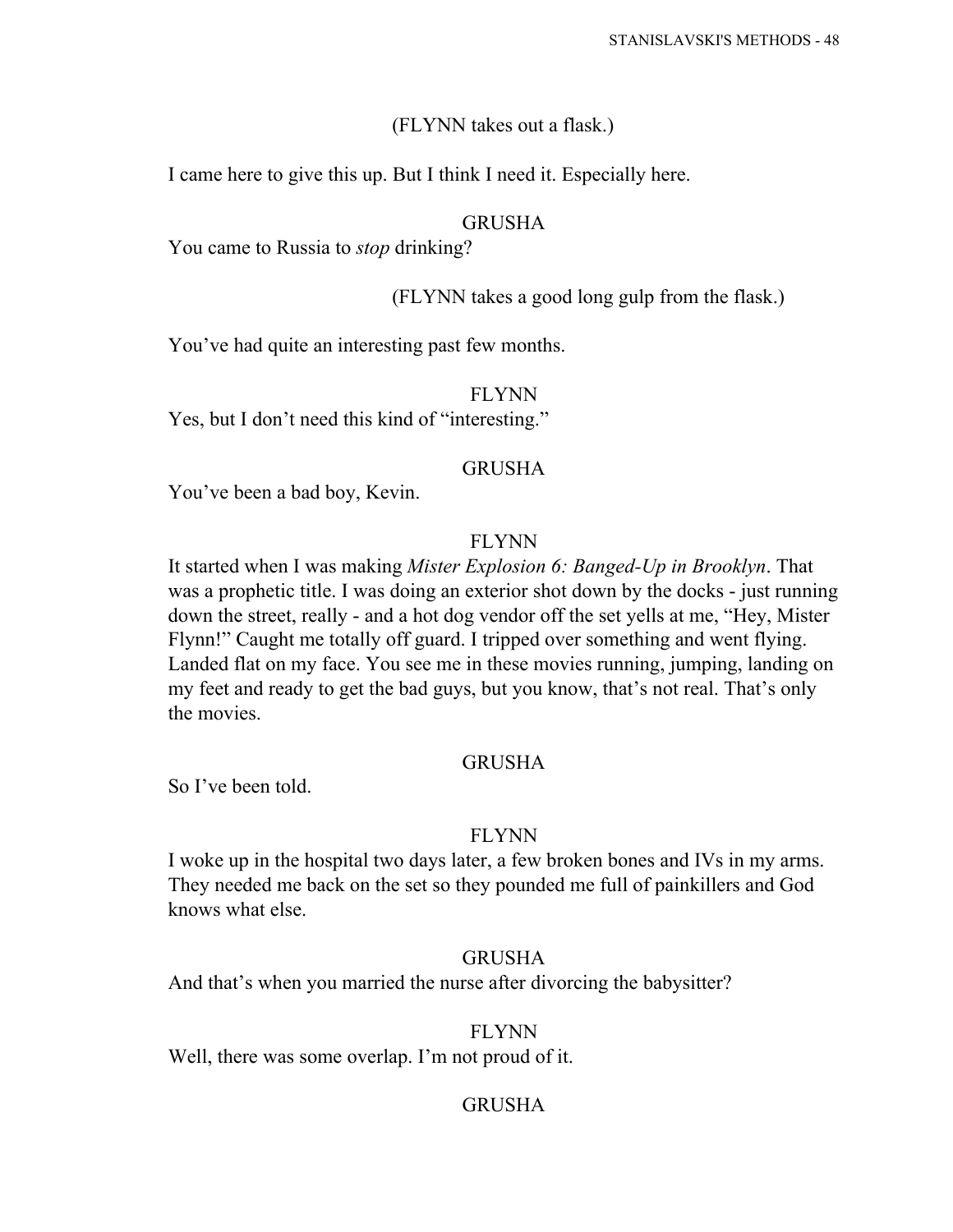Especially since you still were married to your first wife.

## FLYNN

Second wife. But she had an easy supply of what they had been pumping into me, so I got back on the set. I was a different person. Manic, crazy. They had to rewrite the script. More action, laughing one minute, crying the next. I was a mess. But the film made more than any of the other Mister Explosions. So I decided to stay that way. Then we went back to California, and she couldn't get me what I needed anymore. But I found someone who could. Two someones. Sometimes three.

## GRUSHA

And then the car crashes, and the police, and the arrests.

## FLYNN

The work dried up, and I sold what I could. One day, I realized I couldn't pay my gardener. Can you believe that? Me. I was pulling up weeds, sweating, dirty. It was like when I was 15, working in my father's yard, before everything happened. A simpler time.

## GRUSHA

Sounds good for the soul.

## FLYNN

Are you kidding? I live in California. No one does their own gardening unless their therapist suggests it. And that's why I'm here. To repay a few debts. So to speak. To get off the radar for a while.

## GRUSHA

You certainly couldn't have picked a better place for that. Do you really not remember our scene together?

## FLYNN

I'm sorry. A lot of the last five years is a haze for me.

## (GRUSHA approaches him.)

## GRUSHA

It was a very romantic scene. We were walking through Central Park, arm in arm, a summer's day. I was in a short wispy dress, very Audrey Hepburn, Breakfast at Tiffany's. You were so elegant, in a light linen jacket. And you leaned in, to kiss me. But I was shot before we could. You reached down and held my lifeless body.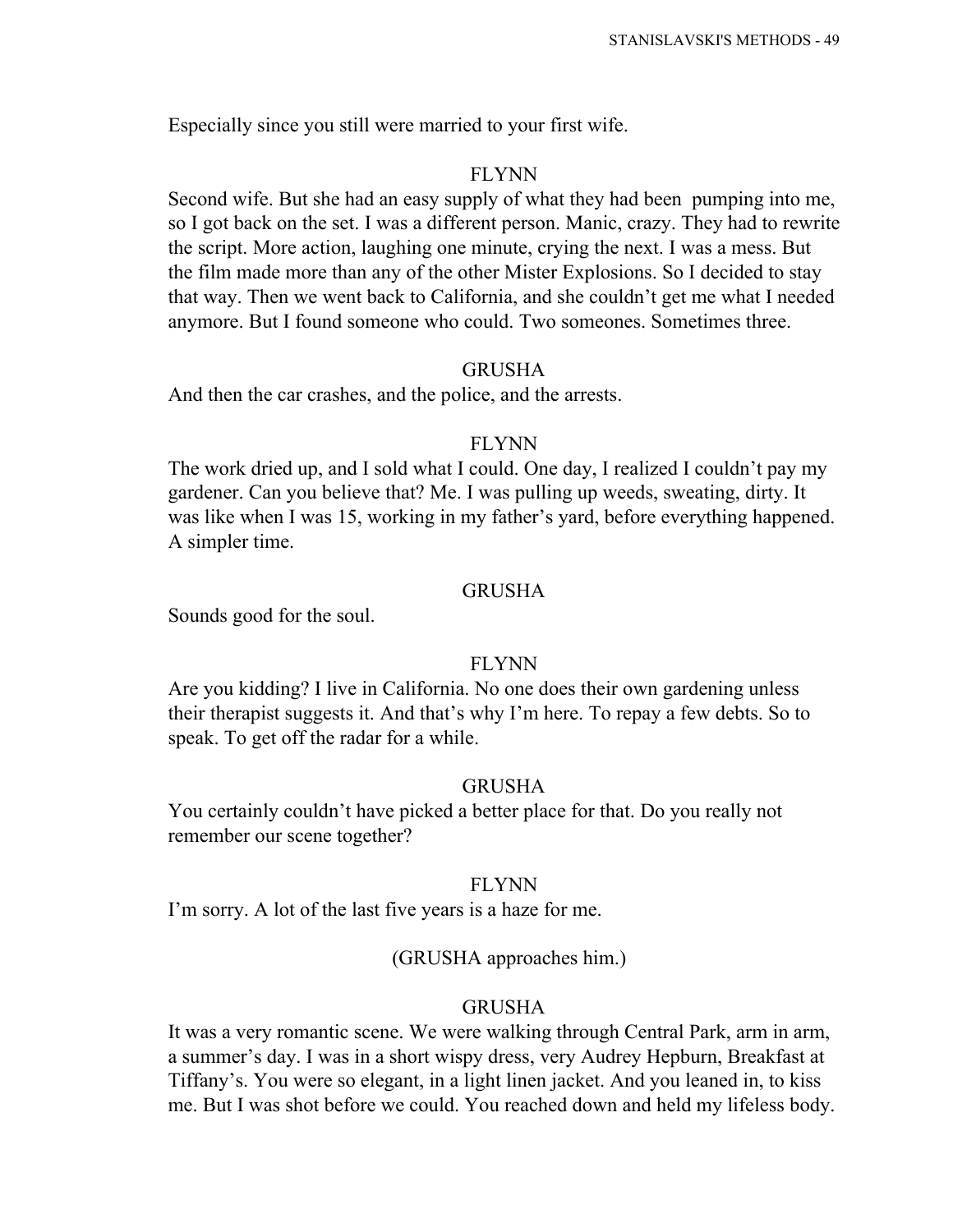Then you ran off. Perhaps now...

## (SHE leans into kiss him, but HE withdraws.)

## FLYNN

Please! I've reformed.

## (HE takes a swig from his flask.)

I can't. I should join a monastery. I'm so confused.

## GRUSHA

You know there's a love scene on page four.

# FLYNN

A love scene? In a Russian play? I thought all you people wrote about was misery and waiting for trains.

## GRUSHA

Perhaps we'll fake it.

## FLYNN

Thank you.

## GRUSHA

My pleasure.

## (SASHA enters from the audience.)

## SASHA

Ah - so good to find you both here. My lovely Grusha, are you teaching our guest the ins-and-outs of the stage?

## FLYNN

She was trying to!

# SASHA

Was he that bad a student?

# GRUSHA

He'd give *Julius Caesar* an upbeat ending. But oh, there's so much I could teach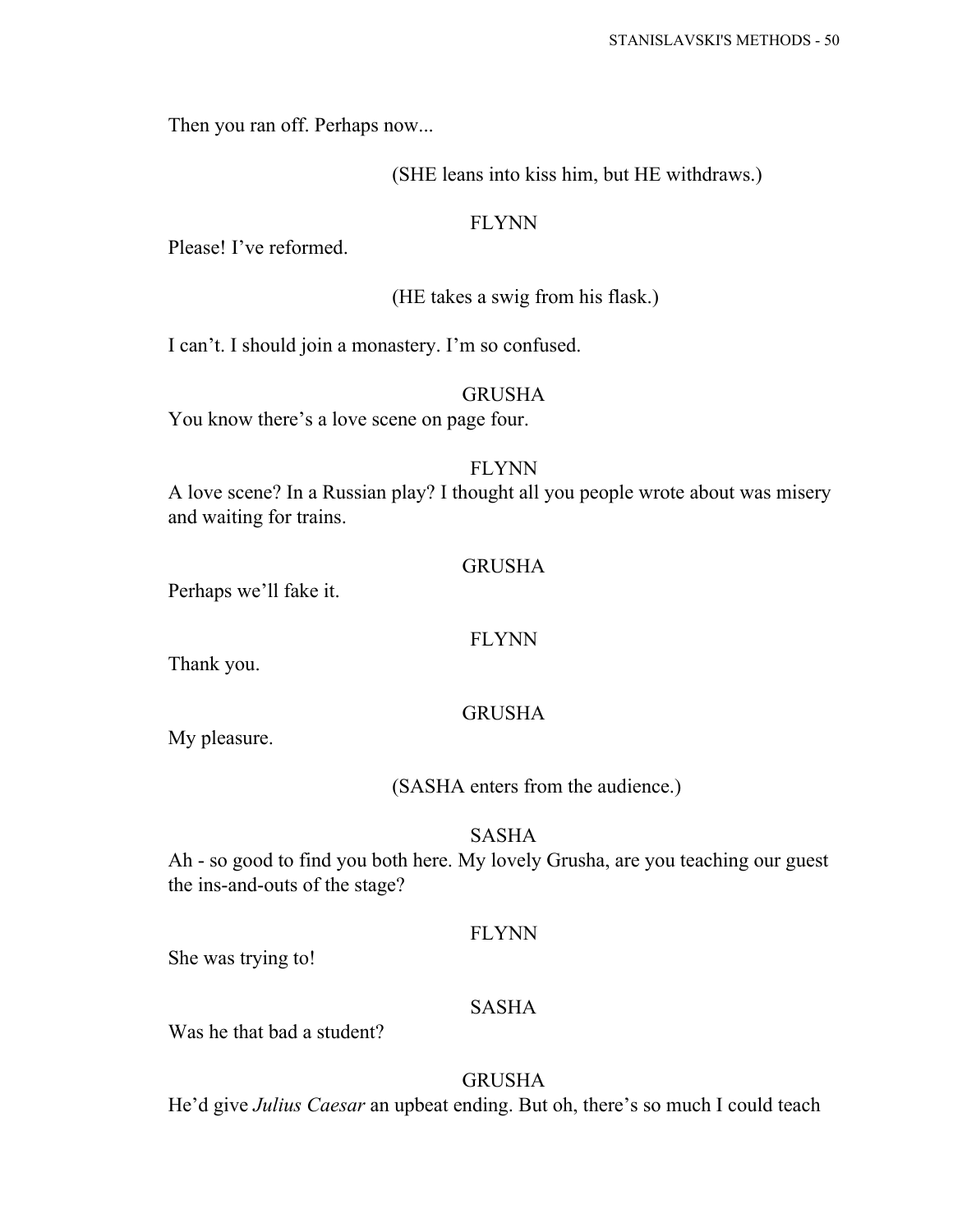him. *So much.*

### SASHA

I've come to bring him back to the hotel. He needs his rest, don't you?

## FLYNN

Do I ever.

### GRUSHA

Before you leave, let me get you a copy of my play for your assistant. Two copies. Perhaps you could give one to your screenwriter friends in Hollywood. Wait right here.

#### (SHE exits.)

## FLYNN

Whenever someone says that, I get chills.

## SASHA

(quietly, conspiratorially) We should go through the scene for tomorrow.

#### FLYNN

Not the suitcases!

### SASHA

Just remember, you bring in two suitcases, they'll be switched when you say "harmless" and the lights go off, you leave one of the suitcases for them and take another for yourself. Got it?

### FLYNN

Got it.

# SASHA

You give me the suitcase. I'll...protect it. Then you return for your Shakespeare scene, you walk out of the theater, get in your limousine for the airport with all of your bags - including the one with your fee - get on a plane for California and you're home free.

### FLYNN

What was that about Shakespeare?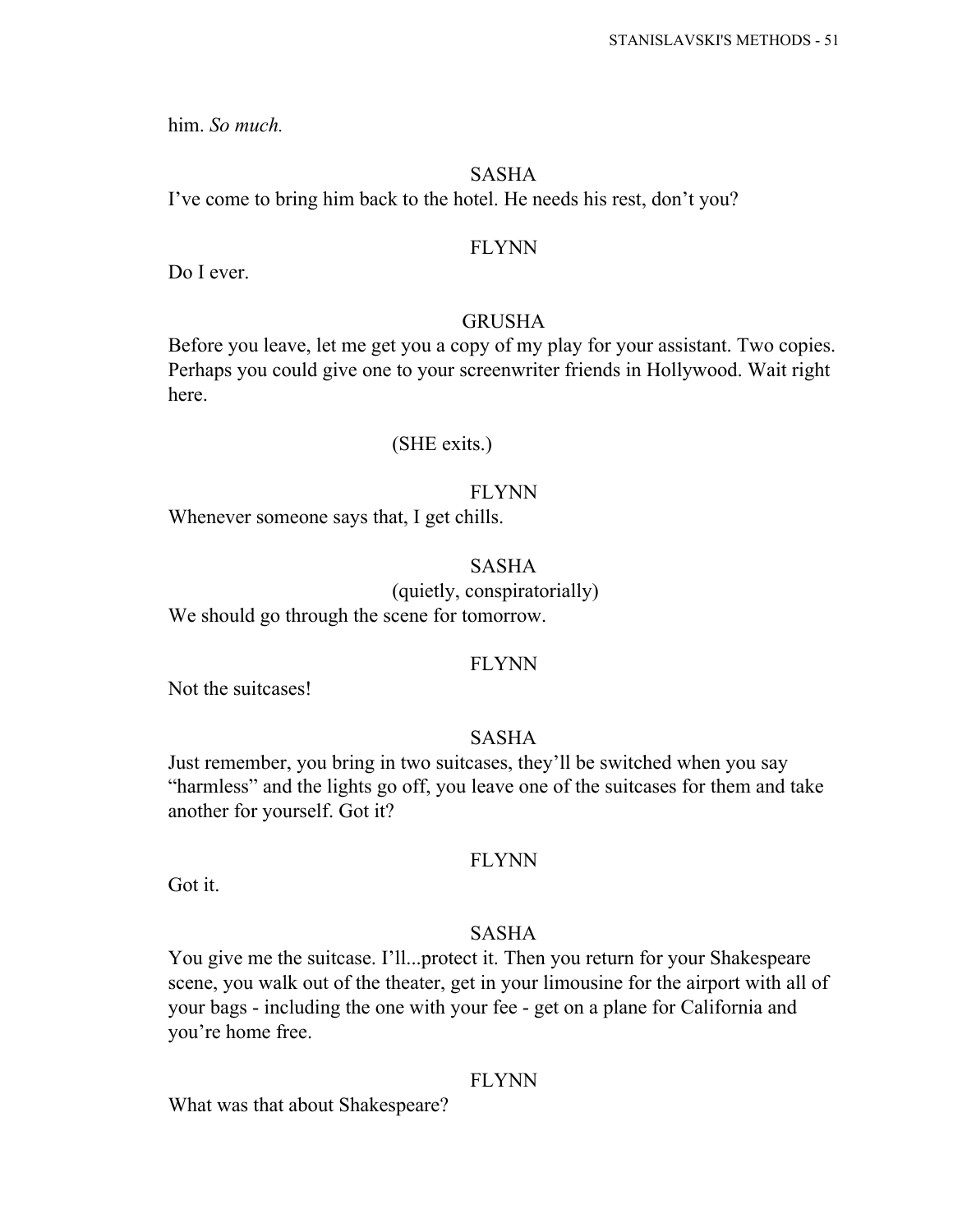#### SASHA

That's what they're expecting. You want to meet their expectations as if nothing out of the ordinary is happening.

## FLYNN

Of course.

## SASHA

Not, of course, that anything is.

### FLYNN

But what should I do? I don't know Shakespeare.

## SASHA

Find something. Can't you learn a three-page monologue in a day? Aren't you an actor?

## FLYNN

I'm good at getting blown up. Not this.

## SASHA

Just do it. There's too much at stake for you to screw up. Remember what he said to you that night. Don't screw up. Things could happen that are...beyond my control.

> (GRUSHA enters with a script, which she gives to SASHA.)

## GRUSHA

Here. I trust you. I can't believe I said that. Will you make sure he runs lines tonight?

## SASHA

I'll make sure of it. Come, Kevin, let's get you something to settle your nerves. Perhaps some coffee?

## FLYNN

(As THEY exit through the audience)

I've given up coffee!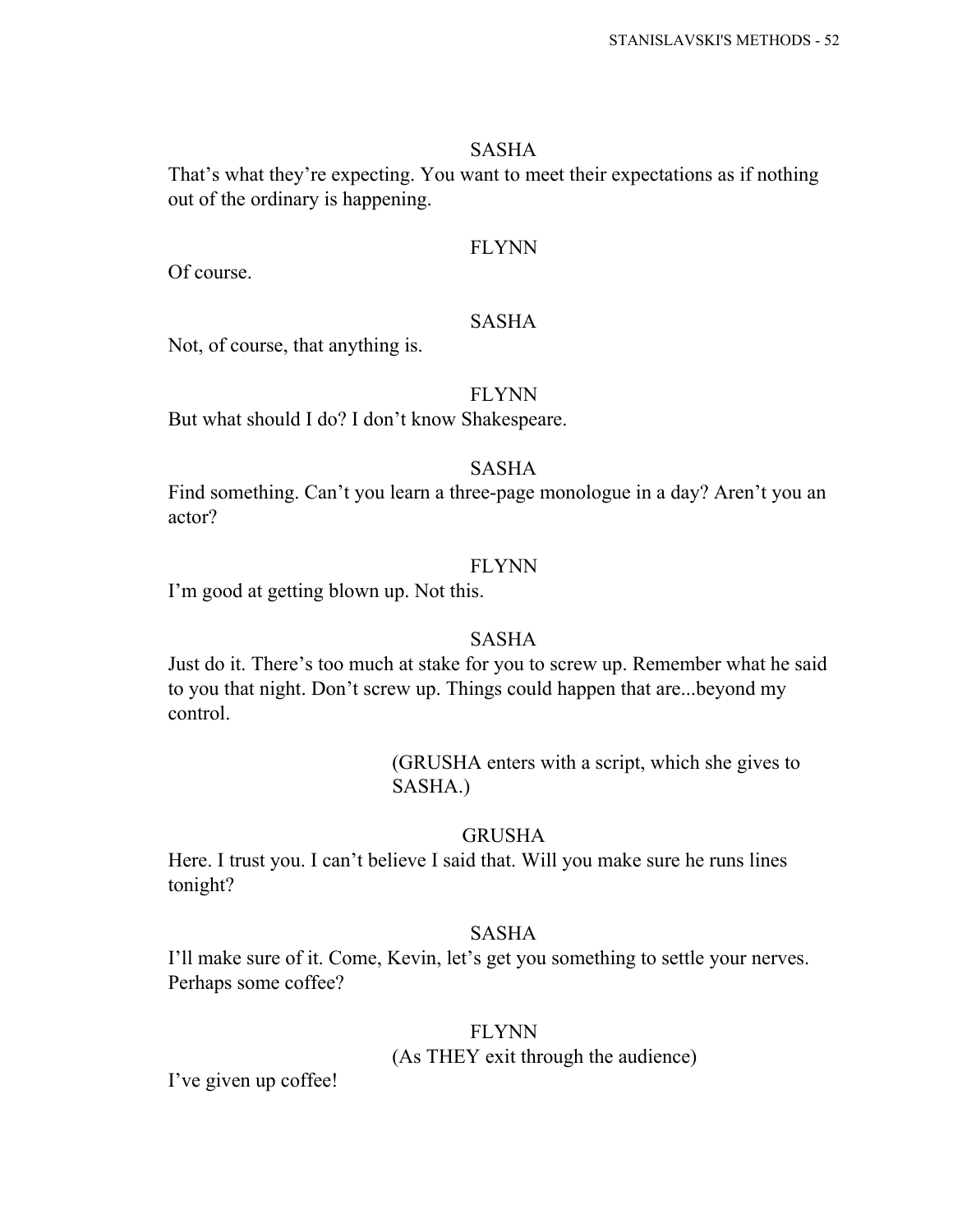(EVGENY enters through the audience and meets them halfway down the aisle.)

## EVGENY

Ah, Mr. Flynn! How is my hundred thousand dollar star? Has Grusha taught you well?

## SASHA

Perhaps a bit too well.

## (THEY exit.)

## EVGENY

Is he all right?

## GRUSHA

As all right as he's going to be.

## EVGENY

Can he remember his lines?

## GRUSHA

Genya, my back aches - from carrying him.

## EVGENY

That bad?

## GRUSHA

He's a beautiful specimen of a man. But he'd put a car chase in *Krapp's Last Tape*.

## EVGENY

I was afraid of that. But that doesn't matter. I have wonderful news. Simply wonderful, marvelous news. I was talking to Elena before. You should hear what she told me. Elena? Come out here.

(ELENA enters from the wings.)

Elenochka, tell your Aunt Grusha what you just told me.

## ELENA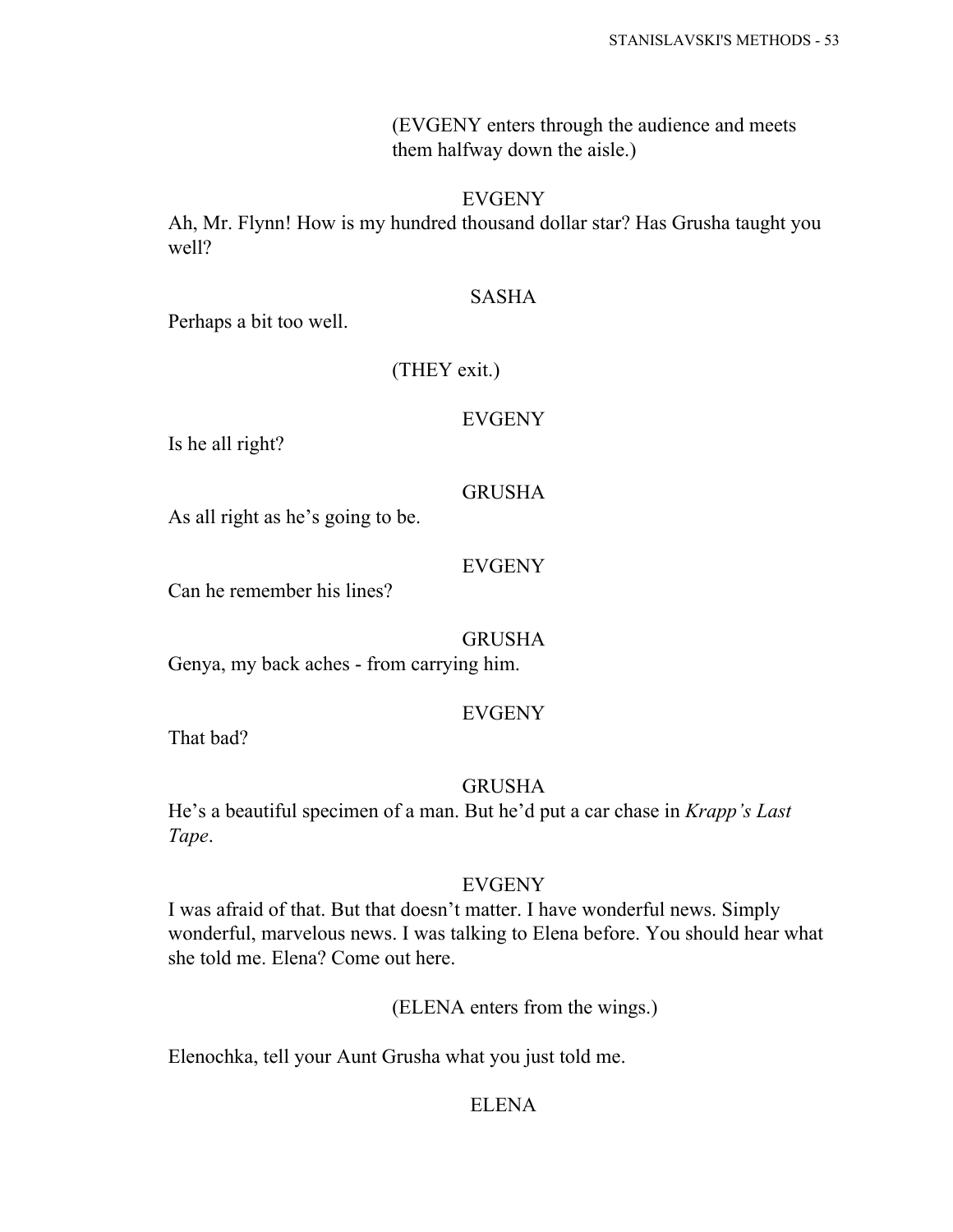We're sold out.

### EVGENY

Did you hear that, Grusha! Sold out. *Sold out!* And for money this time - no comps, no hangers on, no party members, just a few critics, as you asked - a real cash paying audience! That will cover some of our debt. And when he's done, and gives his donation, we're in the clear for the first time in years. You must tend to him. Build him up, his confidence. I'm relying on you, Grusha. Your scene with him, his scene, then his Shakespeare. You owe this to me.

#### GRUSHA

I owe you nothing.

#### EVGENY

You owe this to me, to Elena, to our company, to this theater - yes, to my great granduncle. And remember your new career as a writer. I know many people, Grusha. I could get your new play a tryout in the Crimea.

#### (Pause.)

# GRUSHA

I'll see what I can do.

## EVGENY

Now, let's go over tomorrow's running order. First act, we have Maxim - thank God for Maxim. He told me he can handle three scenes. His Scottish monologue, Konstantin in *Seagull*, Caliban in *Tempest*.

#### GRUSHA

It's theatrical whiplash.

## EVGENY

Yes, but it eats up time and I trust him. Then intermission. Elena, you help Grusha and Mister Flynn with props. Get him the two suitcases in the back. The ones we used for *Death of a Salesman*. Too long a title if you ask me. And Alexi's accent! Whenever he mentioned Biff Loman, I got hungry for Chinese food. After intermission is over and they've had their overpriced candy and watered-down wine, we do the scene from Grusha's play with Flynn, then Flynn's monologue which I know nothing about - then he does some Shakespeare craziness, I get my money, he leaves for California, and I can pay my bills and never see the sight of him or Sasha again.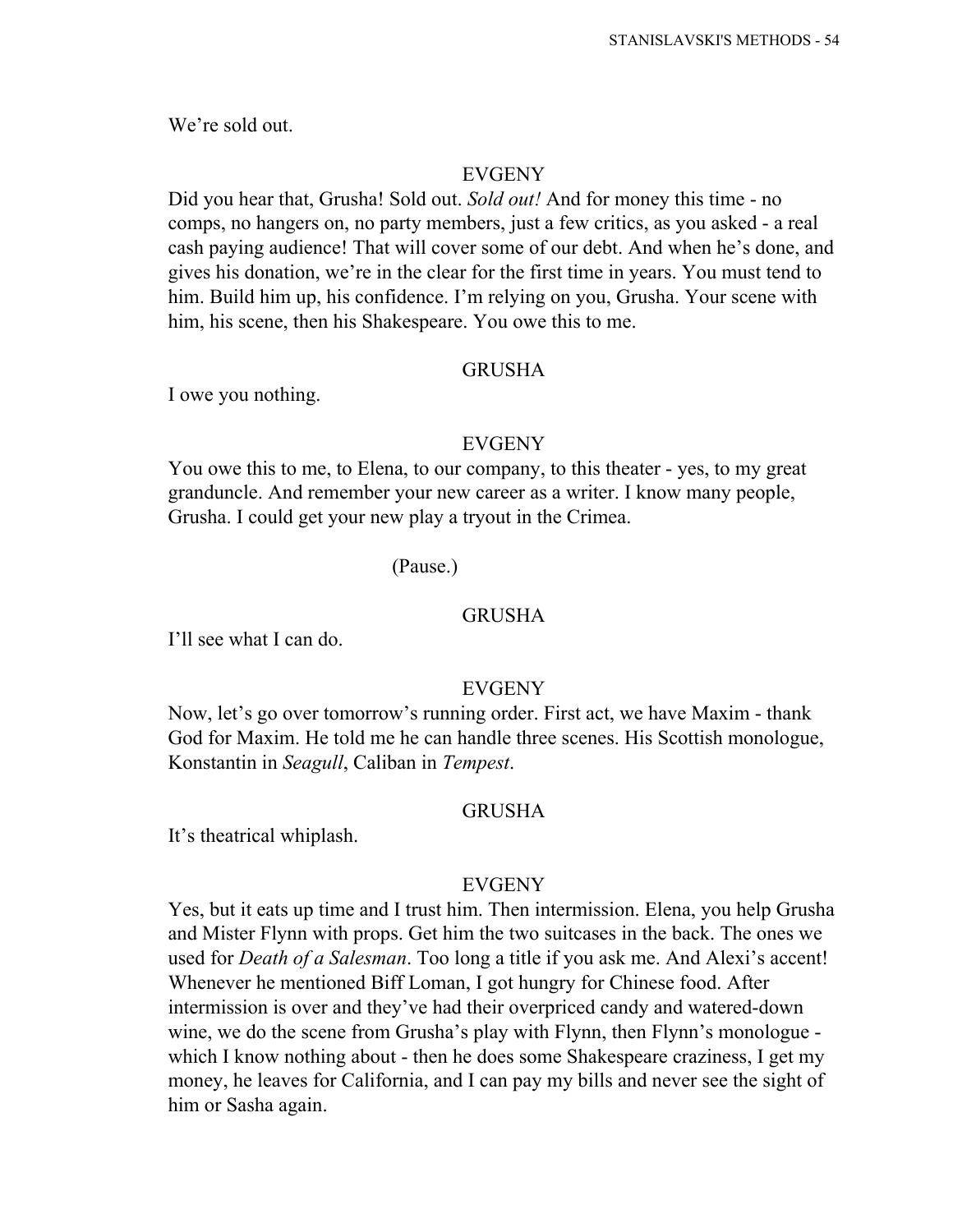#### ELENA

Evgeny Maximovich, is there something in the program for me? I can do Shakespeare! Listen -

## (SHE takes up a heroic pose.)

"This day is called the feast of Crispian!"

## EVGENY

(dismissive)

Not now, Elena, I'm too busy counting my money.

## (HE exits.)

#### GRUSHA

#### (comforting)

Not bad, my Elenochka. Not bad at all. Perhaps with some training, we'll make an actress out of you yet. For next season. I'll write you something. I'm halfway to being a critical success, you know.

### ELENA

Thank you, Madame Grusha. I'll go back to my figures now.

(SHE exits off stage. GRUSHA wanders absently on the stage, imagining her triumph of tomorrow.

(LENA enters through the audience.)

#### LENA

I understand you have a script for me.

(GRUSHA looks uncomprehending at her.)

## GRUSHA

I said next season.

#### LENA

Next season? I don't understand.

## **GRUSHA**

That was a lovely beginning - nice tone, good inflection, I liked the way you stood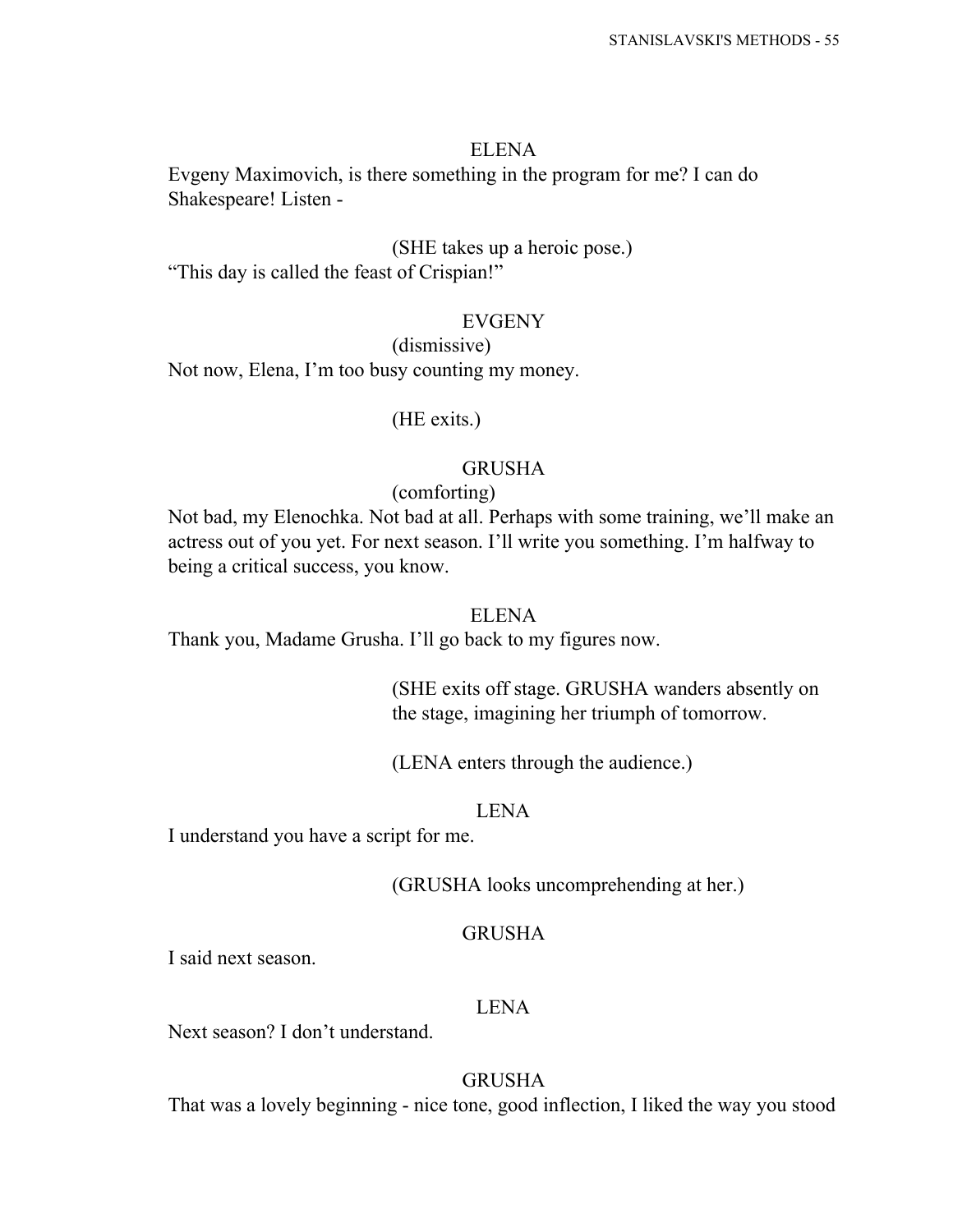with conviction - but it takes time.

## LENA

But the script for tomorrow...

## GRUSHA

What concern is that of yours?

#### LENA

Mister Flynn needs it to run lines.

GRUSHA

Don't you worry about that. It's all taken care of. Sasha has the script.

#### LENA

Why didn't you say that?

## (LENA turns to leave.)

You know, this is such a beautiful theater. I feel as if I've been here before.

### GRUSHA

You've been with me for seven years!

## LENA

What are you talking about?

## GRUSHA

Are you all right? Go home and have a lie-down. Get ready for tomorrow.

### LENA

I've always wanted to act. I've studied Shakespeare, Chekhov, Moliere, Ibsen. Just because I come from California doesn't mean I'm not cultured, that I don't have ambitions for the stage. But if it means working with crazy theater people like you, well, forget it!

> (As LENA exits through the audience, ELENA enters from the wings--they are very briefly in the play together, and GRUSHA notices them both.)

## ELENA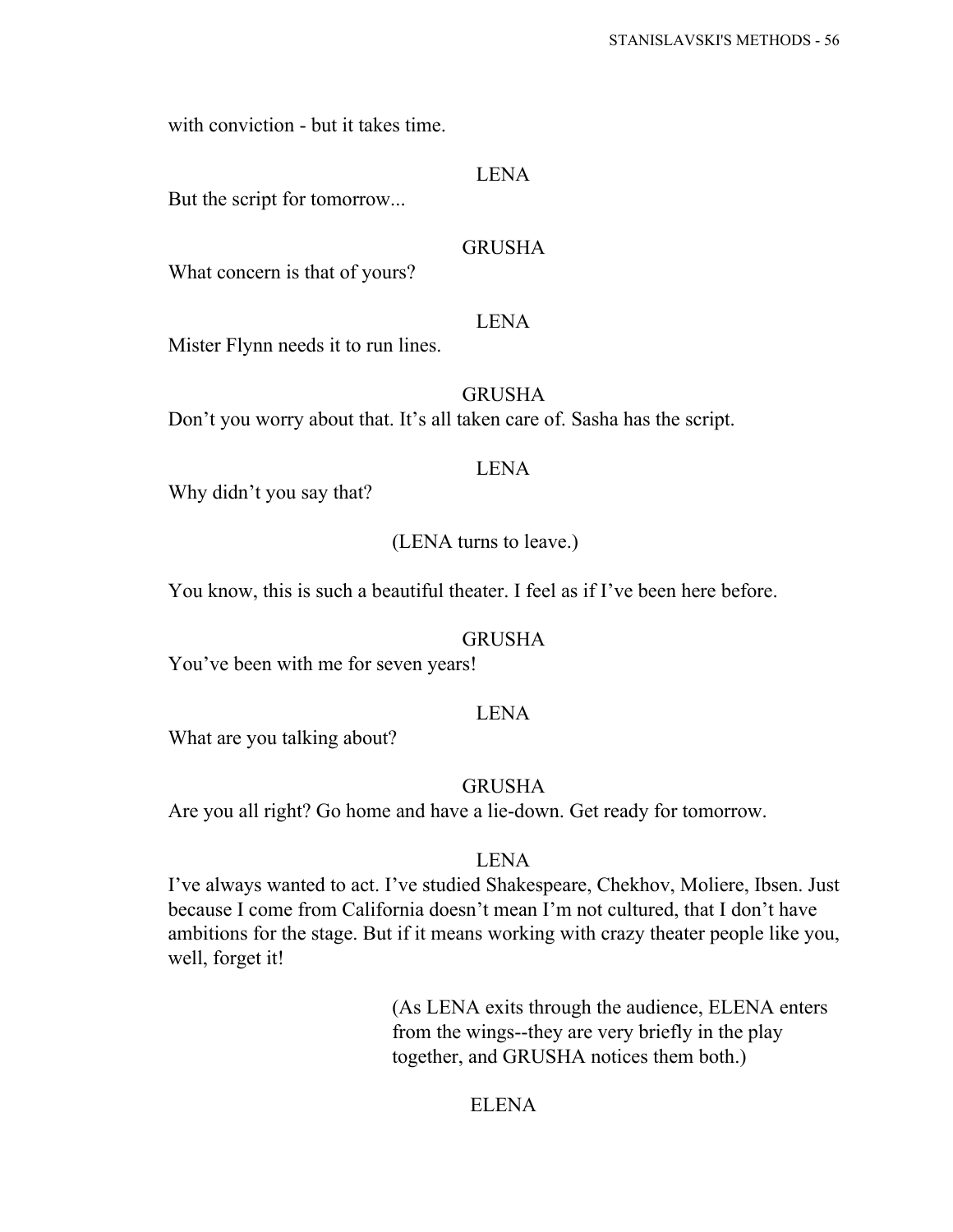I'm leaving. Is there anything I can get you, Madame Grusha?

(GRUSHA shrieks and falls into the chair we first found EVGENY in as the scene began.)

GRUSHA I'm too old for this. Maybe it's time to play the Nurse after all.

# (BLACKOUT.)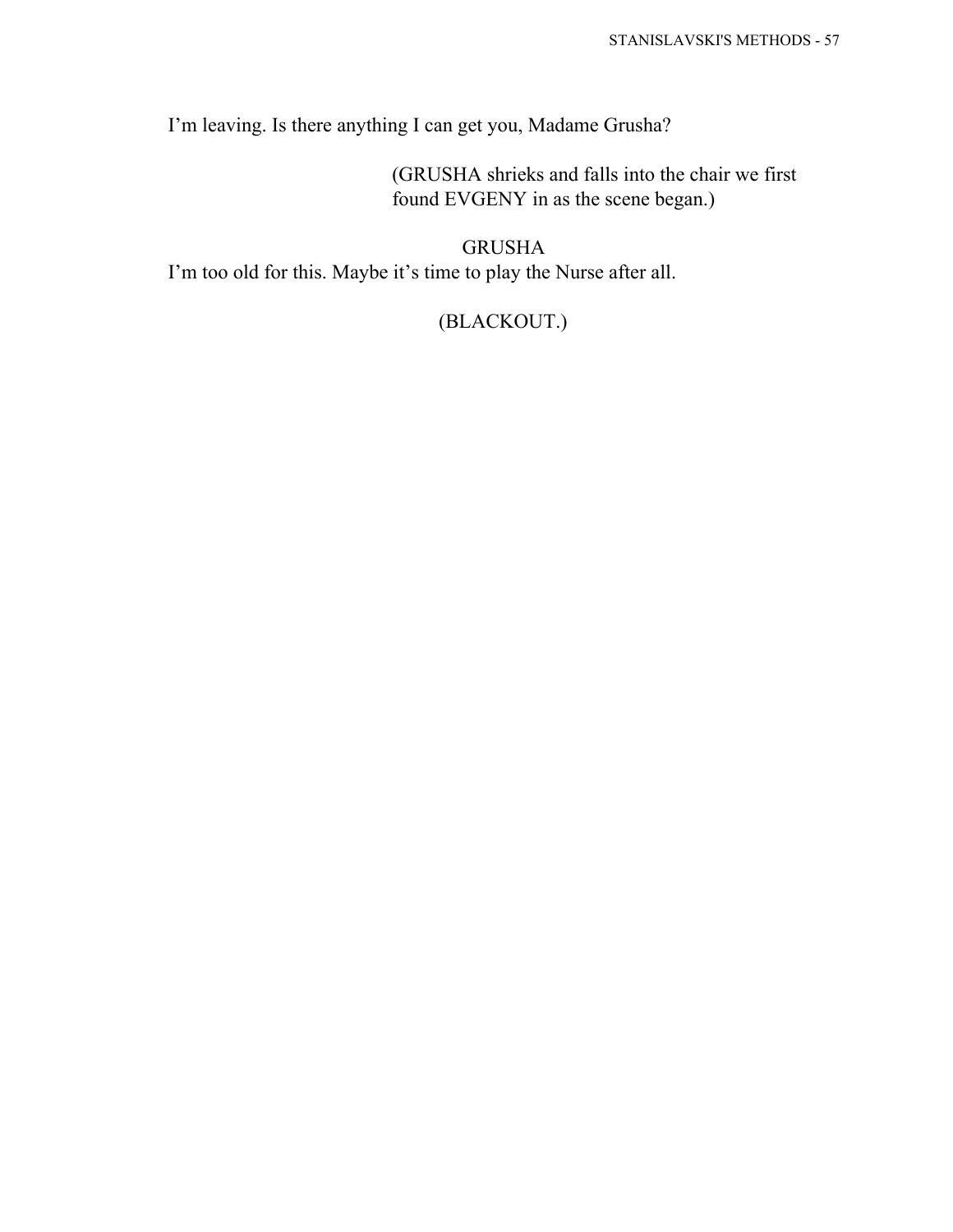## **Scene Three**

(Lights up on the offstage wings on one half of the stage. EVGENY, GRUSHA, and ELENA are gathered around, during the end of the first act of the performance.

(GRUSHA is in peasant costume for her scene, and is pacing nervously.

(We hear the muffled voice of an actor declaiming to the audience onstage.

(EVGENY listens to Maxim onstage.)

## EVGENY

I think he's almost done.

## GRUSHA

(distracted)

How can you tell?

## EVGENY

He's getting quiet.

(The muffled offstage voice quiets.)

Now he'll take a pause.

(A silent pause.)

And now he'll thunder to the hills!

(The muffled voice gets loud, and soon ends, followed by muffled applause.)

This is why I love the stage. Tried and true, dependable Maxim. You can set your watch by his *Hamlet*.

Elena, get out the old brown suitcases for Mister Flynn's scene, the ones from *Salesman*. They're in the prop room in the back. Next to the two dozen bags of dirt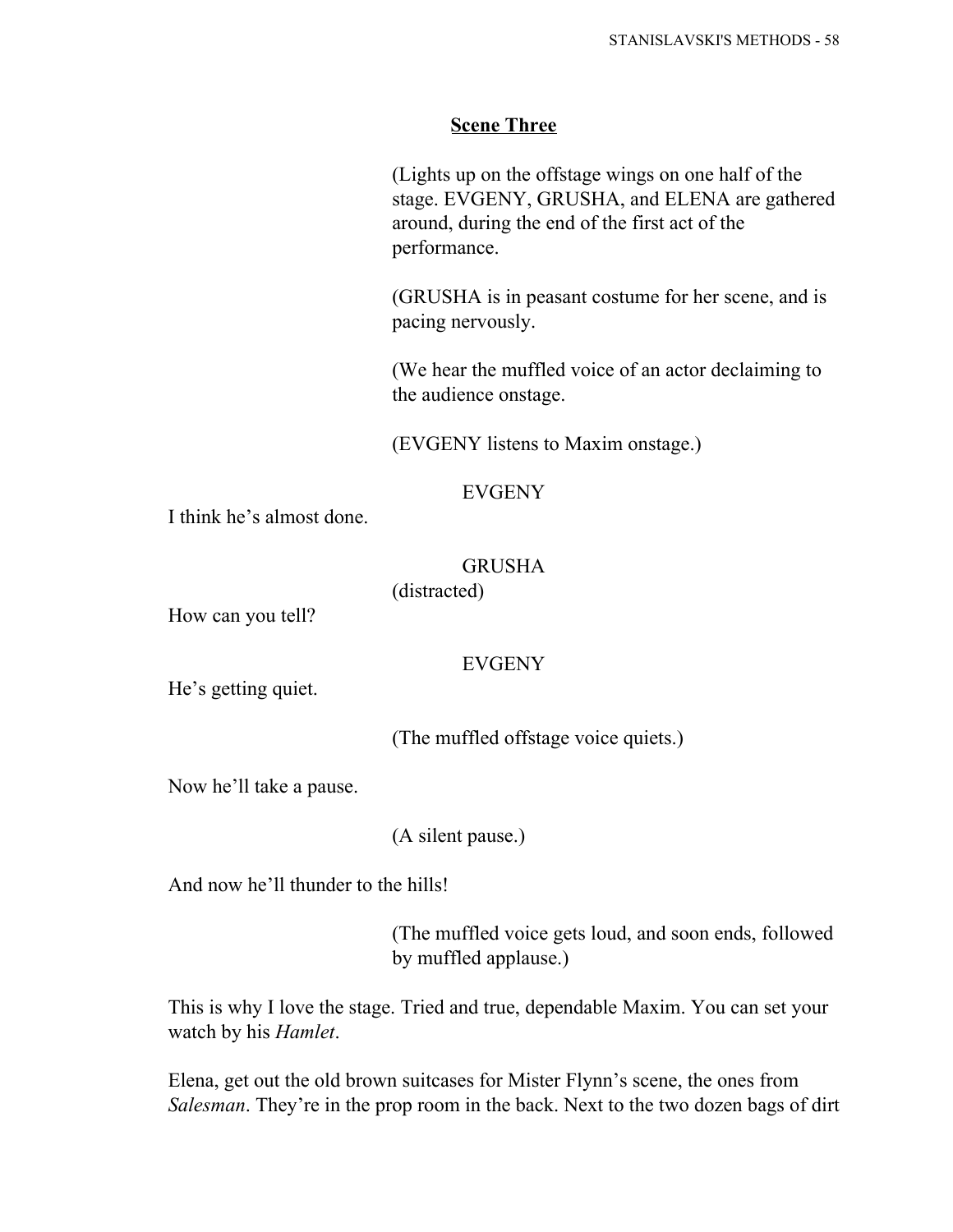from *Happy Days*. Only two actors, but what a mess.

## ELENA

Yes, Evgeny Maximovich.

### (SHE exits.)

#### GRUSHA

A good production, though. Your Willie was well matched to my Winnie.

## EVGENY

But never again. I've had it up to my neck with Beckett. Grusha, I've never seen you like this. Nervous? After thirty years on the stage?

## GRUSHA

It's not me. It's him. That...that so-called actor. He can't learn lines, he can't learn blocking, he can't take direction. And it's my debut as a playwright!

## **EVGENY**

You tried with him, Grusha. It's just a short scene.

## GRUSHA

But it's my scene! All he has to do is say "yes" or "no" a few times, and recite a few names. Is that so hard? No command of the language, no skills, and no refinement.

### EVGENY

You realize, in the process, that theater is not for everyone.

### GRUSHA

He probably thinks *The Three Sisters* is an erotic novel.

## EVGENY

Just try to get through your scene. Are you happy with your script? I know it's your first.

### GRUSHA

Constant revisions, Genya, constant. So many different colored pages. I finally know why Strindberg was tortured.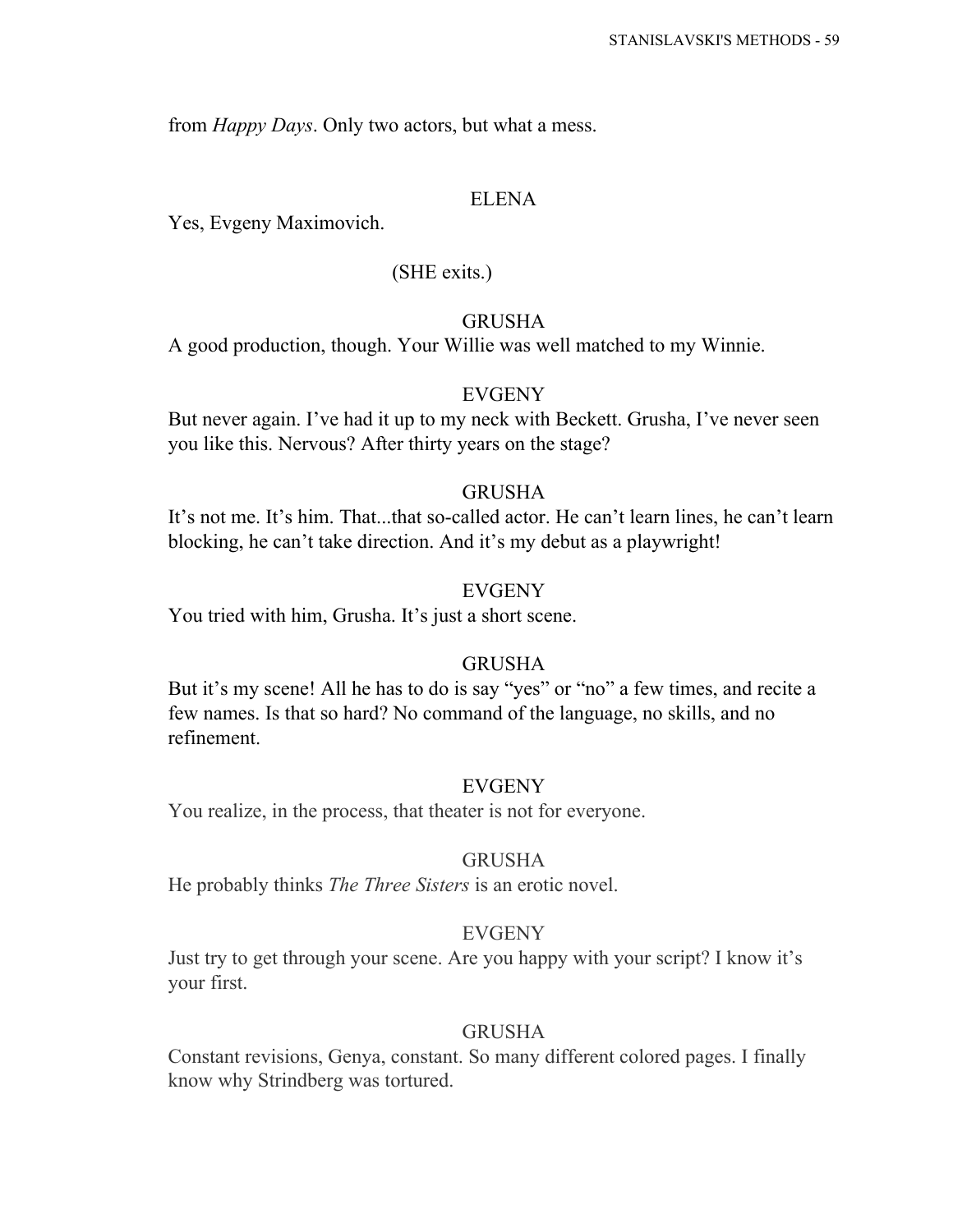#### EVGENY

Any old thing will keep these boors out there happy.

## GRUSHA

My play will suffer.

#### EVGENY

(mutters)

Not half as much as the audience.

## GRUSHA

Genya!

### EVGENY

I'm sorry, my sweet, I'm distracted. I just need this to go perfectly smooth, or I'll be directing *The Mousetrap* in Irkutsk.

(ELENA enters with two suitcases, obviously light.)

### ELENA

Here, Evgeny Maximovich. I've filled them with old rags for realism.

#### EVGENY

Very good job, Elena, thank you. Have you seen Mister Flynn? Is he in costume?

## ELENA

I haven't seen him at all.

#### EVGENY

Do we know if he's even here? They'll riot. They'll riot! I don't do well in theater riots, Elena.

## ELENA

I'll go look for him. Wait right here.

#### (SHE exits off stage.)

#### GRUSHA

You know, it's strange being a playwright. I've only worked with two living writers. I tried to kill one and seduce the other.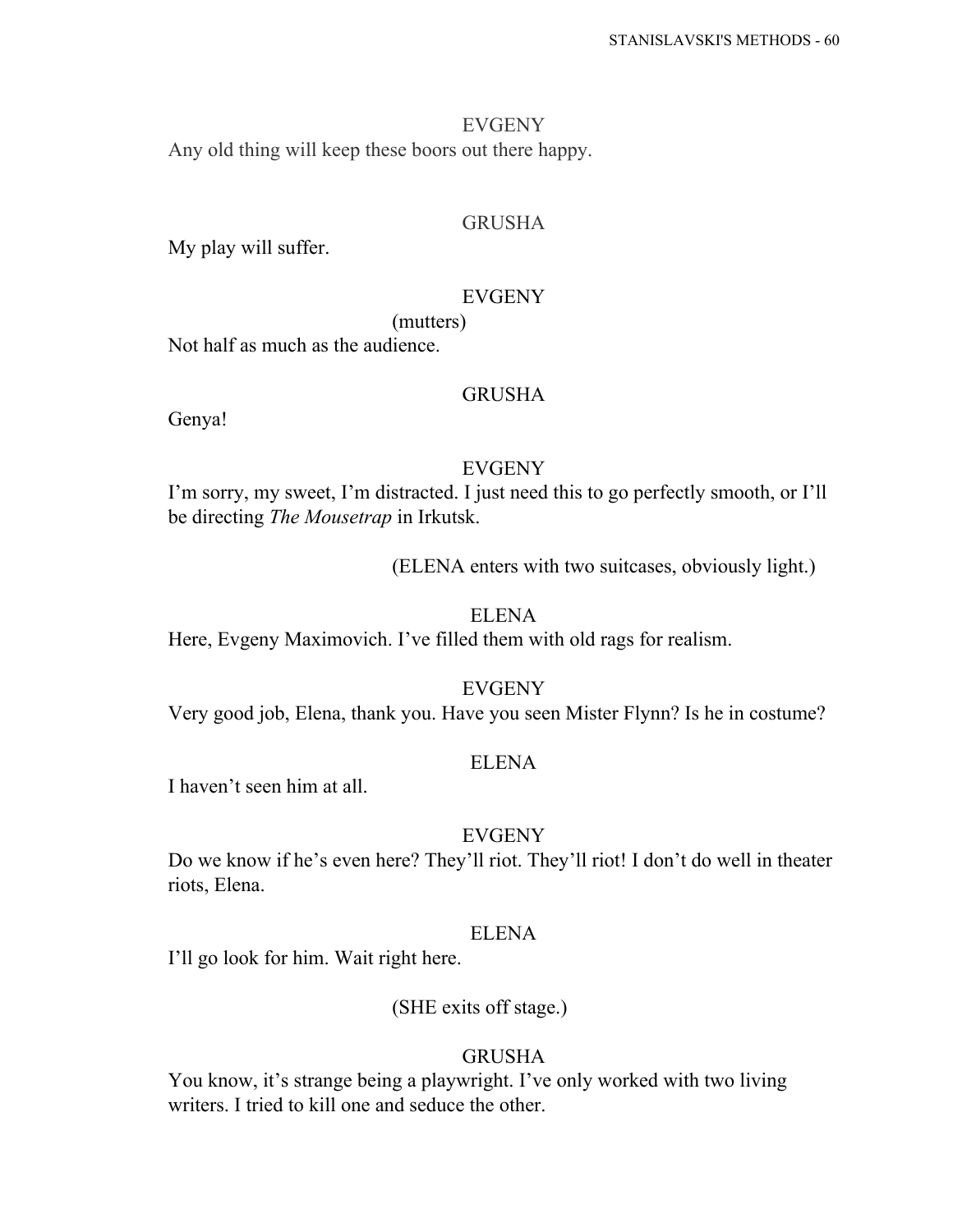## EVGENY

That's why I prefer my writers dead. They don't ask to come to rehearsal.

(FLYNN enters with LENA, preoccupied and mumbling lines to himself. SHE carries a script and suitcases similar to the prop ones Elena brought in, but is struggling under their weight. They are obviously heavier than the ones already on stage.)

### EVGENY

You found him! Thank you, oh, thank you!

(LENA looks strangely at EVGENY. SHE lets the suitcases down, and they slam on the stage. FLYNN notices the sound, looks at the suitcases LENA just put down, and then notices the suitcases ELENA brought in.)

### FLYNN

I thought there were two.

#### LENA

Those were already there.

#### EVGENY

Of course - you brought them in.

#### LENA

I did no such thing.

### GRUSHA

You filled them with rags.

## LENA

I was with Kevin the whole afternoon, after I searched for the hospital where I was born.

### **GRUSHA**

Oh, my darling, that's ancient history best not looked into.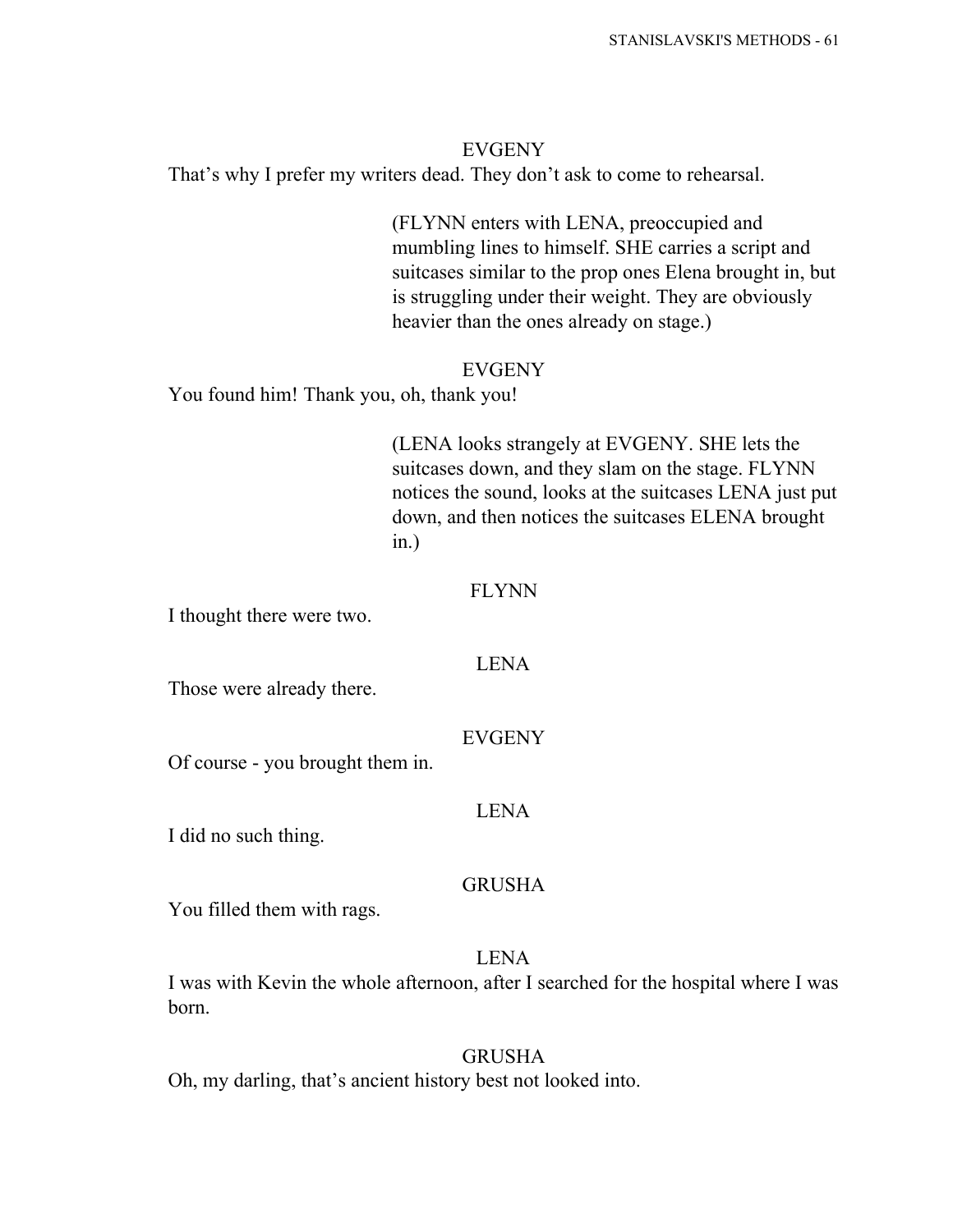# (SASHA enters.)

## SASHA

It won't be long now. Kevin, you can...

# (HE spots the four similar suitcases.)

I thought there were only two.

| There are.                  | <b>LENA</b>   |
|-----------------------------|---------------|
| But I see four.             | <b>SASHA</b>  |
| She brought them in! Twice! | <b>EVGENY</b> |
|                             | Н,            |

I did not.

### GRUSHA

This is all taking away from my debut as a playwright. I must take a moment to center myself.

(As SHE exits, GRUSHA looks back.)

Is he off book?

(SHE sees the script in LENA's hands.)

Oh, just read it.

(SHE exits.)

EVGENY (to SASHA)

Is he ready?

# SASHA

He'll do fine.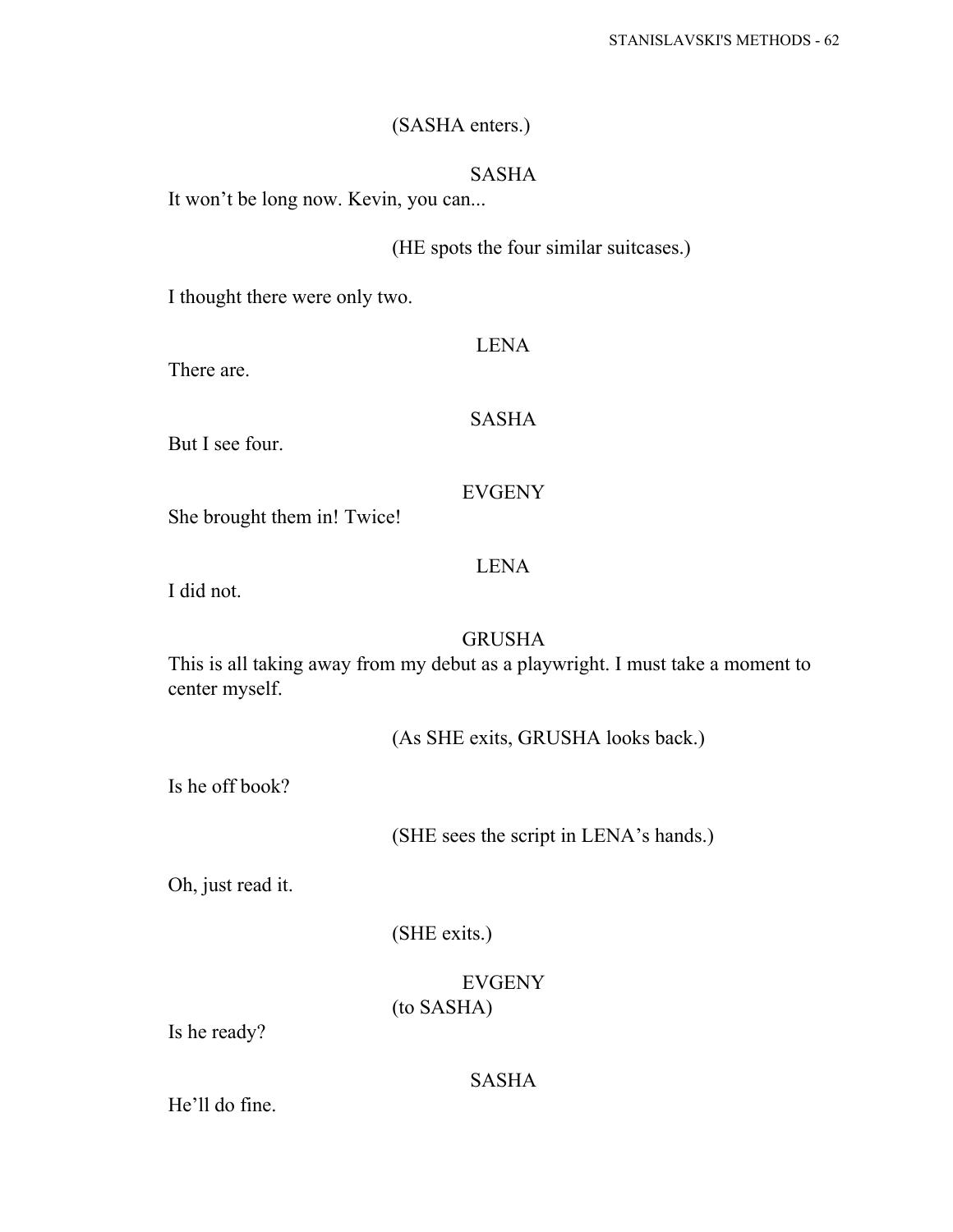### EVGENY

I'll go out there and give a three-minute speech. See if I can get any more gold out of their pockets. History of the theater, life of Chekhov, my sainted family. Elena, please go and tell your Aunt Grusha she goes on in three minutes.

## LENA

Eh-lena? I'm Lena.

## EVGENY

This is no time to quibble over nicknames. Just do as I ask.

(HE crosses to the darkened section of the stage, which represents the performance area. We will see him speaking to the theater's audience, and hear his muffled speech during the rest of the scene.)

## SASHA (takes FLYNN aside)

Are you settled?

## FLYNN

As much as I'll ever be.

## SASHA

Just get through this, then do your scene. And have you prepared a Shakespearean monologue?

## FLYNN

No, but there's this great piece from a Jack Benny movie my assistant gave me to prepare for this. He'd get up in this frilly costume and say - I can remember this like it was yesterday - "To be, or not to be, that is the question." It's a comedic piece, but it might work.

## SASHA

You'll only have a minute or so after this scene. So remember, you say "harmless," the lights go off, the suitcases are switched...

## FLYNN

By who?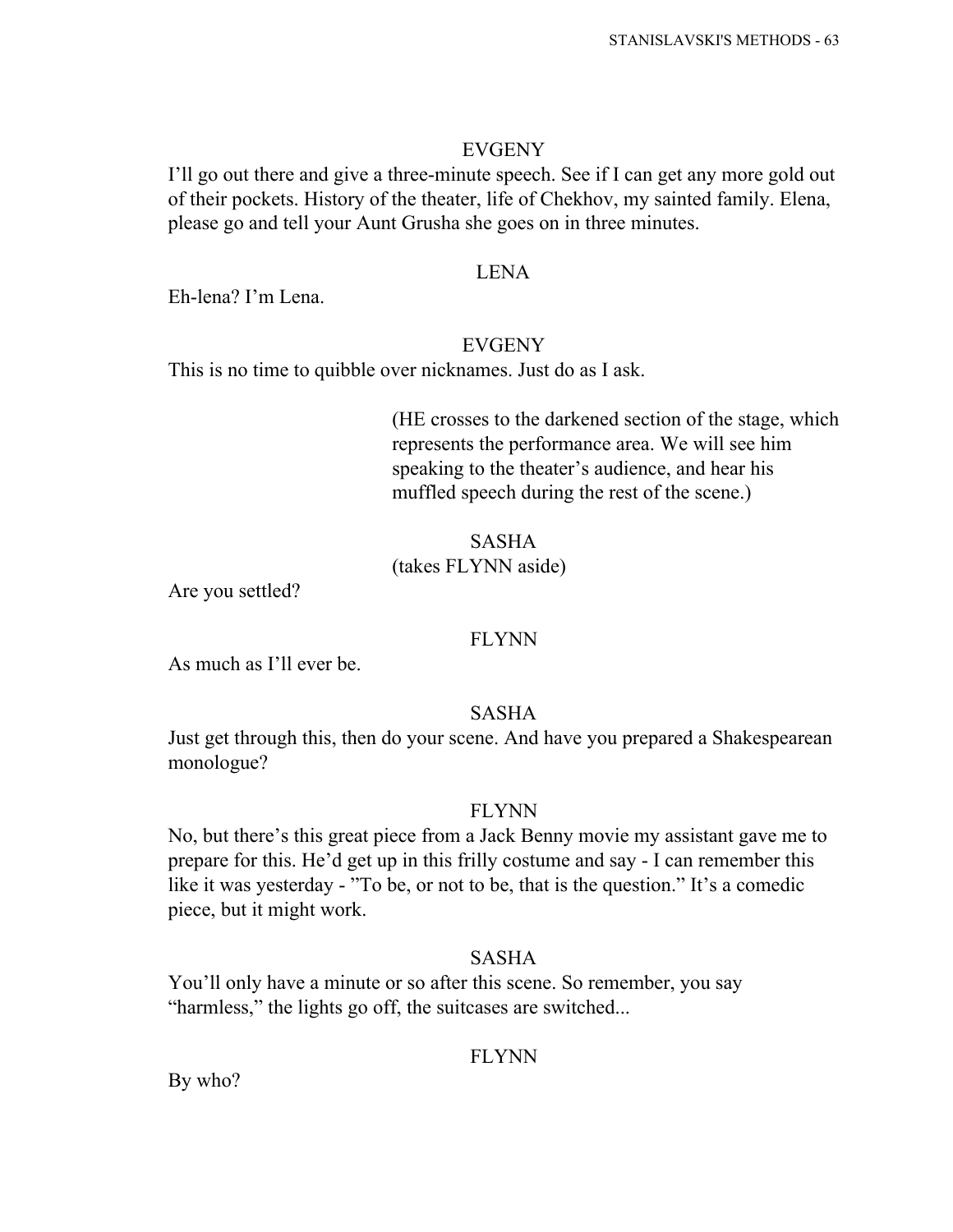## SASHA

I've told you, don't worry about that. They're switched, you end the scene, you take the suitcases, monologue, and out. Got it?

## FLYNN

Got it.

### LENA

Sasha, why did he call me Elena?

### SASHA

It's your name, Lena.

### LENA

But he seemed to think he knew me.

SASHA

Well, he does have a long time assistant named Elena. I'm sure it's the stress.

(HE takes a closer look at her.)

Although you are about the same age. And you look vaguely alike. Here, let me take these other suitcases off stage, so no one gets confused. Come with me.

#### (to FLYNN)

I'll see you later, in your limousine back to the airport. And don't make me kill you.

> (SASHA and LENA exit, with SASHA carrying the light suitcases, leaving FLYNN alone. FLYNN thumbs through the script.)

## FLYNN

"Dimitri Andreyivitch...Konstantin Pavelovitch...Svetlana Vladimirovna." "Dimitri Andreyivitch...Konstantin Pavelovitch...Svetlana Vladimirovna." No wonder we won the Cold War.

> (While FLYNN is reading the script, ELENA enters with the light suitcases.)

## ELENA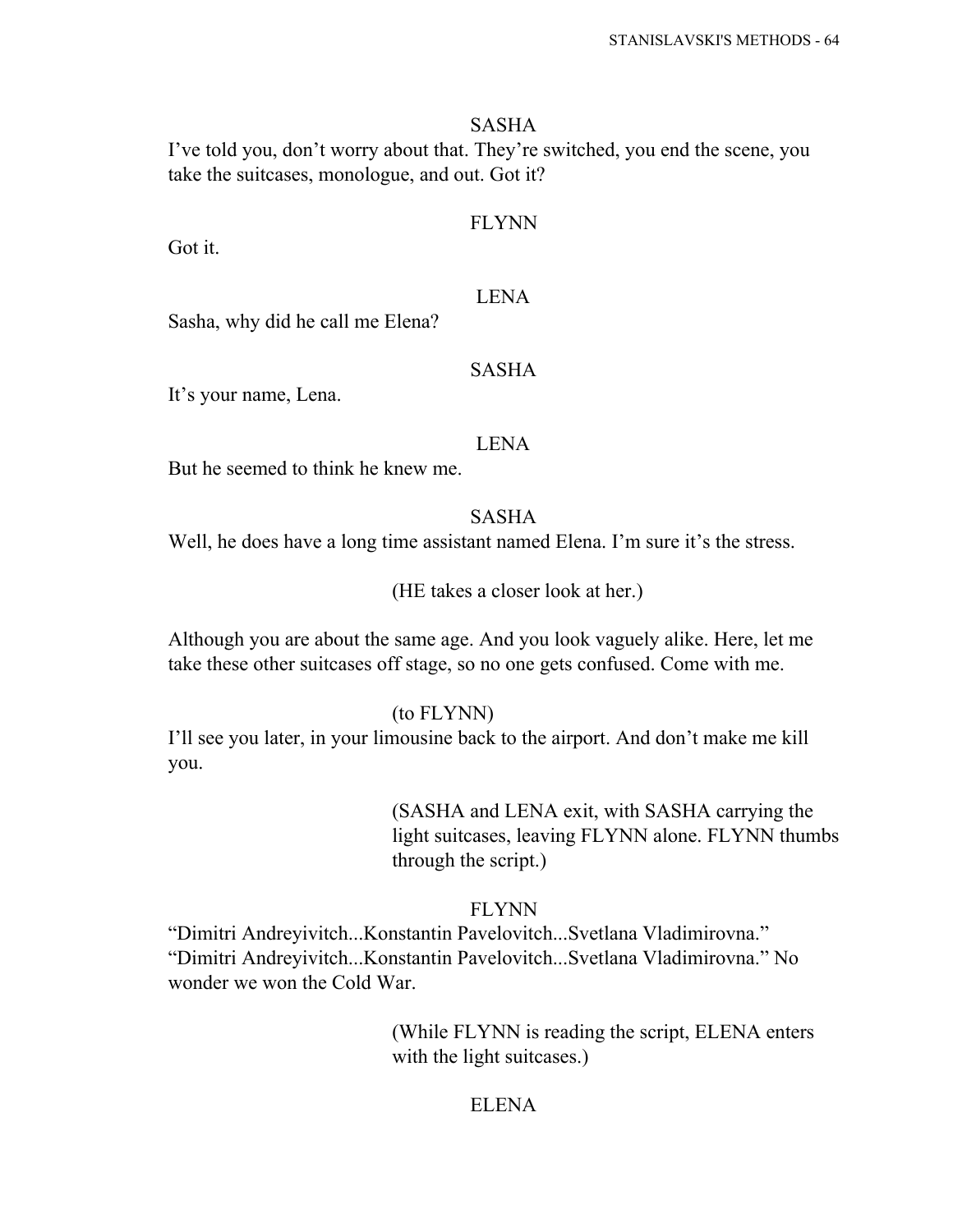Someone brought these back.

(SHE sees the other cases.)

Those are the cases from *Our Town*.

(SHE puts the light cases down, and tries to pick the others up, but struggles.)

Mister Flynn, someone put these out, but I'll take care of it.

### FLYNN

Thank you, Lena.

### ELENA

Eh-lena.

# FLYNN

Okay, Eh-Lena!

(ELENA takes the heavy cases offstage.)

(WE hear applause from the darkened section of the stage, indicating EVGENY's speech is over. The lights on that section go down. HE crosses to backstage and finds Flynn.)

EVGENY

I've warmed them up for you. Now, show them what theater is all about.

(GRUSHA enters, regal and stately, although she is wearing a peasant costume.)

## GRUSHA

That screenwriting offer still is good, correct?

#### FLYNN

I'll do anything.

#### GRUSHA

Then, come, Kevin, let's make magic!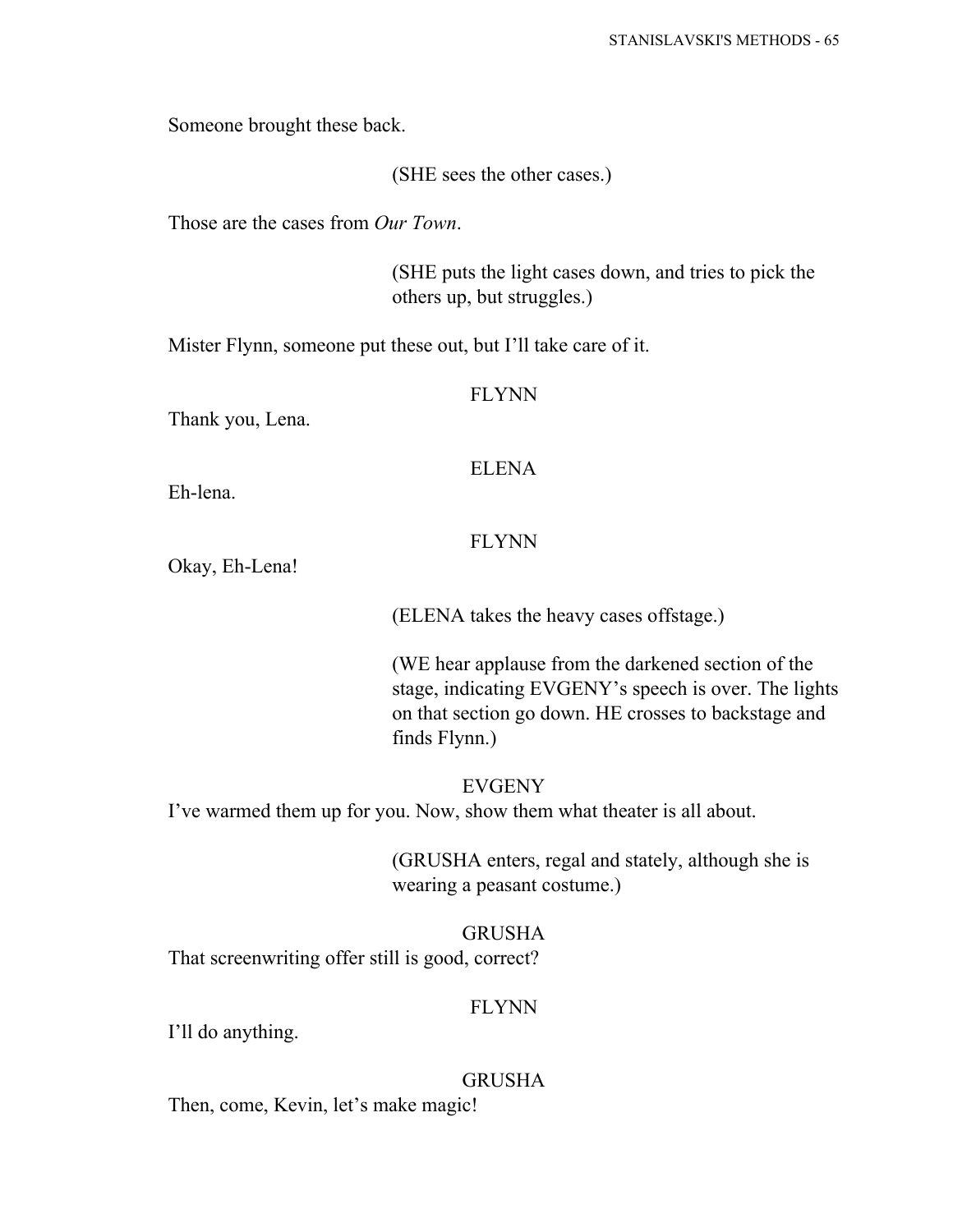(SHE takes him by the hand and leads him to the stage. SHE tosses his script aside.)

You won't need this. Just follow my lead, and remember your line. Your one line.

(THEY cross into the darkness, onto the stage.)

(Pause. Lights go down on backstage, and up on the performance side. We see the suggestion of a shabby peasant farmhouse - tables, chairs, etc. GRUSHA enters, and hesitates a second to acknowledge the audience as a star would. SHE is closely followed by FLYNN, who is carrying suitcases.)

## GRUSHA

"A cold wind blows, Rumshinski, and yet it is only August. Dimitri Andreyivitch will arrive on the train from Moscow tonight. Who knows what tales he will bring from the city."

(FLYNN noisily puts the suitcases down.)

## GRUSHA

(stage whisper)

Those are for the next scene.

## FLYNN (stage whisper)

What?

## GRUSHA

(stage whisper) The cases. Next scene. Not this one.

## FLYNN (stage whisper)

Just work with it.

**GRUSHA** (stage whisper)

*Work with it?*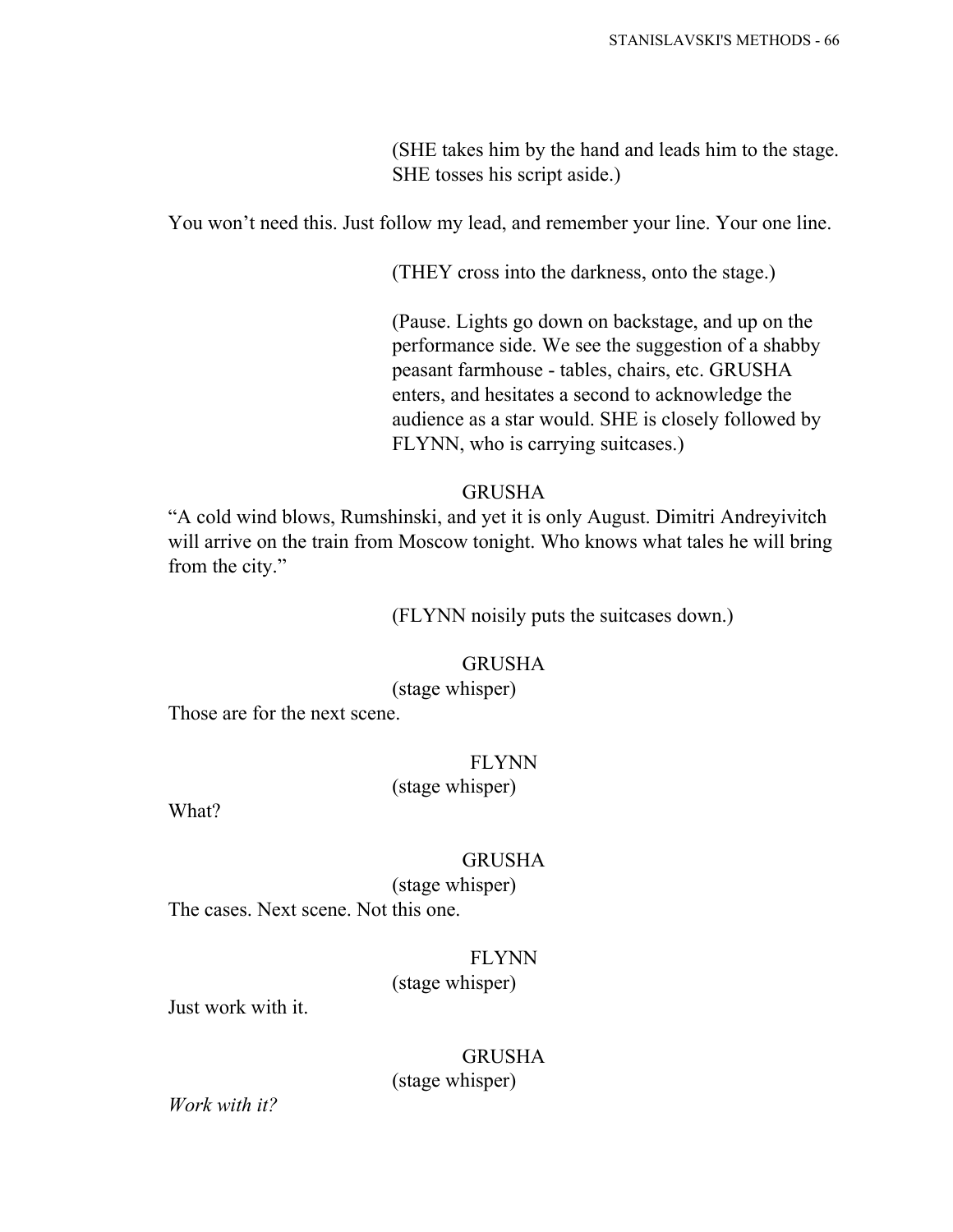## (SHE composes herself.)

"I see you have brought Dimitri's cases. What a good man you are, Rumshinski."

(Pause.)

## FLYNN

Oh. "Maria?"

### **GRUSHA**

"Yes, Rumshinski?"

### FLYNN

### (very haltingly)

"Perhaps Andrei...Sergeivitch will bring news from... Yuri...Gagarin and and and Nikita Khrushchev."

## GRUSHA

### (stage whisper)

*Nikita Khrushchev?* Why, you son of a bitch, I'll wring your bloody neck and hang your corpse from the H in the Hollywood sign!

## (SHE composes herself.)

"Oh, to be in Moscow. Such joy. Discussing literature and philosophy into the night. Such wisdom to absorb. But then to return here, to this desolate wasteland, where nothing but weeds and resentment grow. Don't you agree, Rumshinski?"

> (Pause, as GRUSHA gives him subtle signals to answer. SHE eventually mouths his next line - "Yes, Maria.")

## FLYNN

"Yes, Maria."

(SHE nods to give him encouragement.)

## GRUSHA

"Such a good man you are, Rumshinski, a strong man, a silent man. A man who only speaks when he has something to say. I meet few men like you, here on the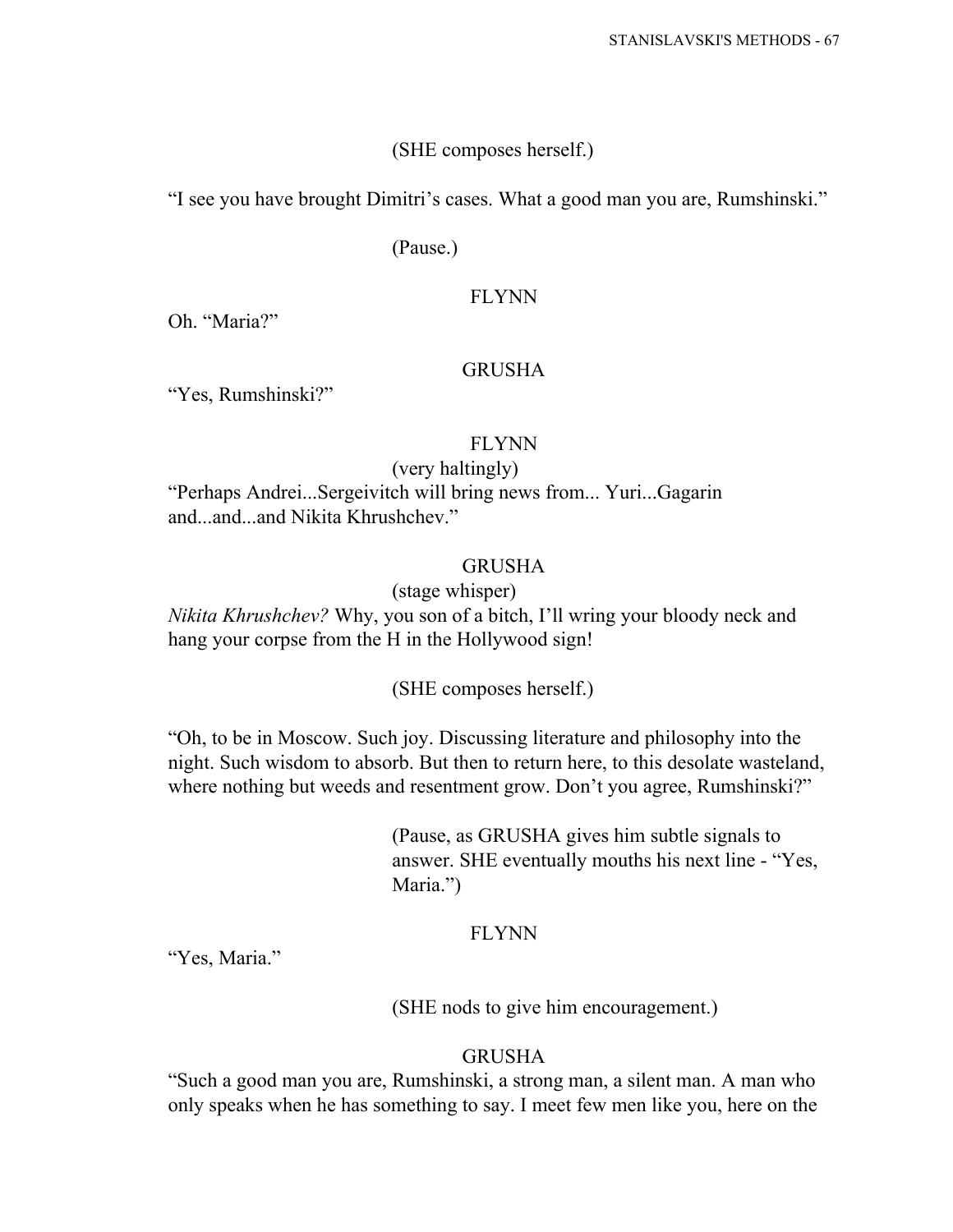steppes, where horses outnumber men and the..."

(And SHE dries, as panic fills her eyes. SHE looks around at FLYNN, at the audience, at the critics, at backstage, in total terror.)

"...and the...and the corn is as high as an elephant's eye."

(SHE scans the stage, and finds the script she tossed away earlier. SHE picks it up and tries to find her place.)

"Ah look, the morning papers! Thank God for the papers. What would we do without the morning papers! News of men, of great leaders and greater villains..."

> (SHE finds her place, reads it silently for a few seconds, flips a few pages, recovers, and gets back to business.)

"You are still a young man, a man wise and yet not wise. You are not wise in the ways of learning, but I'm sure you are wise in the ways of the world. Is that not true?"

(Pause, as SHE subtly signals him again.)

## FLYNN

"Yes, Maria."

(GRUSHA draws closer to him.)

## GRUSHA

"Dimitri will be here soon, no doubt, fresh from the city with his stories of life well lived. But *we!*, we Rumshinski, we can make our own stories before he arrives! Let us not waste time - the train may well have already arrived, and our chance will soon be lost! Come, Rumshinski, kiss me! Kiss me like they do in Paris!"

## FLYNN

(stage whisper)

That's not in the script!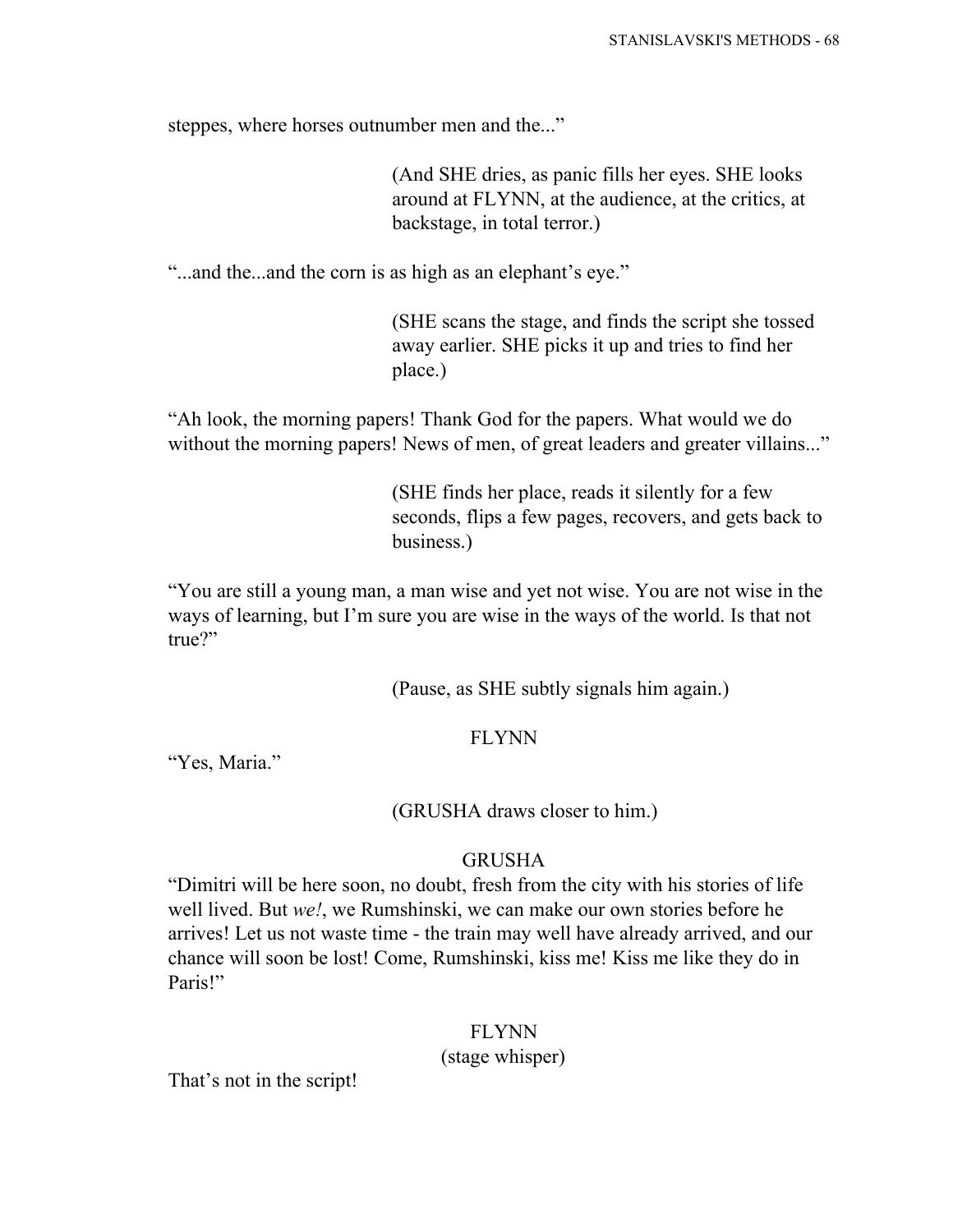# GRUSHA (stage whisper) I told you, page four! You told me you loved me in New York!

## FLYNN (stage whisper)

I was acting!

## GRUSHA

# (stage whisper)

Very badly!

(SHE chases after him, but trips on the suitcases. HE picks her up, and carries her off stage.

(FLYNN sees the spotlight on him, and tries to end the scene.

FLYNN (to audience:)

"Oh no. Look out, me!"

(Lights out on the performance side as they cross off stage to EVGENY.)

GRUSHA (as FLYNN puts her down)

Thank you.

(And then SHE attacks him.)

*I'm going to kill you!* And don't think I won't. Killing people is half our economy.

EVGENY Calm down, everyone. It's the magic of live theater.

## GRUSHA

I'll give you the magic of live theater! Come on, Movie Boy - I'll play Hamlet, you play Polonius.

## EVGENY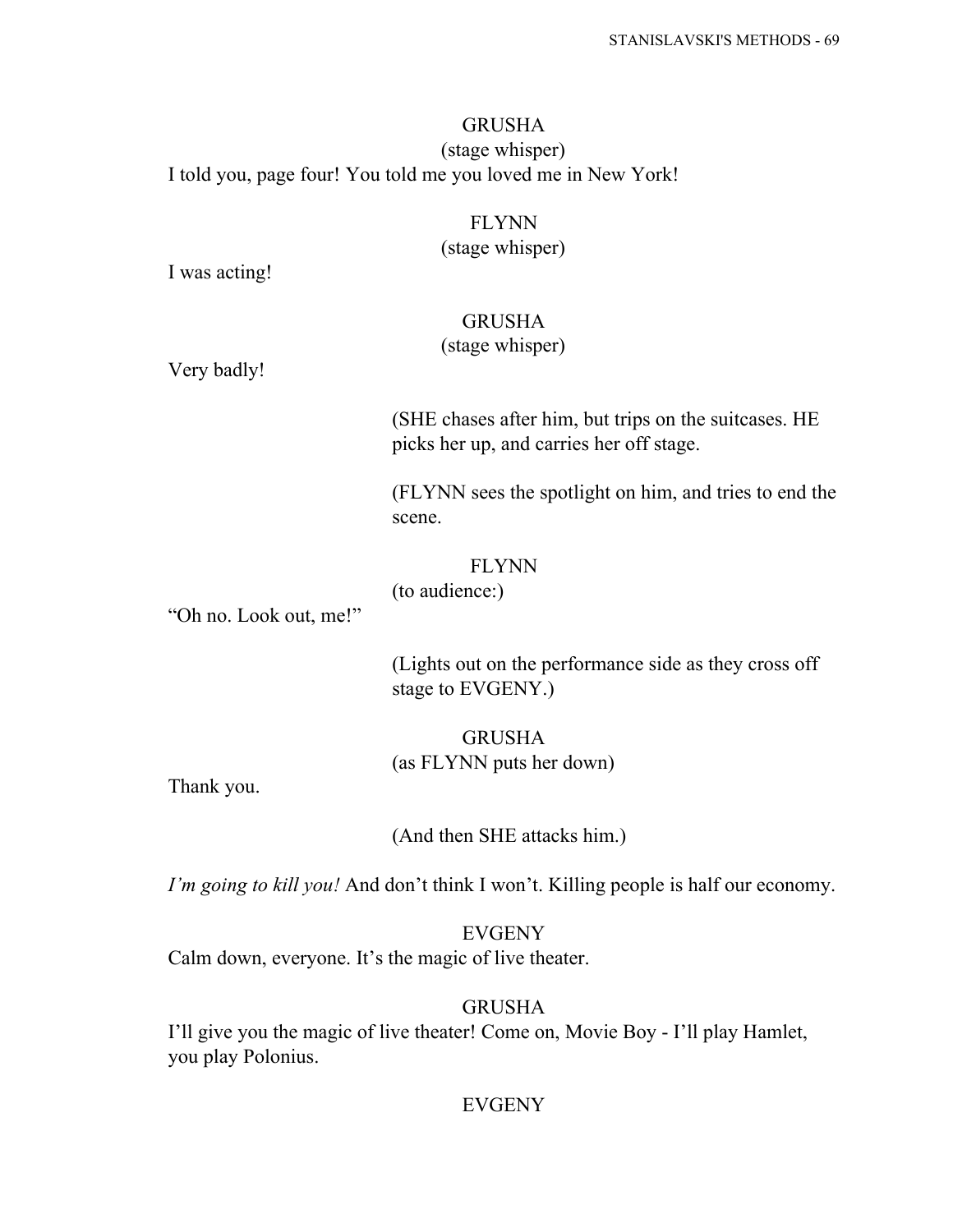Grusha, he's got to go back on stage soon!

(calling off stage) Elena, get the suitcases from the stage and give them to Mister Flynn.

## GRUSHA

## (to FLYNN)

I'll do Yorick – with your skull! My writing career is over before it began – all because of you!

> (ELENA enters through off stage, and crosses to the performance area, where the lights are low. SHE reaches for two suitcases in the dark.)

#### ELENA

These are the cases from *Our Town* again.

(SHE struggles with the cases, and takes them off stage to put away, but does not see LENA, who is visible to the audience, also on stage, taking the other cases.

(ELENA rushes past everyone off stage, straining with the heavy cases.)

Wrong cases. *Our Town*. I'll explain later. Wait right here.

## LENA (to SASHA, who has come to the apron of the stage)

What now?

#### SASHA

Put them directly into Kevin's hands, no one else's. Are they too heavy for you?

# LENA

Light as a feather. Those pilates classes really pay off!

(SHE crosses off stage, and hands them to FLYNN.)

Here are your cases.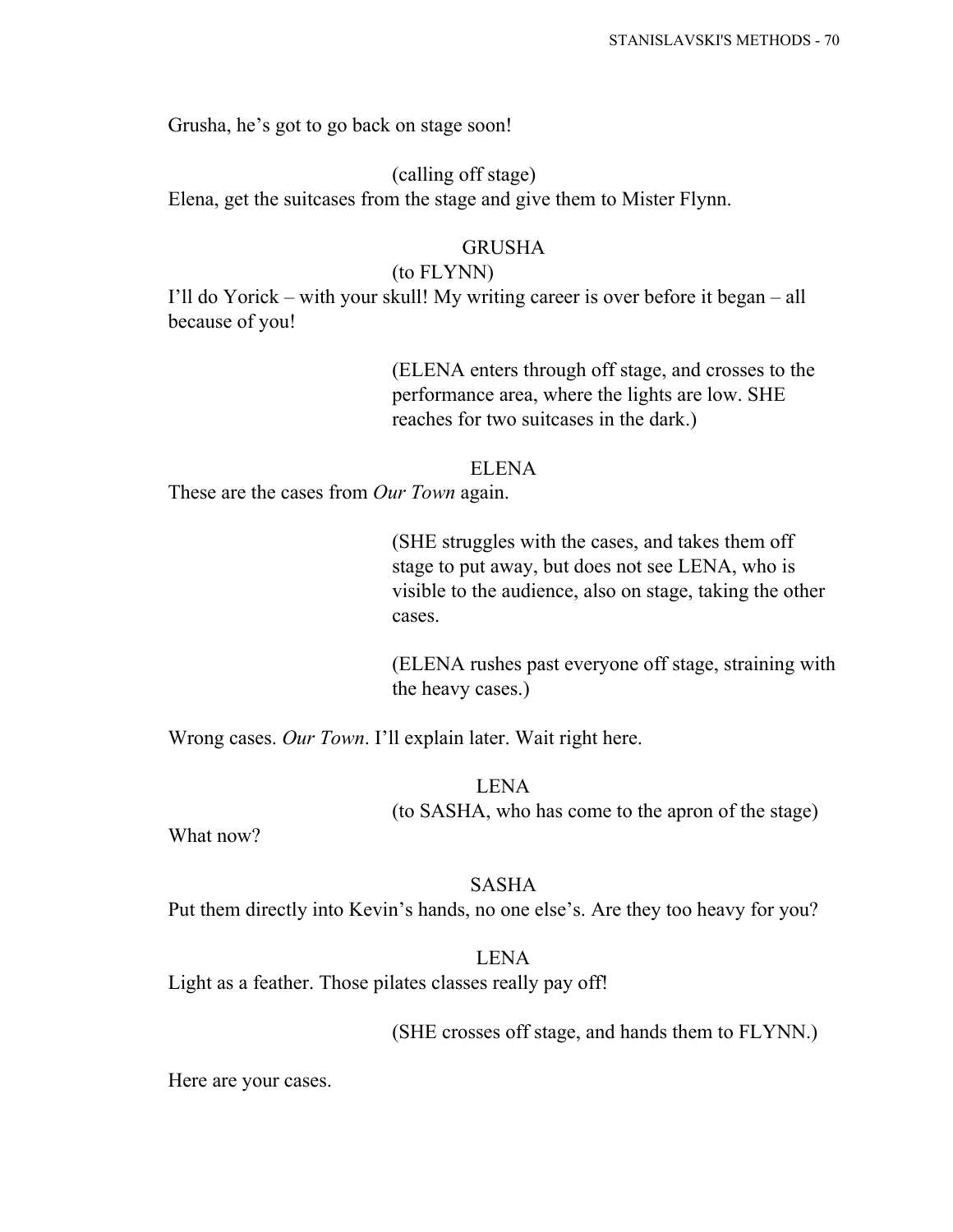#### FLYNN

But...

## EVGENY

There's no time! Get out there!

FLYNN But...these are Russians! I don't know Russian!

#### **EVGENY**

Fake it!

## (EVGENY pushes FLYNN on stage.)

#### EVGENY

Go!

(Lights up on the performance area. FLYNN enters carrying the two cases, and puts them down. HE surveys the stage, the audience, taking his time, thinking of what to say.)

#### FLYNN

(wearily)

I have finally returned from my travels. And these, these are my suitcases. They feel strange in my grip. It is good to be home. Yet, I feel far away. I am home, yet I am not truly home. Odd, isn't it?

The house is as I remembered it, all those long years ago. This table, where Dimitri and I would argue politics long into the night, smoking our balalaikas, as our mother knitted blini by the fireplace. Where Masha and I would discuss our future, eating our freshly baked babushkas. And before that, where I would wait for papa to come in from the kopecks after a long day of...of...of doing whatever he did out there. He was a very secretive man.

And my brothers. Yes, I have brothers. Two brothers. We were the *three* brothers. Ah, I remember the days of our youth. We would ride our rubles down the cobbled road, and all the poor gulags would say, "See! The Three Brothers approach!"

> (HE slowly becomes more confident as he performs his improvisational monologue, and is enjoying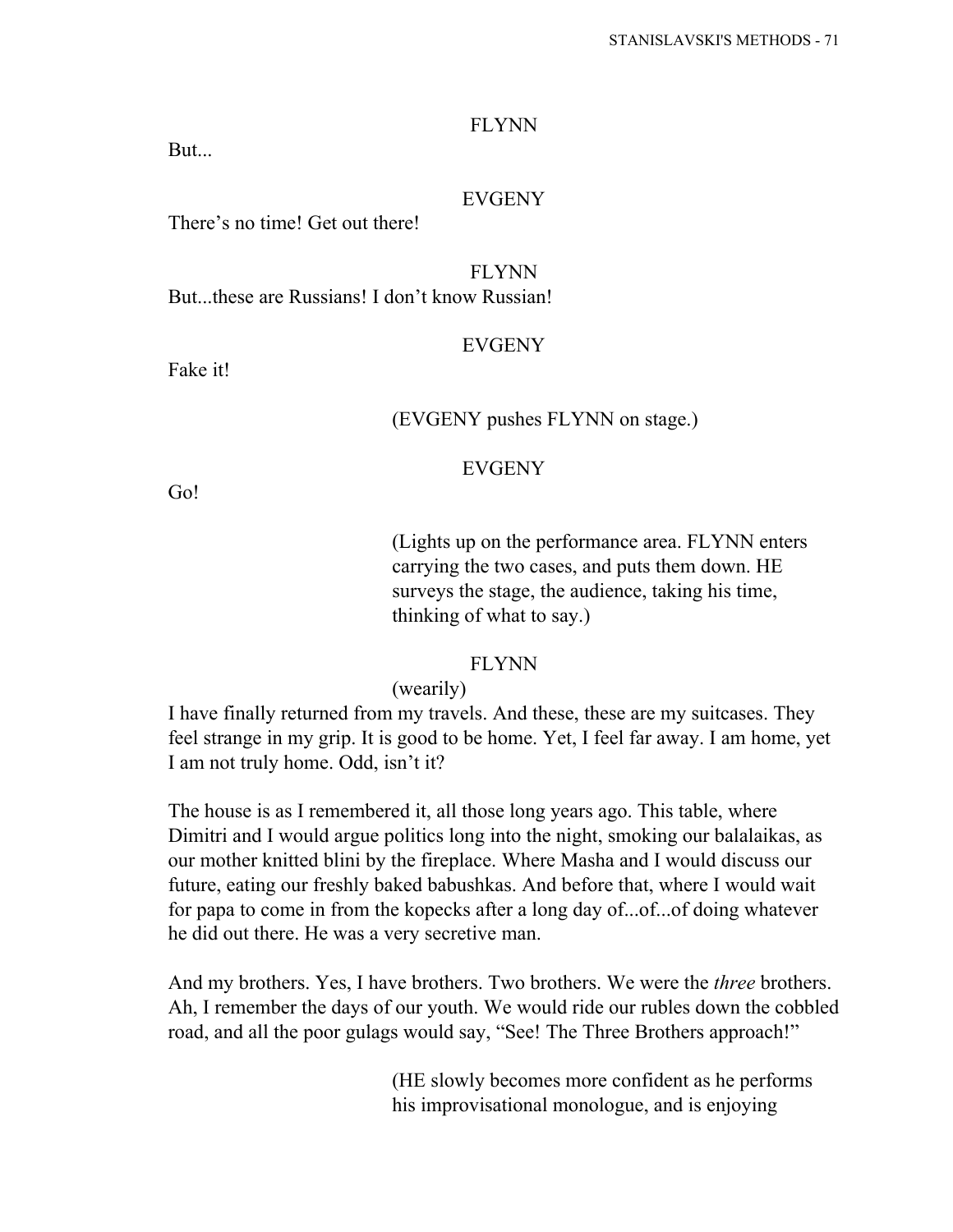himself on stage for the first time in his life.)

And three brothers we were! There was...was...Caviar, big strapping Caviar, with arms like sputniks! And...and Russ! Russ, who was named after our great country. He was the intellectual of the three brothers. Oh, what he could tell you about culture, about the arts. He was quite the samovar.

And I, the youngest of the brothers. The wayward brother. Oh, how I disappointed mama. I was truly the kremlin of the family.

But how time has played its evil tricks upon us. Once we were young, carefree molotovs. Now we are aged cosmonauts, looking helplessly into the borscht of our days.

> (HE looks down, notices the suitcases, and remembers what he's there for. HE nudges them to the very edge of the stage with his foot.)

Ah yes. My cases are as heavy as my heart.

(HE picks them up with the force needed as if they are heavy, but they jerk up in his grip. HE becomes a bit nervous.)

Memories...memories are all we have. Without them, we are harmless.

(Pause. Nothing happens.)

Without th - ...

(The cue missed, the lights go out for two or three seconds a little late. When they come up, there are no cases. HE senses something wrong, so he tries again.)

Memories are all we have. Without them, we are harmless.

(Lights out, and after three seconds, they come up. Now there are four cases.)

(with increasing nervousness) Memories are all we have. Without them, we are harmless.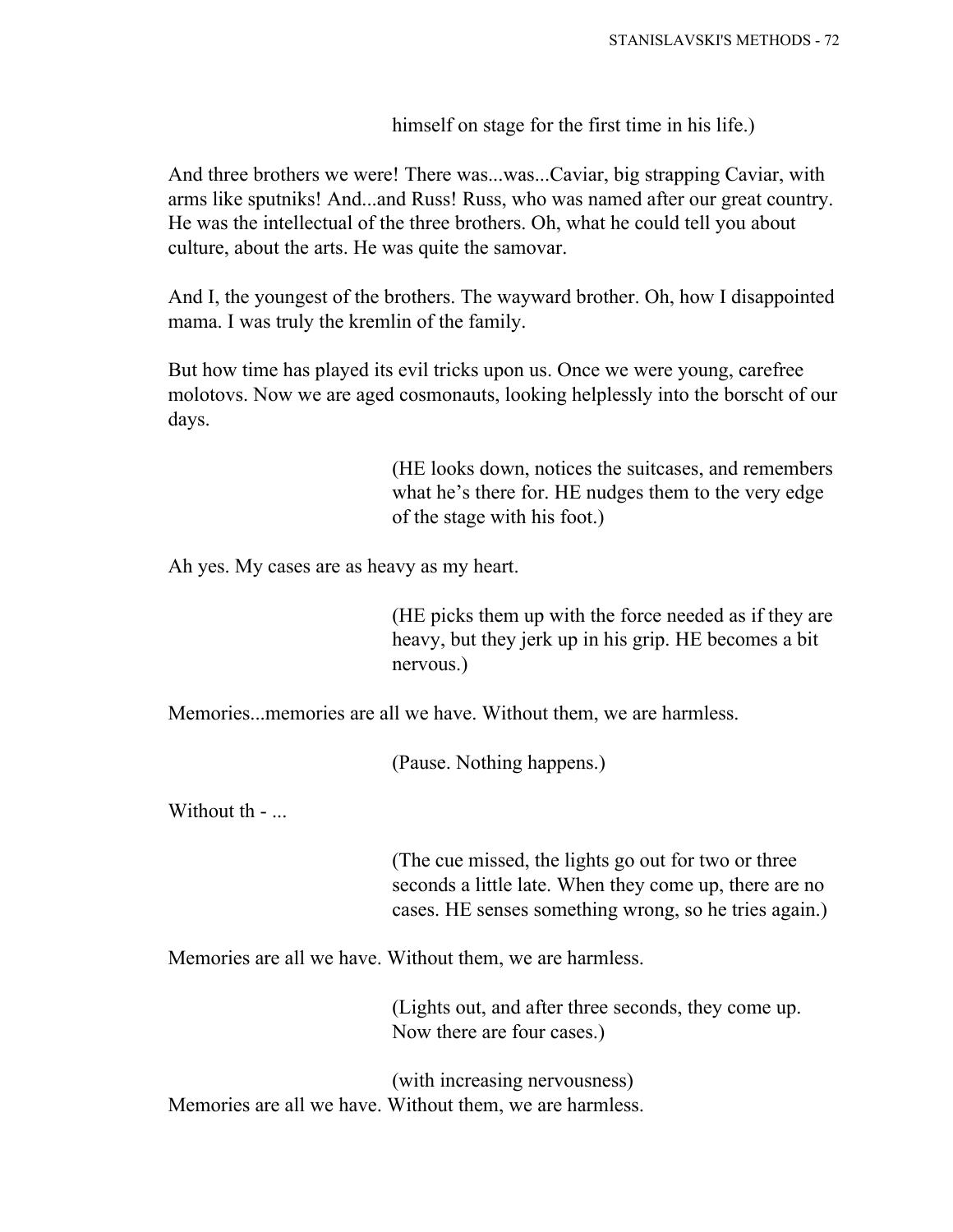(Lights out, and after three seconds, they come up. Now there are two cases. HE picks up the cases to go, and sees one is light, the other heavy. HE glances off stage.)

Memories are all we have. Without them, we are harmless!

(Lights out, and after three seconds, they come up. Now there are six cases.

(And FLYNN panics, grabs the first two cases he can, and runs through the audience for the theater doors.)

#### FLYNN

Facing the Russian mob can't be any worse than acting on the stage! Get me out of here!

> (HE exits the theater as lights dim on the performance side, leaving four suitcases.

(EVGENY, GRUSHA, and SASHA emerge from off stage. EVGENY collapses into one of the prop chairs.)

### EVGENY

They'll want their money back. They'll all want their money back. I'm ruined. I'll be directing *Titus Andronicus* and using my own blood!

### GRUSHA

We still have to do the Shakespeare scene. We'll persevere. We'll go on. We must go on.

#### EVGENY

Don't start quoting Godot at me. What can we do? We have three minutes to get something on stage or they'll hang me.

### (calls backstage)

Will someone get these suitcases out of here!

(At which point ELENA comes from one side of the stage, and LENA comes from the other, not noticing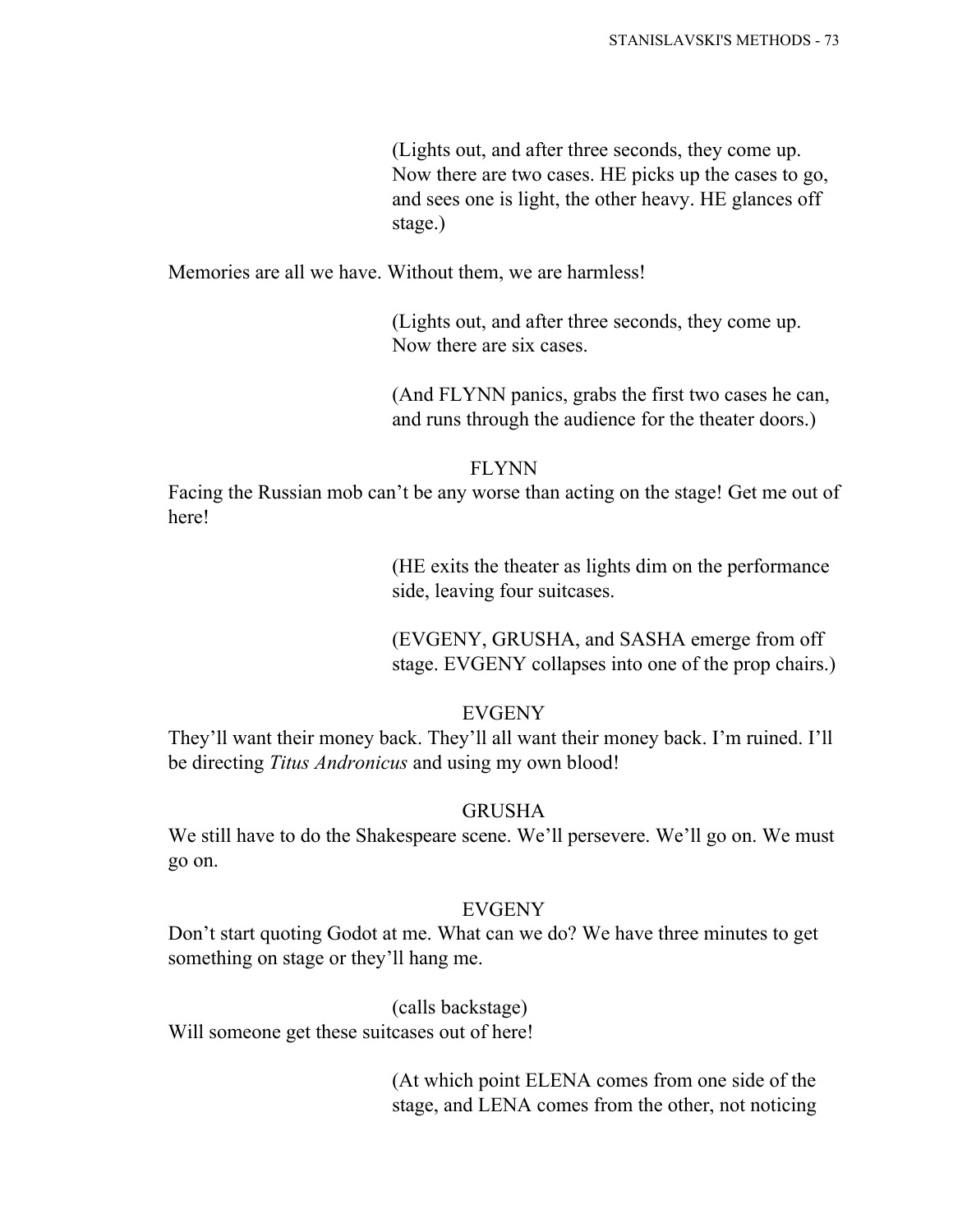each other until they both reach down for the suitcases. As they pick them up, they come together face to face for the first time.

(THEY look at each other, and slowly put the cases down. They circle each other, and then reach out to touch each other's face.)

ELENA What wondrous encounter is this? Have not I seen your likeness aforetime?

LENA No, nor I yours, but each morning ere I rise.

ELENA Methinks you are my glass, and not my sister.

LENA And I see by you I am a sweet-faced youth.

*Comedy of Errors*.

LENA

ELENA

Act five.

ELENA

Scene one.

(Pause.)

LENA

Orphanage Number 12.

ELENA

23 Moldovska Street.

ELENA and LENA

November seventh!

## ELENA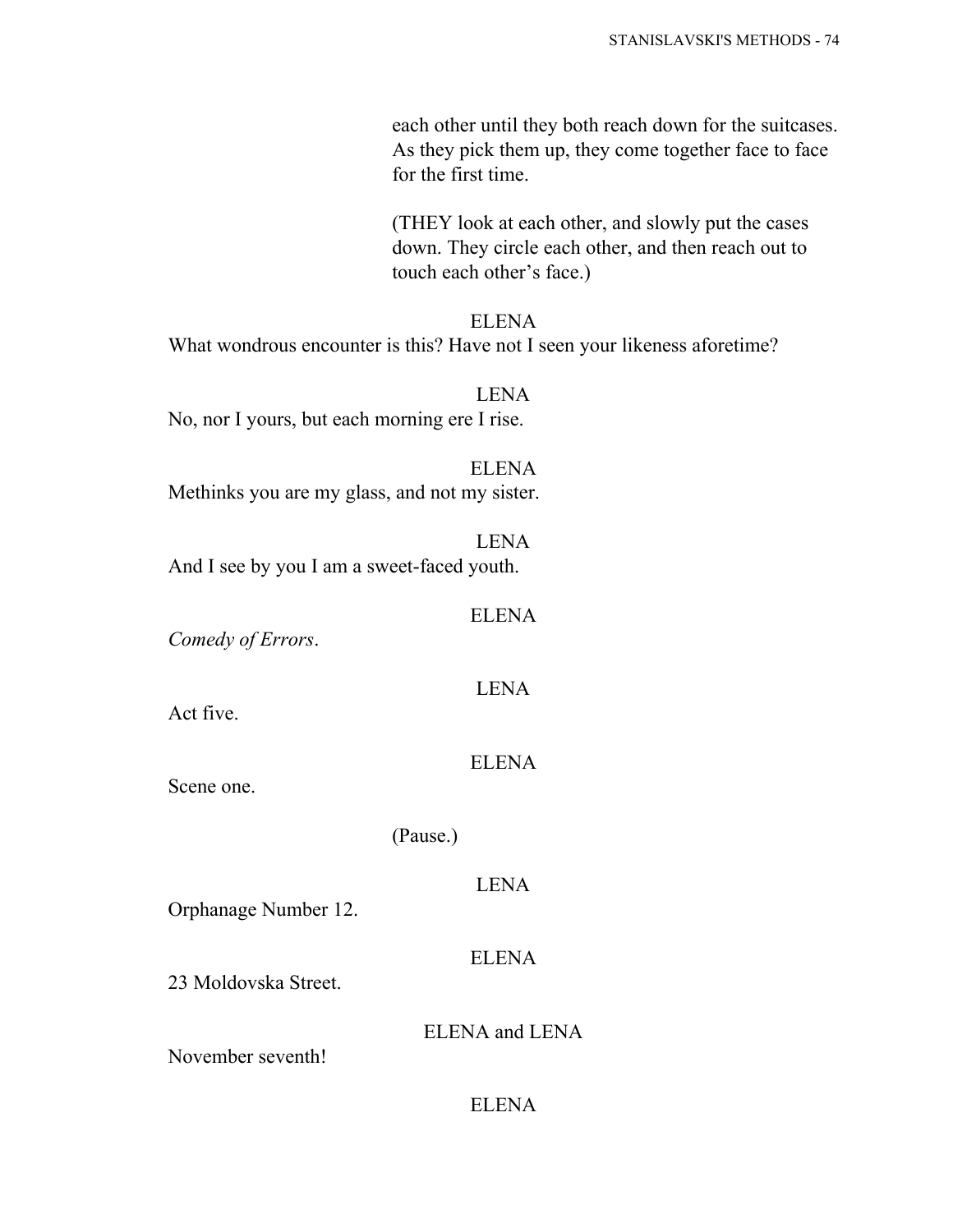I remember snow.

## LENA

I love snow!

# ELENA

Because you live in California. I hate snow.

#### LENA

Because you don't.

#### ELENA

I am Elena, from Moscow.

LENA And I am Lena, from California...by way of Moscow.

ELENA I had heard, but I dared not believe it so.

LENA

Nor I.

ELENA and LENA

Sister!

(THEY hug.

(EVGENY and GRUSHA look at each other.)

### GRUSHA

Well, that explains...something...

### EVGENY

The cases!

## (ELENA and LENA open two of the cases.)

My money! All of it! My money - and his money, too!

(SASHA reaches in and grabs some.)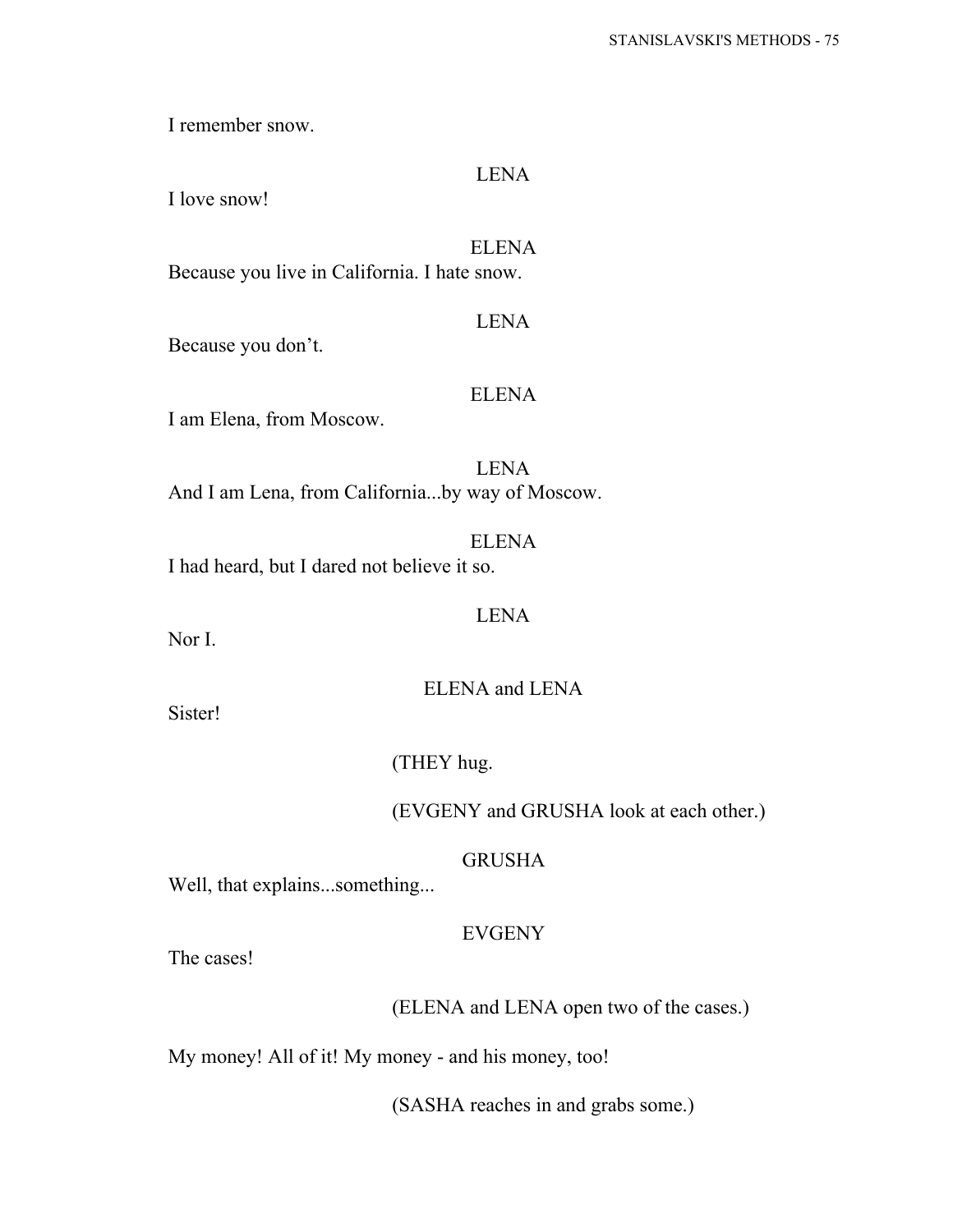### SASHA

My fee.

## EVGENY

And those? The props?

(No one wants to touch the other suitcases. Eventually, SASHA peeks inside one.)

SASHA Uh, I'll take those. And return them. To their rightful owners. Wait right here.

> (SASHA grabs the suitcases, and runs out of the theater up the aisle. But before he does:)

Grusha, a gentlemen passed this note to me in the audience for you.

(HE hands her a note, and runs out.)

#### EVGENY

ELENA

LENA

But my Shakespeare!

I've been practicing.

So have I.

ELENA

Henry Five?

### LENA

Band of brothers?

ELENA Of sisters. Crispin and Crispian were twins.

LENA

Yes.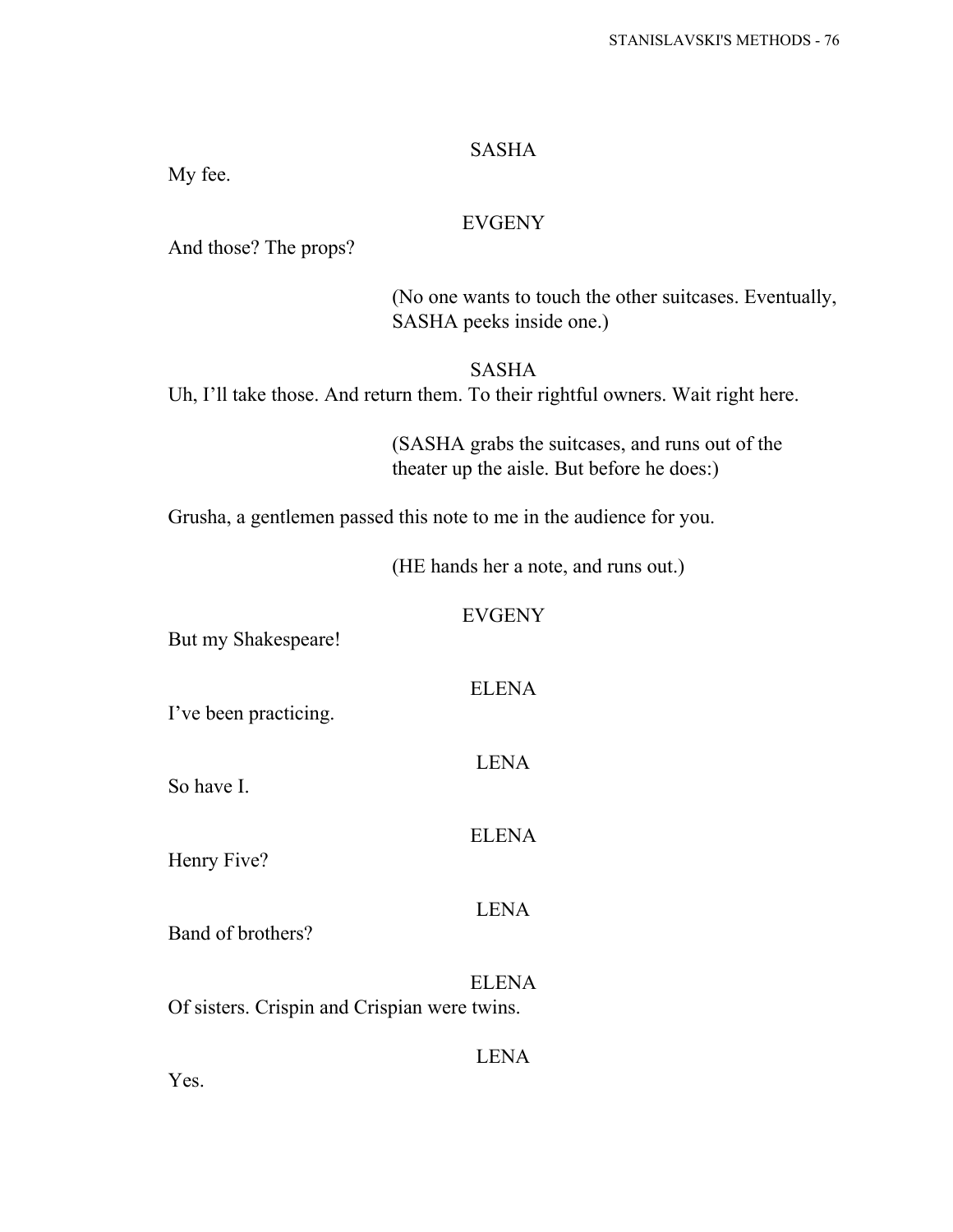|                                         | (Pause.)      |  |
|-----------------------------------------|---------------|--|
| Our mother?                             |               |  |
| Grusha is truly the only mother I know. | <b>ELENA</b>  |  |
| You have a place?                       | <b>LENA</b>   |  |
| For you? Sister, always.                | <b>ELENA</b>  |  |
| My scene!                               | <b>EVGENY</b> |  |
| Act four.                               | <b>ELENA</b>  |  |
|                                         | LENA          |  |

Scene three.

ELENA I'll start. From "This story." Bring up the lights!

(GRUSHA opens the note and glances at it.)

GRUSHA (after reading the note)

Genya! Look!

(SHE hands him the note.)

The critic from Izvestia says my play is promising! He'll give me a good notice tomorrow! No more Nurses for me! Except for you, my Genya.

## EVGENY

Hollywood is out of the question?

## GRUSHA

Oh Genya, it really always was. My place is here, with you.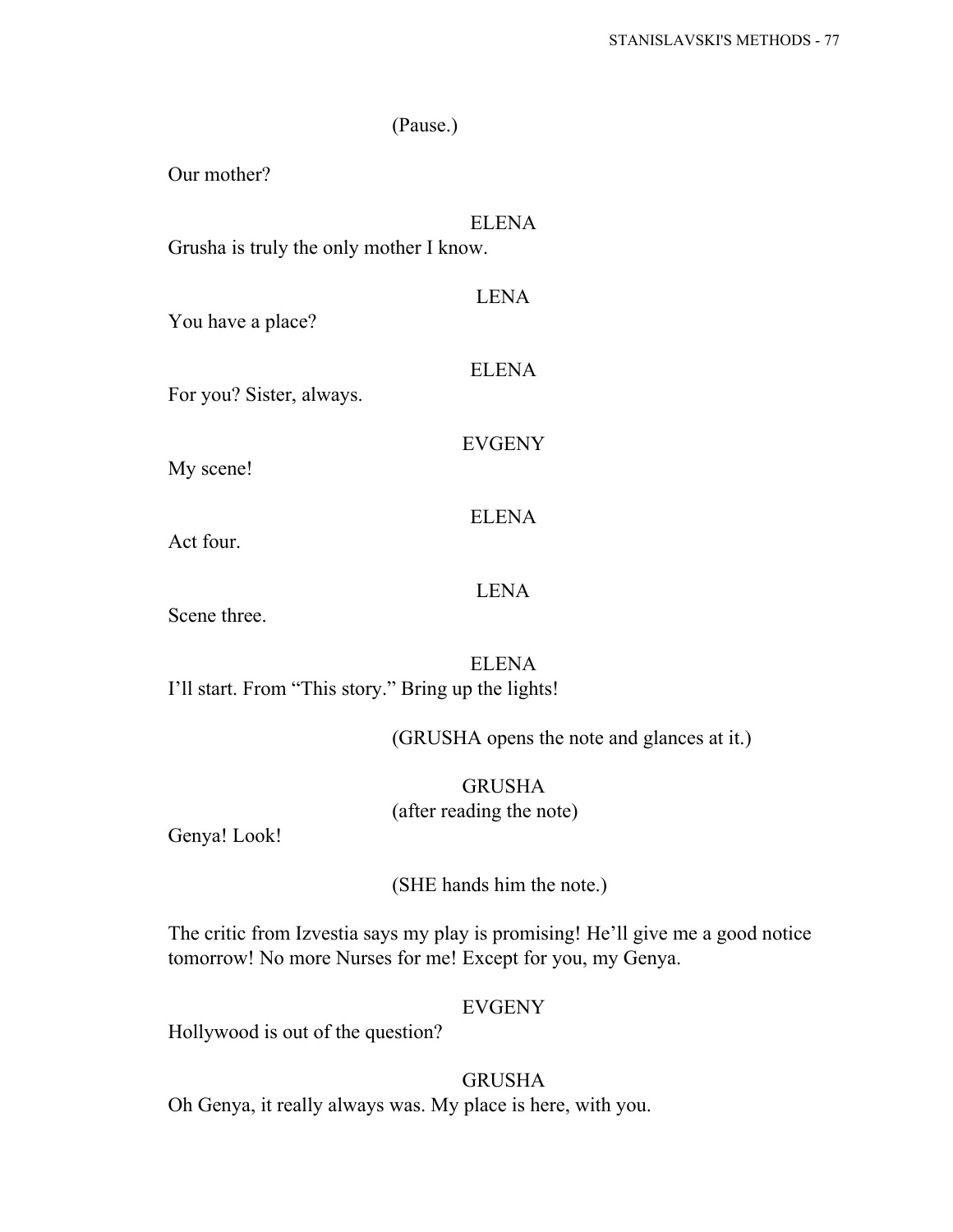(GRUSHA and EVGENY cross back as lights fully up on the performance area, ELENA and LENA face the audience.)

(NOTE: As ELENA and LENA perform the speech, they notice points in the text that can apply to their situation - sisters separated at birth, now united. As they perform, they become one acting entity, perfectly in sync as if they had rehearsed, without having to explicitly communicate to each other.)

#### ELENA

This story shall the good woman teach her child; And Crispin Crispian shall ne'er go by, From this day to the ending of the world, But we in it shall be remember'd;

#### LENA

We few, we happy few, we band of sisters; For she to-day that sheds her blood with me Shall be my sister; be she ne'er so vile, This day shall gentle her condition:

## ELENA

And ladies in England now a-bed Shall think themselves accursed they were not here, And hold their humanity cheap whiles any speaks That fought with us upon...

### ELENA and LENA

Saint Crispin's day!

# (GRUSHA and EVGENY applaud as the lights go down on the performance area and LENA and ELENA join them offstage.)

### GRUSHA

My Sarah Bernhardts! My Ellen Terrys! Evgeny, you are now a rich producer with the foundation of a new theater! And I will be your writer in residence! Come, my darlings - Aunt Grusha will teach you about the theater!